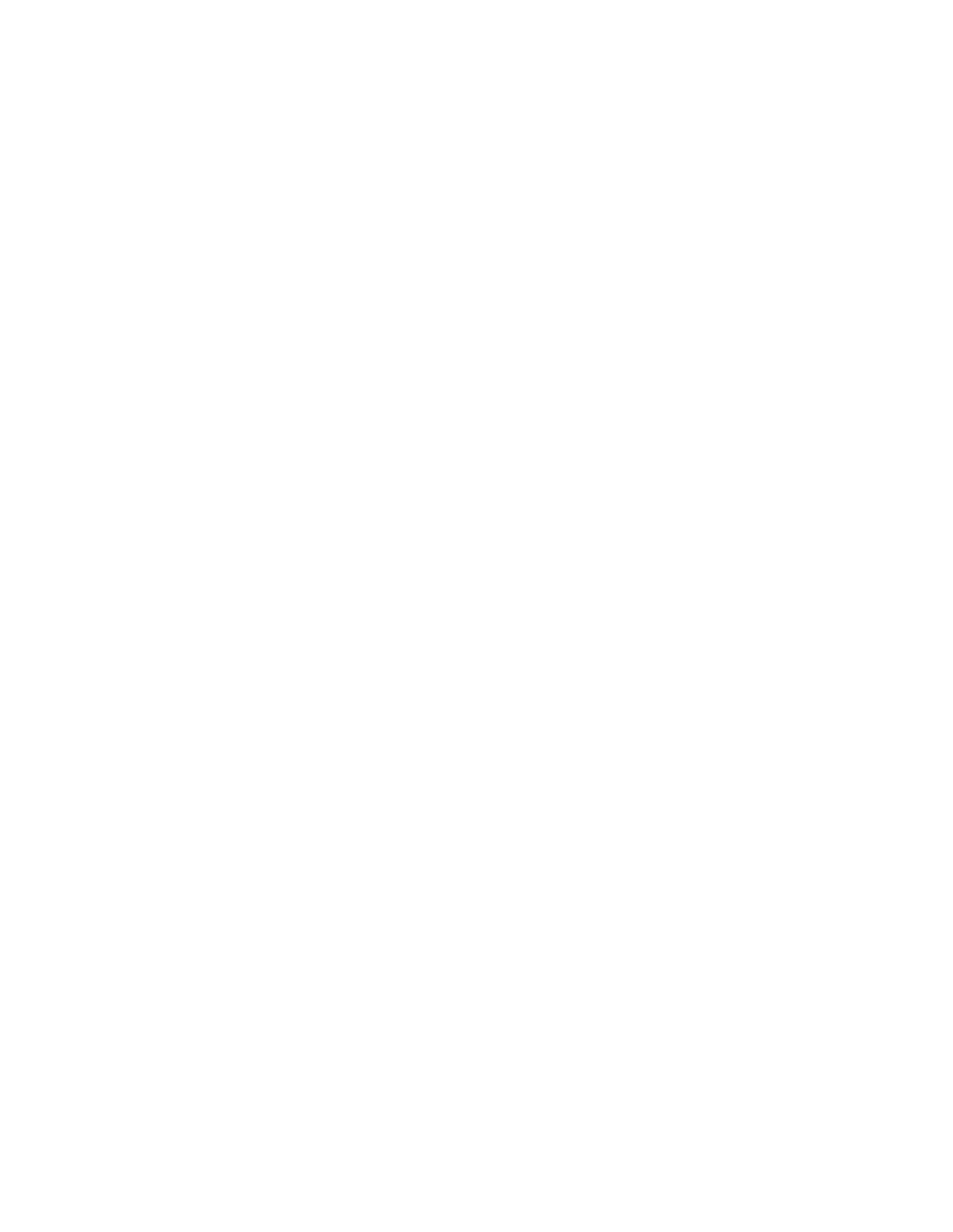

# **Citizen Deliberative Decision-Making:**

**Evaluation of the Ontario Citizens' Assembly on Electoral Reform** 

**28 May 2007**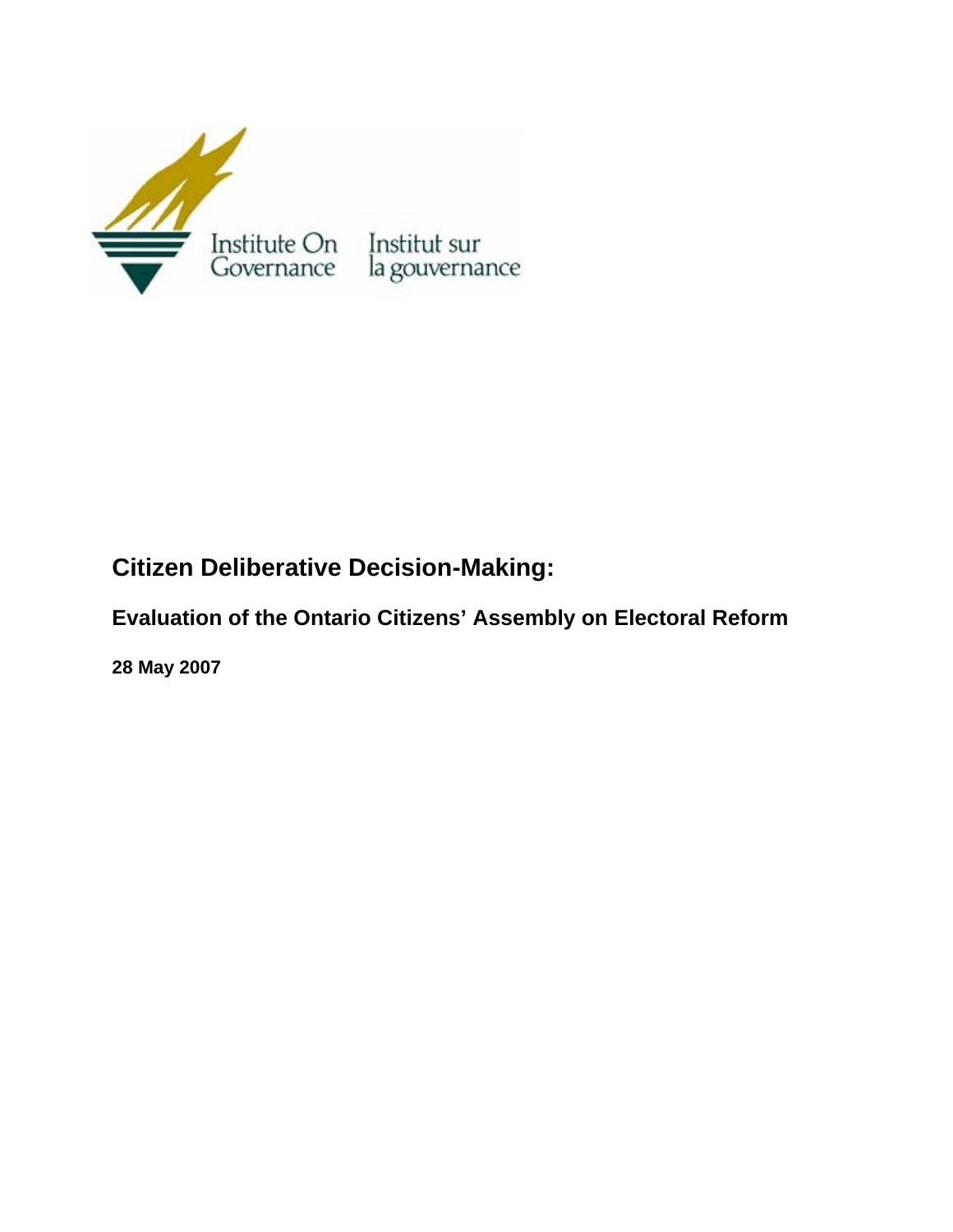

The Institute On Governance (IOG) is a Canadian, non-profit think tank founded in 1990 with the mission to improve governance for public benefit, both in Canada and abroad. We define governance as the process whereby power is exercised, decisions are made, citizens or stakeholders are given voice, and account is rendered on important issues.

We explore what good governance means in different contexts. We undertake policy-relevant research, and publish the results in policy briefs and research papers.

We help public organizations of all kinds, including governments, public agencies and corporations, the voluntary sector, and communities to improve their governance.

We bring people together in a variety of settings, events and professional development activities to promote learning and dialogue on governance issues.

and environmental governance. The IOG's current interests include work related to Aboriginal governance; board governance; democratic reform and citizen engagement; social development governance; health and governance; accountability and performance measurement;

You will find additional information on our activities on our website at [www.iog.ca](http://www.iog.ca/)

For further information, please contact:

Gail Motsi Institute On Governance 122 Clarence Street Ottawa, Ontario Canada K1N 5P6 tel: +1 (613) 562-0090 fax:  $+1$  (613) 562-0097 info@iog.ca [www.iog.ca](http://www.iog.ca/)

[IOG 2006-#2064]

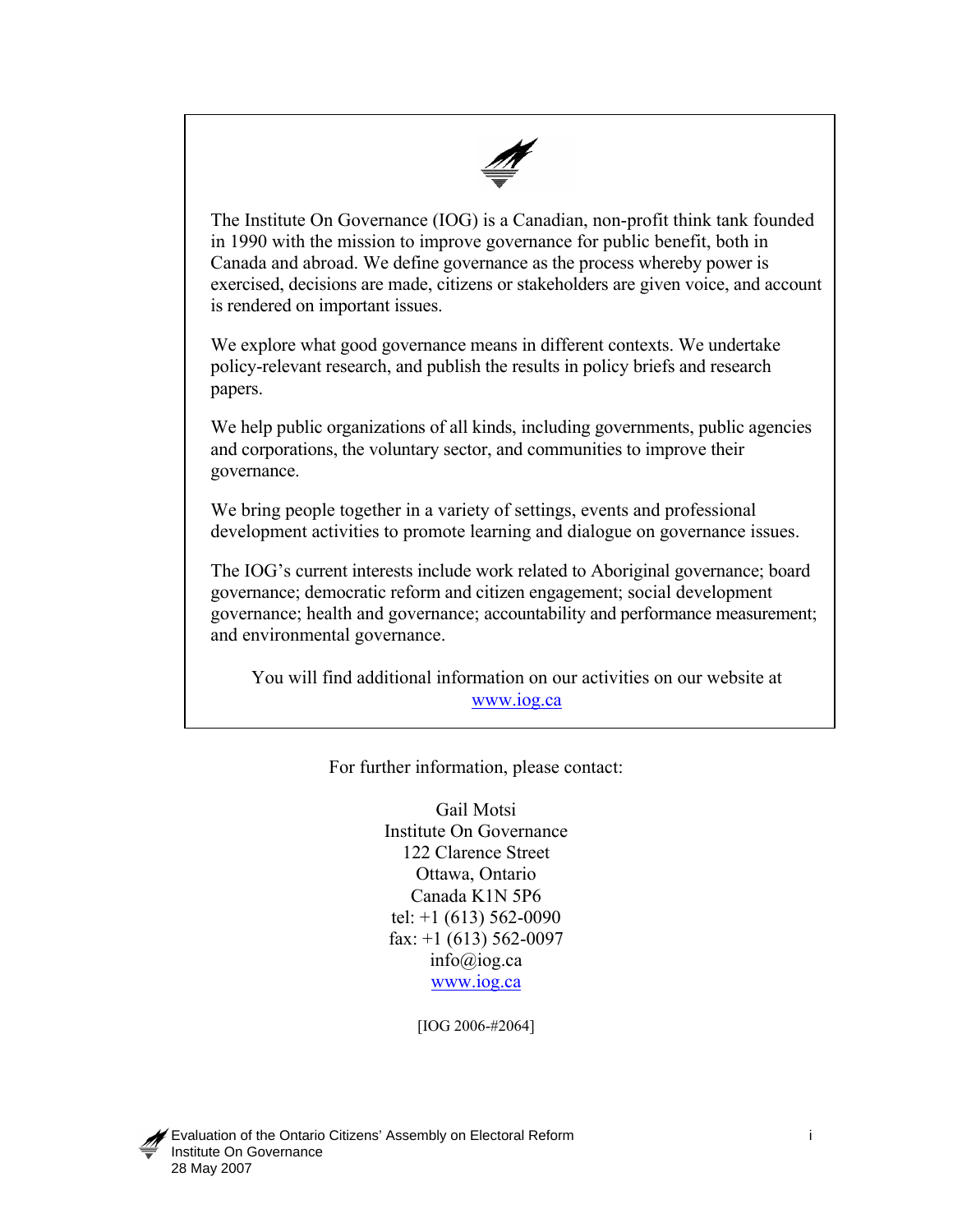# **TABLE OF CONTENTS**

| 20 |  |
|----|--|
|    |  |
|    |  |
|    |  |
|    |  |
|    |  |
|    |  |
|    |  |
|    |  |
|    |  |
|    |  |
|    |  |
|    |  |
|    |  |
|    |  |
|    |  |
|    |  |
|    |  |
|    |  |
|    |  |
|    |  |
|    |  |
|    |  |
|    |  |
|    |  |
|    |  |
|    |  |
|    |  |
|    |  |
|    |  |
|    |  |
|    |  |
|    |  |
|    |  |
|    |  |
|    |  |
|    |  |
|    |  |
|    |  |
|    |  |
|    |  |
|    |  |
|    |  |
| 23 |  |

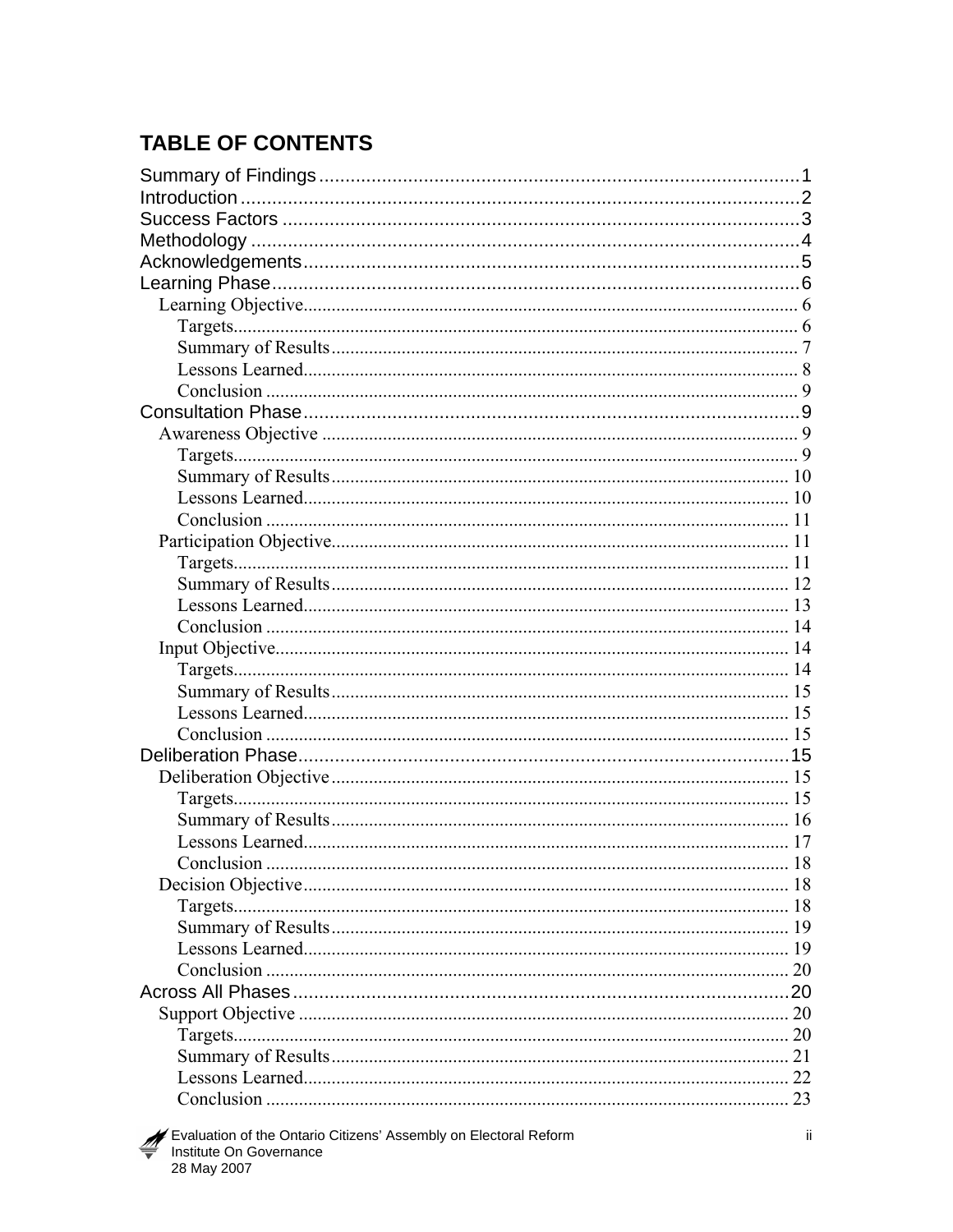| 23 |
|----|
|    |
|    |
|    |
|    |
|    |
|    |
|    |
|    |
|    |
|    |
|    |
|    |
|    |
|    |
|    |
|    |
|    |
|    |
|    |

List of Tables:

| 41 |
|----|
|    |
|    |
|    |
|    |
|    |
|    |
|    |
|    |
|    |
|    |
|    |
|    |
|    |
|    |
|    |
|    |
|    |
|    |
|    |
|    |
|    |
|    |
|    |
|    |

**Evaluation of the Ontario Citizens' Assembly on Electoral Reform** in the United States of the Ontario Citizens' Assembly on Electoral Reform <del>■</del> Institute On Governance 28 May 2007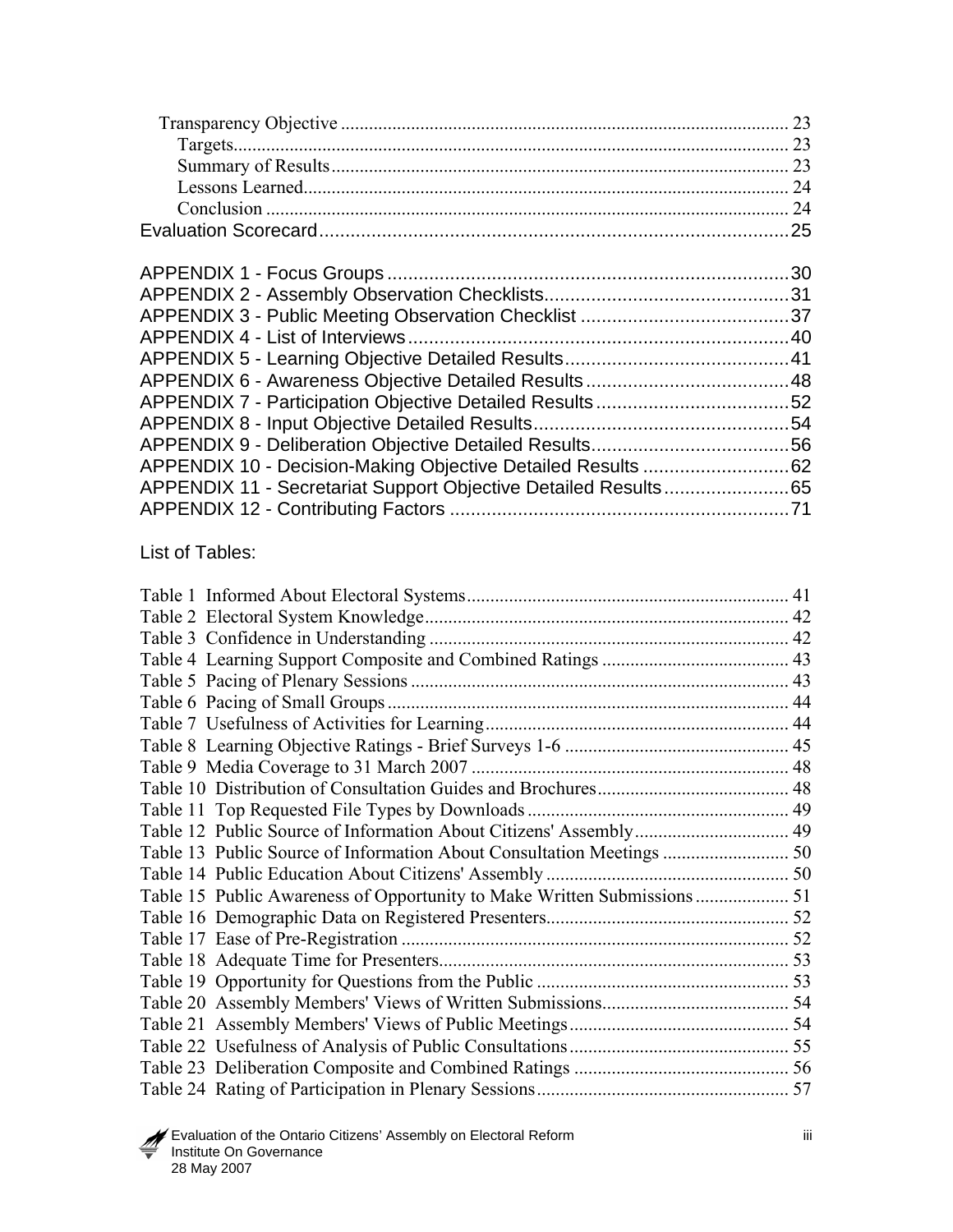|                                                                                     | 57 |
|-------------------------------------------------------------------------------------|----|
|                                                                                     | 58 |
|                                                                                     |    |
|                                                                                     |    |
|                                                                                     |    |
|                                                                                     |    |
|                                                                                     |    |
|                                                                                     |    |
|                                                                                     | 66 |
|                                                                                     | 66 |
|                                                                                     |    |
|                                                                                     |    |
|                                                                                     |    |
| Table 39 Secretariat Support Composite and Combined Ratings - Learning Phase 68     |    |
| Table 40 Secretariat Support Composite and Combined Ratings - Deliberation Phase 68 |    |
|                                                                                     |    |
|                                                                                     |    |
|                                                                                     |    |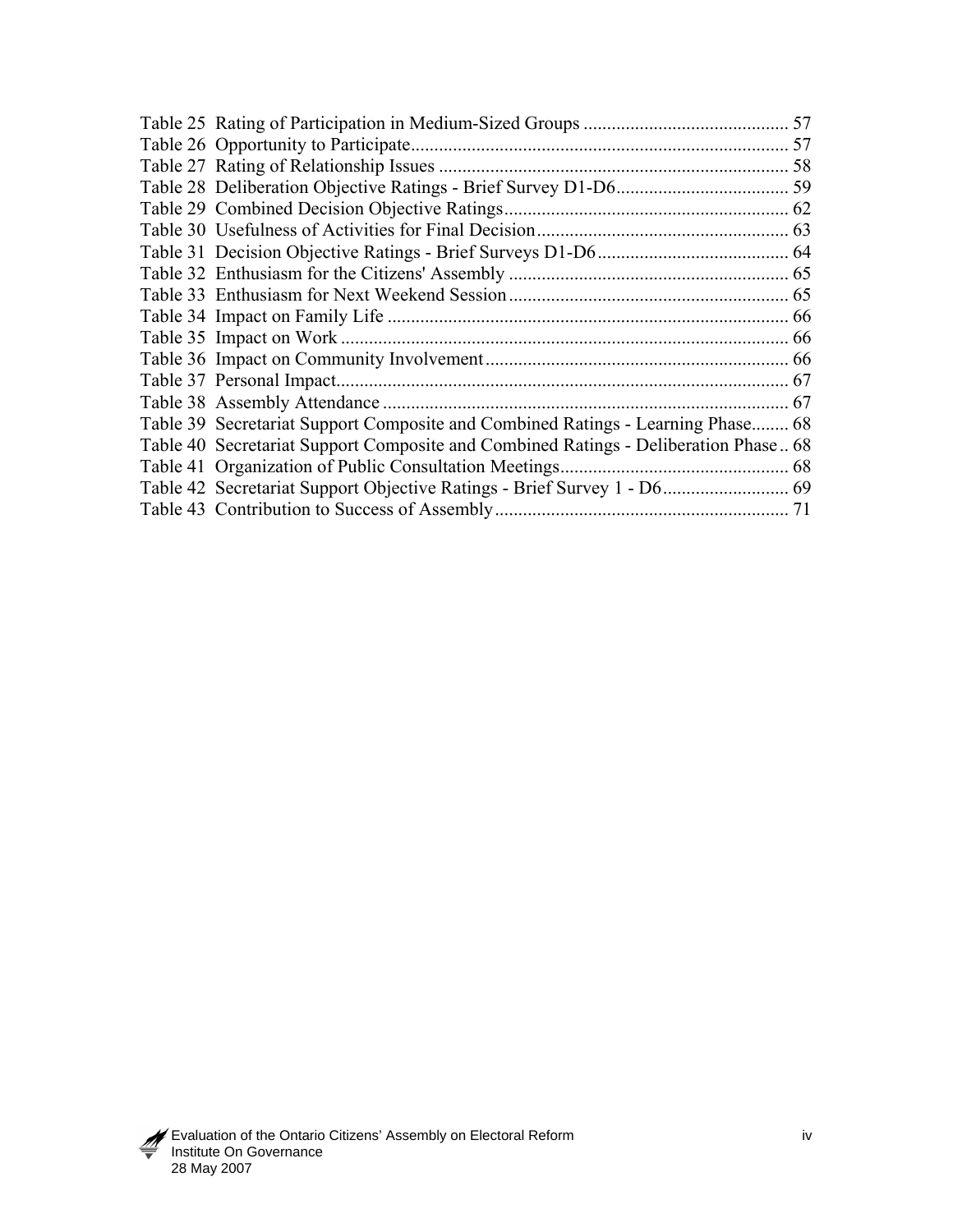# <span id="page-7-0"></span>**Evaluation of the Ontario Citizens' Assembly on Electoral Reform**

# **Summary of Findings**

The Ontario Citizens' Assembly was created to assess and recommend whether to retain Ontario's current electoral system or adopt a different one. The Assembly consisted of 103 randomly selected citizens from each of the electoral ridings in Ontario, plus the Chair. They were supported by a Secretariat and over the course of eight months from September 2006 to May 2007 learned about electoral systems, consulted with a broad cross-section of Ontarians, deliberated and decided on their recommendation.

The Institute On Governance was contracted by the Secretariat to monitor and evaluate the Assembly process. The IOG developed success factors, objectives, indicators and targets before the process began and monitored achievement throughout the three phases of the Assembly – learning, consultation and deliberation. Information was collected through surveys, focus groups, observation, documentation and interviews. Regular monitoring reports were provided to the Secretariat as well as baseline and interim evaluation reports. This report provides the final results of our evaluation.

During the learning phase, a group of citizens with very little prior knowledge of electoral systems and the principles for assessing them became knowledgeable in a relatively short period of time. The Assembly members were motivated to learn and were assisted by a well thought out learning plan, the use of a variety of educational methods and materials, the engaging style of the Academic Director, and the support of the rest of the learning team.

Prior to and during the consultation phase, communication went out in all regions of Ontario about the Citizens' Assembly and about opportunities for the public to participate. The Citizens' Assembly website was an important means of communicating to the public and 58,002 Ontarians visited the site. Key stakeholders and organizational networks were also used to convey messages to the public. It was difficult initially to engage the media and many networks in the topic of electoral reform but electoral reform, social planning and youth organizations were highly engaged.

Through written submissions, presentations at public consultation meetings and other forms of participation, the Citizens' Assembly heard from a broad range of Ontarians about their views on electoral systems. This included all age groups, all regions, specifically targeted groups, and those in favour and those opposed to electoral system reform. The number of written submissions was however lower than targeted and women's participation was lower than that of men. An analysis of the input from the public was provided to the Assembly prior to the first meeting of the deliberation phase and both the analysis and the views of the public were found to be useful and informative by the Assembly.

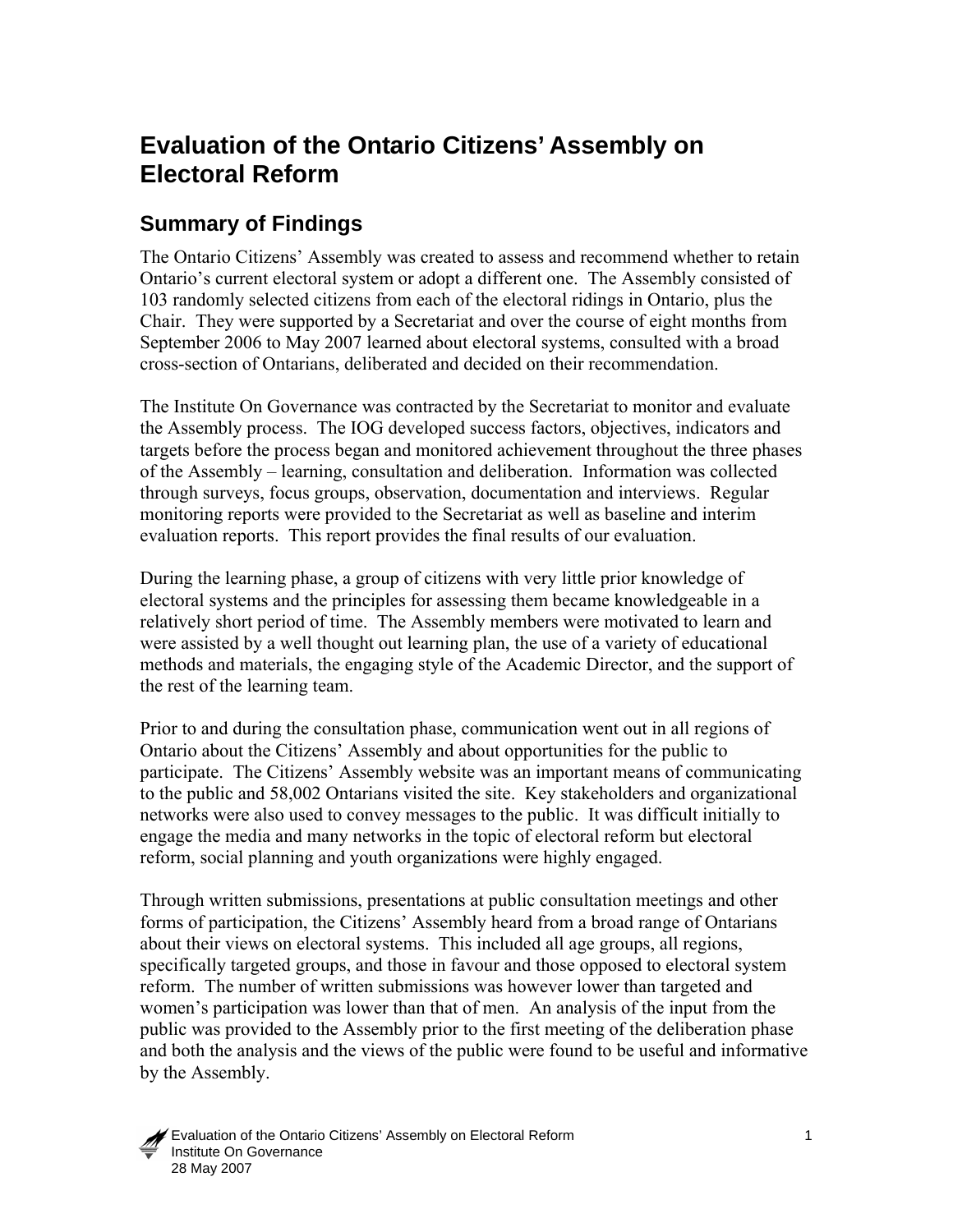<span id="page-8-0"></span>During the deliberation phase, dialogue was promoted through an exchange of ideas and opinions in an atmosphere of mutual respect. Members were focused and able to frame the debate in terms of agreed principles and objectives. Deliberations were completed and decisions made within a tight timeframe. Effective deliberations were supported by the Chair, the deliberation plan, the continuing learning support, and interaction among the members themselves. At the end of the deliberations, the Assembly members took ownership of the decisions that were made.

Throughout the process, the Assembly was very well supported by the Secretariat team. This was a major contributing factor to maintaining the high degree of enthusiasm and commitment of the Assembly members. The final report of the Assembly was delivered on schedule and the estimated expenditure was within budget. This success was due to the skills, effort, commitment and flexibility of the entire Secretariat.

The whole Assembly process was undertaken in an open and transparent manner and is well documented for the benefit of future exercises of a similar nature. It serves as a model of how to engage and empower citizens to deliberate and decide on selected public policy questions.

# **Introduction**

 $\overline{a}$ 

On 27 March 2006 the Ontario Government announced the creation of a Citizens' Assembly on Electoral Reform to assess Ontario's current electoral system and other electoral systems and make a recommendation on retaining the current system or adopting a new one. Any recommendation for change was to be put to the Ontario electorate in a referendum during the next provincial election.

In July 2006, the Ontario Citizens' Assembly Secretariat contracted the Institute On Governance (IOG) to develop and implement ways to monitor and evaluate the Citizens' Assembly on Electoral Reform. The scope of work covered the learning, consultation and deliberation phases of the Citizens' Assembly<sup>[1](#page-8-1)</sup>. The purpose of the monitoring was to provide ongoing advice to inform project planning and execution including ways to adapt and revise where necessary. The purpose of the evaluation was to assess the success of the Citizens' Assembly process in meeting its objectives and to document best practices and lessons learned as an historical record and to assist other jurisdictions embarking on similar undertakings in the future.

Success factors and objectives were developed with the Secretariat in September 2006 for monitoring and evaluation purposes. These were based on the terms of reference of the Assembly as outlined in Ontario Regulation  $82/06^2$  $82/06^2$  $82/06^2$ , as well as principles of deliberative decision-making – educating citizens about an issue, fostering an open discussion of the

<span id="page-8-1"></span><sup>&</sup>lt;sup>1</sup> The scope of work did not cover the decision to create a Citizens' Assembly, its mandate, the selection of the members (except for the Secretariat's support role in that process), nor the referendum.

<span id="page-8-2"></span><sup>&</sup>lt;sup>2</sup> Refer to Appendix B-3, "Democracy at Work: The Ontario Citizens' Assembly on Electoral Reform", Ontario Citizens' Assembly Secretariat.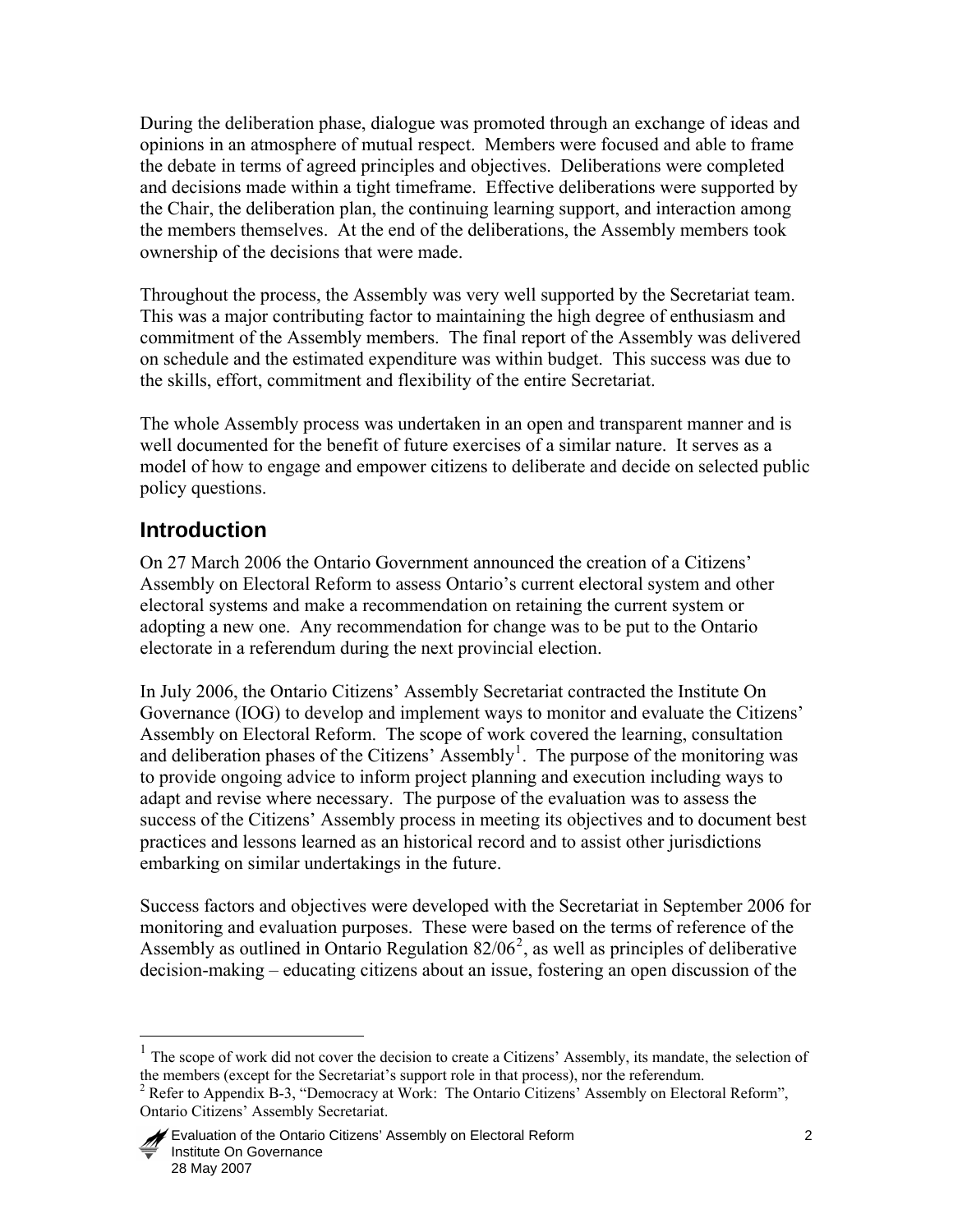<span id="page-9-0"></span>possible solutions, and enabling citizens to formulate decisions based on agreed values and principles.

Indicators and targets for the objectives were also set in advance. These took into account the experience of the B.C. Citizens' Assembly - tailored to the Ontario context as well as other consultative processes in Ontario such as the Post Secondary Education Review. Data collection instruments based on the indicators were administered during the learning phase (September to November 2006), the consultation phase (November 2006 to January 2007) and the deliberation phase (February to April 2007) of the Assembly.

The IOG provided monitoring reports based on the success factors and objectives to the Secretariat throughout the three phases of the Assembly. The recommendations in the monitoring reports were discussed within the Secretariat and with the Assembly members who formed a Monitoring and Evaluation Advisory Committee, and improvements were made to the process while it was underway<sup>[3](#page-9-1)</sup>.

A Baseline Evaluation Report was prepared in October 2006 and an Interim Evaluation Report was prepared in March 2007 after the learning and consultation phases. This final evaluation report has been prepared at the end of the deliberation phase and provides the results of the evaluation of all of the phases, success factors and objectives of the Citizens' Assembly.

After a discussion of the evaluation methodology that was used, the report summarizes the results for each of the objectives organized by the three phases, identifies some of the lessons learned from the experience, and draws conclusions. Statistical tables and other information supporting the findings and conclusions are contained in various appendices at the end of the report.

This report should be read in conjunction with the Secretariat's background report – "Democracy At Work: The Ontario Citizens' Assembly on Electoral Reform" – which provides details on how the Assembly process was undertaken.

# **Success Factors**

The predetermined success factors and related objectives were:

#### ⇒ **Success Factor 1: The Citizens' Assembly members are empowered to deliberate and decide.**

• **Learning**

 $\overline{a}$ 

The Assembly members are educated about Ontario's current electoral system and different electoral systems and the principles for assessing electoral systems.

<span id="page-9-1"></span><sup>&</sup>lt;sup>3</sup> The Secretariat's response to the monitoring reports is further described in the above-mentioned report, in particular Chapter 14.

Evaluation of the Ontario Citizens' Assembly on Electoral Reform 3 Institute On Governance 28 May 2007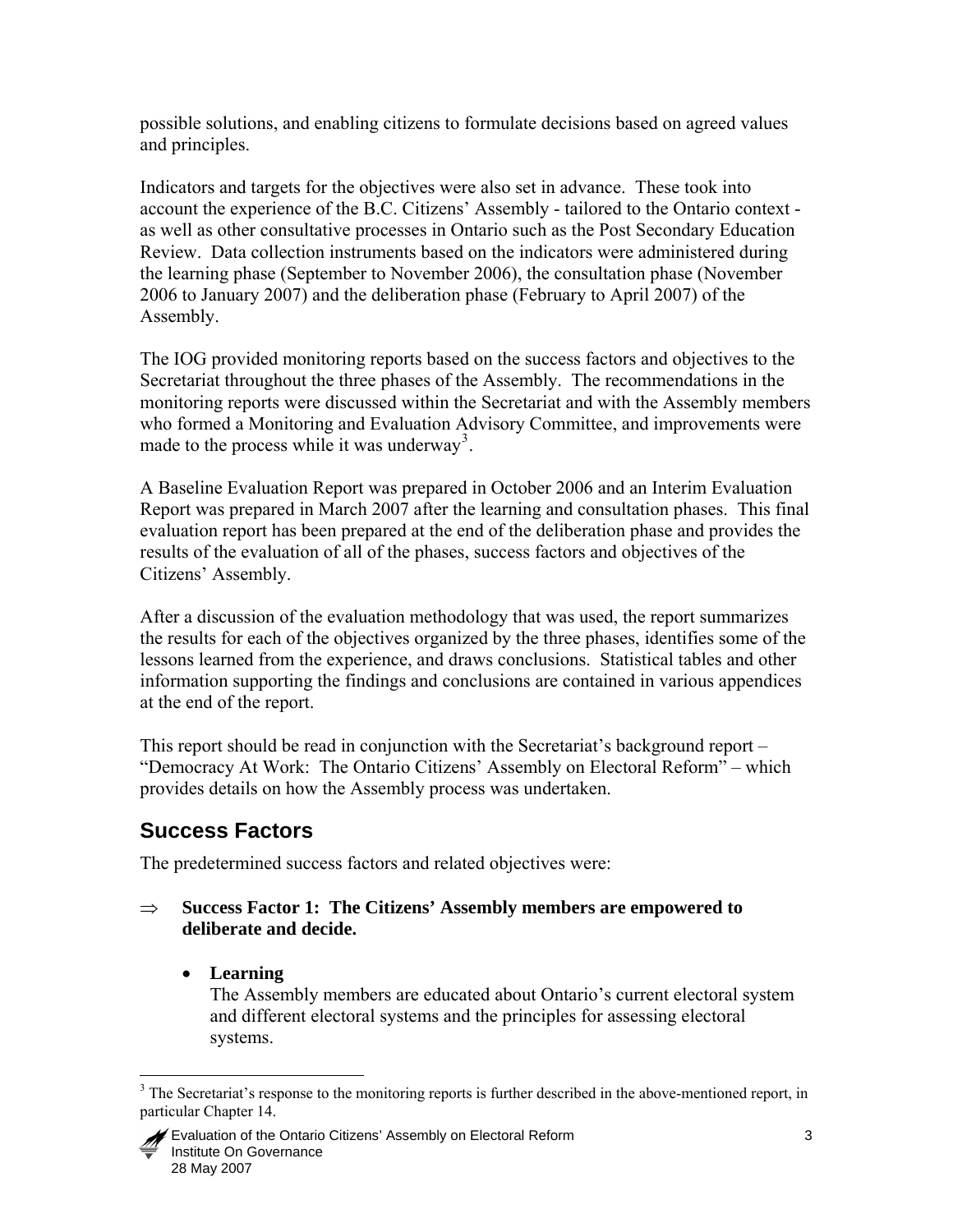#### <span id="page-10-0"></span>• **Deliberation**

The Assembly process facilitates group cohesion, dialogue and deliberation.

#### • **Decision**  The Assembly members have ownership of the Assembly's decisions.

- 
- **Support** The Assembly is well supported by the Secretariat team.

#### ⇒ **Success Factor 2: A broad range of Ontarians engage in the Citizens' Assembly process.**

- **Awareness**  The Ontario public knows about the Citizens' Assembly process and opportunities to participate.
- **Participation**  A broad range of Ontarians participates in the Citizens' Assembly process.
- **Input** Input from the public informs the Citizens' Assembly deliberations.

#### ⇒ **Success Factor 3: The Citizens' Assembly process is seen as a model for citizen engagement and deliberation on public policy questions.**

#### • **Transparency**

The Assembly process is transparent and well documented for the historical record and for the benefit of future exercises.

# **Methodology**

The data collection instruments that were used during the learning, consultation and deliberation phases included:

- Brief Surveys of the members after each weekend session<sup>[4](#page-10-1)</sup>.
- Detailed Surveys of the members at the beginning (Detailed Survey 1) and end of the learning phase (Detailed Survey 2), at the end of the consultation phase (Detailed Survey 3), and at the end of the deliberation phase (Detailed Survey  $4)^5$  $4)^5$ .

<span id="page-10-1"></span> 4 Two examples of the Brief Surveys are contained in Appendix G-1 of "Democracy at Work". All of the questions related to this evaluation are included in tables in the appendices to this report.

<span id="page-10-2"></span><sup>5</sup> Although many of the questions in the detailed surveys were intended to be used for future academic research, some of the questions were linked to the monitoring and evaluation of the Assembly process and are reported on in this report.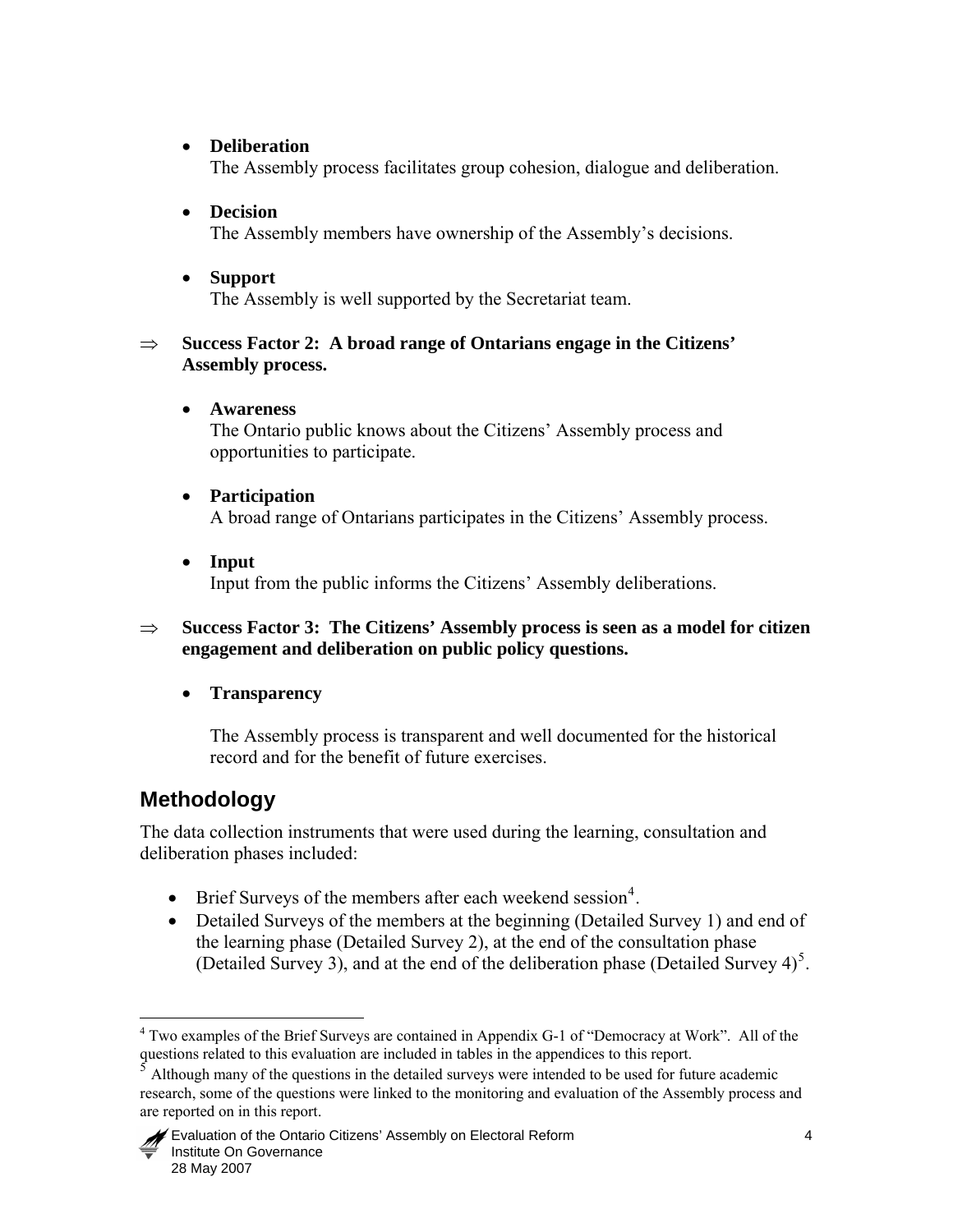- <span id="page-11-0"></span>• Focus Groups on selected issues at four of the learning sessions and four of the deliberation sessions. The Focus Groups consisted of up to eight randomly selected Assembly members. A Focus Group was also held with the facilitators at the end of the learning phase, and with the Secretariat staff excluding senior management at the end of the consultation phase<sup>[6](#page-11-1)</sup>.
- Assembly Observation Checklists completed by our observer for a portion of each weekend Assembly meeting<sup>[7](#page-11-2)</sup>.
- Public Surveys at each of the public consultation meetings<sup>[8](#page-11-3)</sup>.
- Public Meeting Observation Checklists completed by a member of the Secretariat staff at each public consultation meeting<sup>[9](#page-11-4)</sup>.
- Review of plans, reports, Assembly binders, and other supporting documentation and information from the Secretariat.
- Interviews with the Chair, senior management of the Secretariat, some members of the Monitoring and Evaluation Advisory Committee, some of the facilitators, and others on conclusion of the process $10$ .

The key data collection instruments were the brief and detailed surveys of the members. Completed surveys were entered onto the Statistical Package for the Social Sciences (SPSS) and various analyses were run. This facilitated an evaluation of the outcome of the process from the members' point of view in terms of learning, consultation, deliberation and decision-making. When those views are presented in this report, they represent the average across all of the members who completed the surveys. Because the average ratings tended to be high, we have also reported on the number of members whose ratings were less favourable.

The focus groups permitted a fuller discussion of the key success factors and areas for improvement related to an issue from the members', facilitators' or staff's perspective. Observation, documentation and interviews provided further substantiation and contextualisation. All of the information provided from members and staff through surveys or focus groups was kept anonymous in order to protect privacy and confidentiality.

# **Acknowledgements**

 $\overline{a}$ 

The monitoring and evaluation services were provided by the following team:

| Project Manager, Focus Group Facilitator and |
|----------------------------------------------|
| Observer (2 weekend sessions)                |
| Focus Group Facilitator and Observer         |
| (10 weekend sessions)                        |
| Social Science Advisor                       |
| Survey Data Entry and Administrative Support |
|                                              |

<sup>6</sup> Appendix 1 contains a list of the focus groups.

<span id="page-11-2"></span><span id="page-11-1"></span><sup>&</sup>lt;sup>7</sup> Appendix 2 contains the learning and deliberation Assembly Observation Checklists.

<span id="page-11-3"></span><sup>&</sup>lt;sup>8</sup> The Public Consultation Meeting Survey is contained in Appendix G-2 of "Democracy at Work" and selected questions are included in tables in the appendices to this report.

<span id="page-11-4"></span>Appendix 3 contains the Public Meeting Observation Checklist.

<span id="page-11-5"></span><sup>&</sup>lt;sup>10</sup> Appendix 4 contains a list of the interviews conducted.

Evaluation of the Ontario Citizens' Assembly on Electoral Reform 5 Institute On Governance 28 May 2007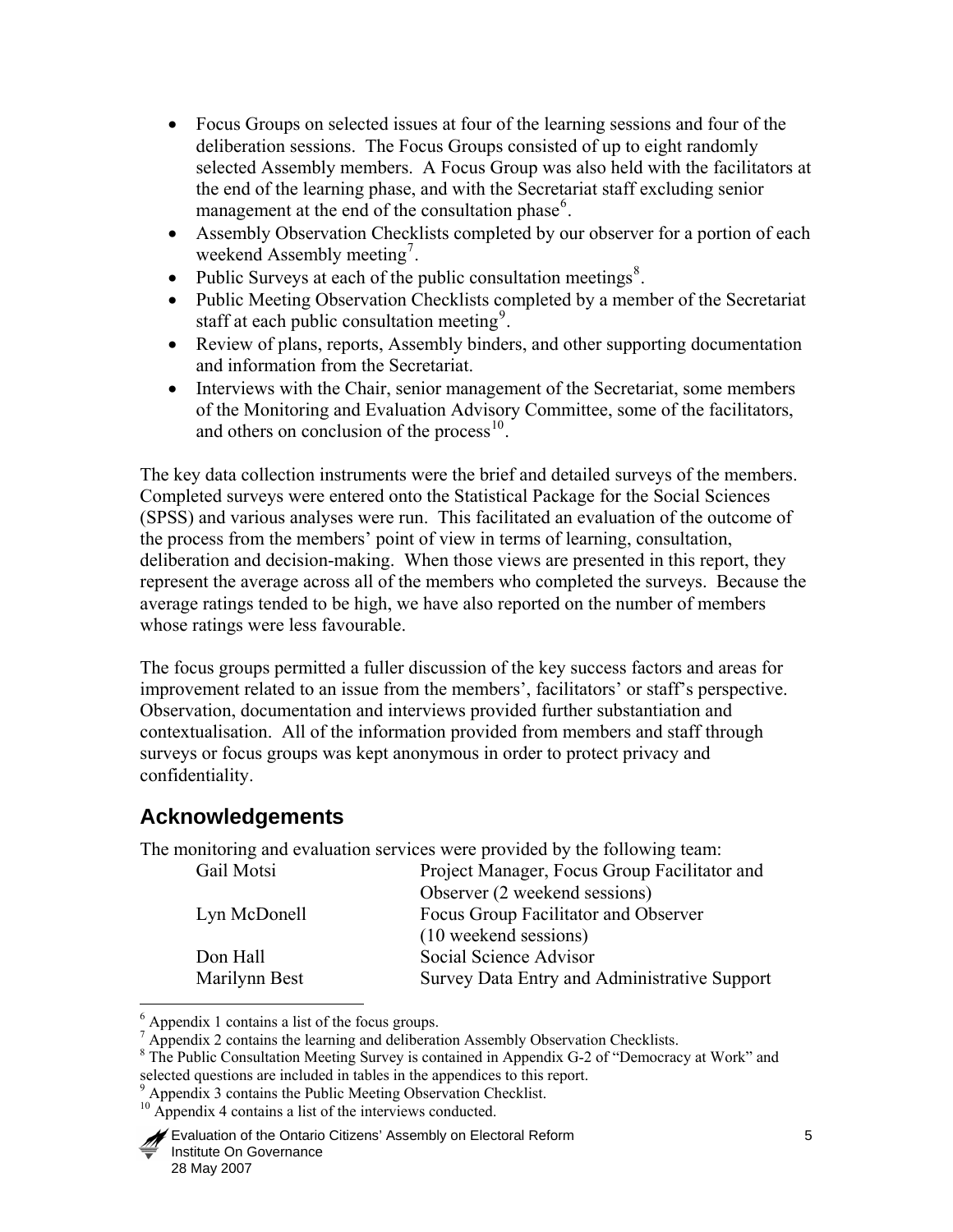<span id="page-12-0"></span>The IOG would like to acknowledge the ongoing support and assistance provided by the Citizens' Assembly Secretariat throughout the process. Although we retained our independence, we could not have carried out the assignment without their cooperation and we were honoured to be part of an historic process.

We would also like to thank the Assembly members who completed the surveys and participated in the focus groups. They approached these tasks with diligence and cooperation, despite the additional time and effort that was required on their part<sup>[11](#page-12-1)</sup>.

The conclusions in this report are entirely those of the monitoring and evaluation team and do not necessarily represent the views of the Secretariat or Assembly members.

# **Learning Phase**

#### *Learning Objective: The Assembly members are educated about Ontario's current electoral system and different electoral systems and the principles for assessing electoral systems.*

**Targets** 

- The knowledge and confidence of members has increased after the learning phase.
- The average of each of the ratings related to learning is maintained at 4.0 (satisfied) out of 5 or higher. $12$
- The majority of members consider the pacing of the plenary and small groups to be "just right". $13$

 $\overline{a}$ <sup>11</sup> The completion rate for the brief surveys was 93% to 98% of the members attending a weekend session. <sup>12</sup> Unless otherwise indicated, the scale that was used in brief survey questions was a five point scale.

Respondents were asked to rate a positive statement as follows:  $1 =$  Strongly Disagree;  $2 =$  Disagree;  $3 =$ Neutral; 4 = Agree; and 5 = Strongly Agree. To make it easier to understand the results, the average ratings for all respondents were converted to a level of satisfaction in the following way: less than 3 – dissatisfied or very dissatisfied; around 4 – satisfied; around 4.5 – very satisfied.

<span id="page-12-3"></span><span id="page-12-2"></span><span id="page-12-1"></span><sup>&</sup>lt;sup>13</sup> The original indicator identified was "the average of each of the ratings for the pacing of plenary and small groups is maintained at 2.0 out of 3." This was based on a survey question which asked members whether the pacing was "too fast", "just right" or "too slow", assigned a value of 1, 2 and 3 respectively. Because the responses were not on a scale, however, it was not appropriate to use the average as an indicator. The indicator has therefore been changed to the one presented here.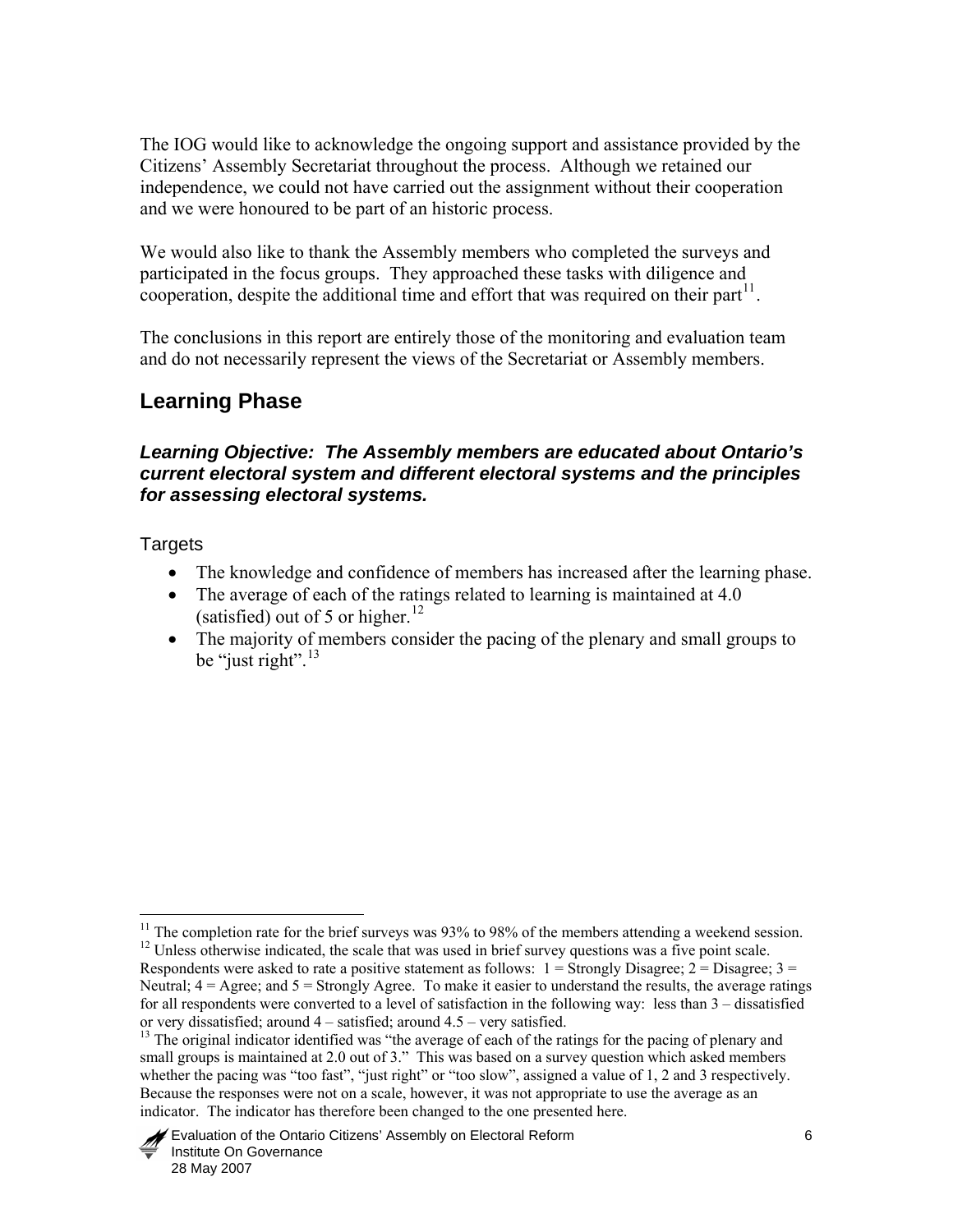#### <span id="page-13-0"></span>Summary of Results





The members' assessment of the degree to which they felt informed about electoral systems increased substantially over the course of the learning phase. The mean on a scale from 0 (not informed) to 10 (very informed) increased from 4.32 before the learning phase to 7.68 after the learning phase (refer to Table 1, Appendix 5).

The members' ability to answer questions about electoral systems also increased. Members were asked four questions related to electoral systems in other countries. At the beginning of the learning phase, less than 10% of members could answer three or more of the four questions correctly. By the end of the learning phase, over 80% could answer three or four questions correctly (refer to Table 2, Appendix 5).

The confidence of members that their understanding of the material on electoral systems was adequate increased from 3.5% of members in Weekend 1 of the learning phase to 74.1% of members in Weekend 6 (refer to Table 3, Appendix 5). Members at the focus group on Weekend 5 of the learning phase indicated that they felt they were generally ready and prepared for the consultations.

The increase in the knowledge and confidence of the members was also supported by the views of the Chair, Academic Director and the facilitators. Our observations also noted that members had gained a greater facility with the terms and language of electoral systems and the complexity of the issues.

#### *Ratings Related to Learning*

 $\overline{a}$ 

All of the ratings related to the learning objective - educational support, preparation, balance, organization, understanding, usefulness, individual plenary sessions, and small group sessions - were over 4.0 (satisfied) across all six weekend sessions of the learning phase. The composite ratings<sup>[14](#page-13-1)</sup> of learning support ranged from 4.42 to 4.64 (very satisfied) over the six weekend sessions and the combined rating<sup>[15](#page-13-2)</sup> across all six sessions was 4.50 (very satisfied) – refer to Table 4, Appendix 5. No member had a composite rating of less than 3 (dissatisfied or very dissatisfied) in any weekend session.

<span id="page-13-2"></span><span id="page-13-1"></span><sup>&</sup>lt;sup>14</sup> Composite ratings refer to the composite of all ratings related to a particular objective – in this case learning - in a weekend session. Further details on each individual rating are provided in the appendices.  $15$  Combined ratings refer to the combination of all composite ratings related to a particular objective – in this case learning – across all of the weekend sessions in a phase.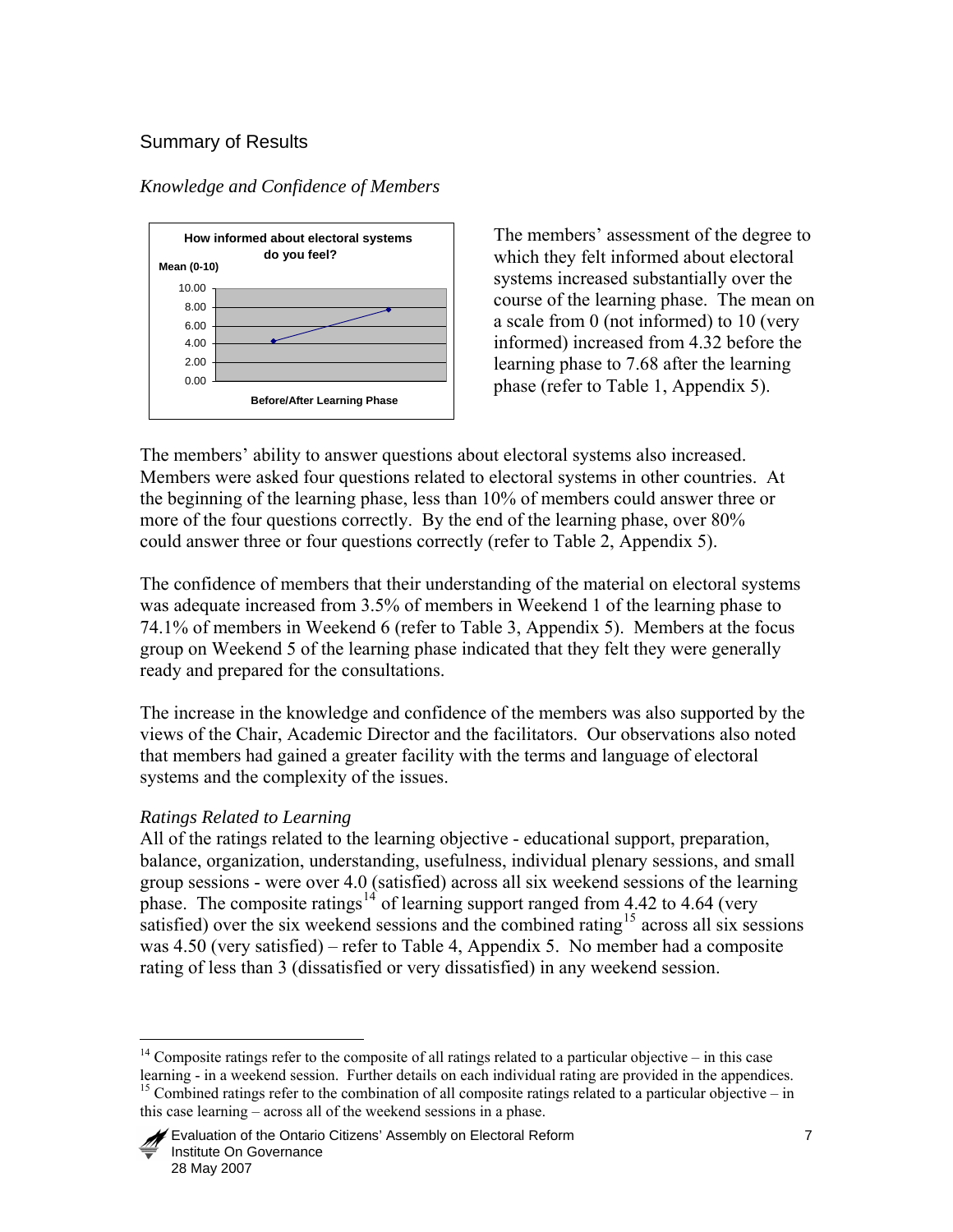<span id="page-14-0"></span>A bivariate analysis of the ratings related to learning support indicated that the level of satisfaction was not affected by the gender, age, education or language of the Assembly members nor was it related to the views of the members at the start of the learning phase about whether Ontario's electoral system needed to be changed<sup>[16](#page-14-1)</sup>.

The focus group on learning in Weekend 4 of the learning phase indicated that the learning approach was generally working. The mix of lectures, small groups and panels was welcome and the pacing and allocation of time were considered adequate. More panels and more time with panellists were requested. Website access was a problem for some members with dial-up access or no access, and the use of more French in the Assembly was requested.

Our observation also indicated that almost all of the observed plenary and small group sessions were very well run, supporting materials were provided, questions of clarification were adequately addressed, the members were highly engaged, and they were given an opportunity to participate. On a few occasions, plenary or small group sessions were considered to be too rushed or the amount of material to be covered was too extensive. There were also a few instances where the objectives of a session were not clarified at the outset. An effort appeared to have been made to address these issues at subsequent sessions.

#### *Pacing of the Plenary and Small Group Sessions*

On average across the six weekend sessions in the learning phase, more than 85% of the members considered the pace of the plenary sessions to be "just right" and more than 87% of the members considered the pace of the small group sessions to be "just right". Of the other members, more considered pacing to be "too fast" than "too slow" – refer to Tables 5 and 6, Appendix 5.

#### Lessons Learned

At the beginning of the deliberation phase, Assembly members were asked to rate various activities in terms of usefulness for learning. The following activities were rated highly, in rank order (refer to Table 7, Appendix 5):

- 1) Plenary lectures by staff
- 2) Plenary talks by visitors
- 3) Small group sessions
- 4) Personal study

 $\overline{a}$ 

- 5) Plenary discussions by the whole assembly
- 6) Informal conversations with staff
- 7) Informal conversations with other members

Members, the Secretariat, and evaluators noted the key role played by the Academic Director who delivered most of the plenary lectures. The lectures were both interesting and informative and were pitched at a level that the members could easily understand.

 Evaluation of the Ontario Citizens' Assembly on Electoral Reform 8 Institute On Governance 28 May 2007

<span id="page-14-1"></span><sup>&</sup>lt;sup>16</sup> In this case, and every other reference to bivariate analysis, we have used a .05 level of statistical significance – i.e.  $p < .05$ .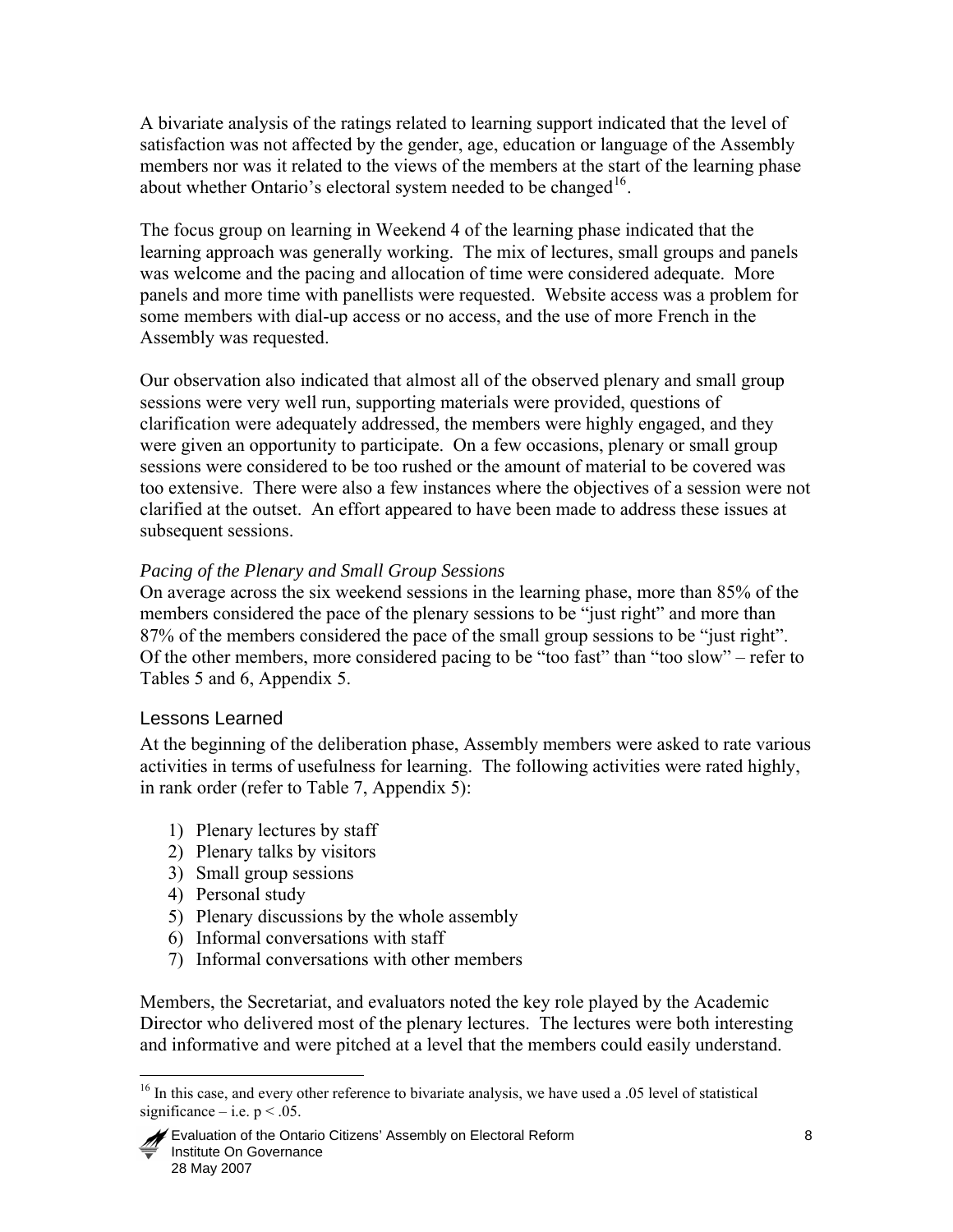<span id="page-15-0"></span>Other key success factors identified were:

- 1) focussing on the major electoral systems and the key questions for each electoral system;
- 2) using a diversity of methods plenary, small groups, simulations, structured and unstructured conversations, etc.
- 3) using a diversity of materials slide presentations, IDEA Handbook, From Votes to Seats, Billy Ballot animation, other readings and an annotated bibliography.

The major drawback noted was the lack of time to run more simulations, have more active learning sessions, and learn about mixed systems in more detail.

#### **Conclusion**

The results indicate that it is possible to take a group of citizens with very little prior knowledge of an issue and the underlying values, and educate them in a relatively short period of time so that they can independently deliberate and decide on a public policy recommendation.

The successful achievement of the objectives of the learning phase cannot be attributed to any one particular aspect of the learning support provided to members, but is a function of a combination of:

- the Academic Director
- the rest of the learning support team including the facilitators
- $\blacksquare$  the learning plan
- **the learning methods used**
- the learning support materials provided
- the motivation and effort of the members themselves.

# **Consultation Phase**

#### *Awareness Objective: The Ontario public knows about the Citizens' Assembly process and opportunities to participate.*

**Targets** 

- Timely and accurate information on the Citizens' Assembly, public meetings and written submissions conveyed through a range of media covering all regions of the province.
- At least 50,000 Ontario unique visitors downloading at least 10,000 copies of key documents.

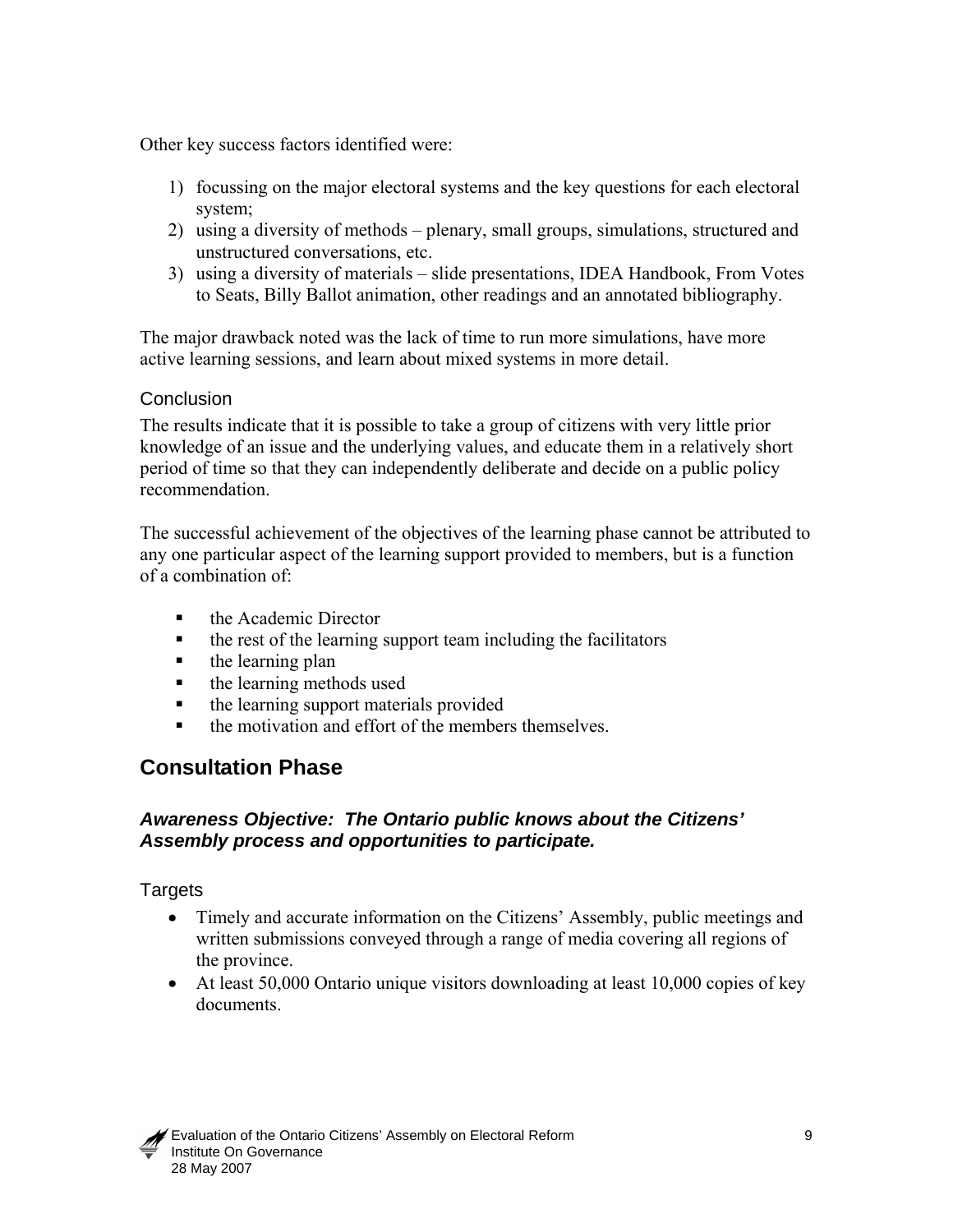#### <span id="page-16-0"></span>Summary of Results

#### *Communications*

Information on the Assembly, public meetings and written submissions was conveyed through a range of media covering all regions of the province (refer to Tables 9 and 10 in Appendix 6). This included:

- 461 news reports, editorials and informative pieces to 31 March 2007
- 122 advertisements for public consultation meetings in local and regional newspapers
- 46,681 consultation guides and brochures distributed around the province.

#### *Website*

The Citizens' Assembly website was visited by 58,002 unique Ontario visitors from 1 July 2006 to 9 May 2007. During the same period, there were 15,769 downloads of documents in a number of formats as well as 27,133 views of the video "Billy Ballot" (refer to Table 11, Appendix 6).

#### *Public Surveys*

According to the Secretariat's records, 1,973 members of the public attended the 41 public consultation meetings held in 35 cities and towns across the province from 20 November 2006 to 25 January 2007. 890 members of the public completed the public surveys – a completion rate of  $45%$ .

Responses to the surveys indicate that information about the Citizens' Assembly was received through a variety of mechanisms – the media were mentioned most often, followed by word of mouth (refer to Table 12, Appendix 6). Information about the meetings was also received through a variety of mechanisms – the media, word of mouth and the Citizens' Assembly website were mentioned most often (refer to Table 13, Appendix 6). Outreach by members was also important to communications although more informal.

The public also learned more about the Assembly and the written submission process at the meetings themselves (refer to Tables 14 and 15, Appendix 6). Over 80% of respondents agreed that they had learned more about the Citizens' Assembly and its work at the meetings and 98% knew they could send their views to the Citizens' Assembly in writing.

#### Lessons Learned

There were many comments in the public surveys about the need to increase publicity about the Citizens' Assembly and the consultation meetings. The focus of communications about the Assembly and opportunities to participate was through the media and through networks – business, organized labour, women's groups, youth groups, Aboriginal organizations, community development organizations, the francophone community, and disability organizations.

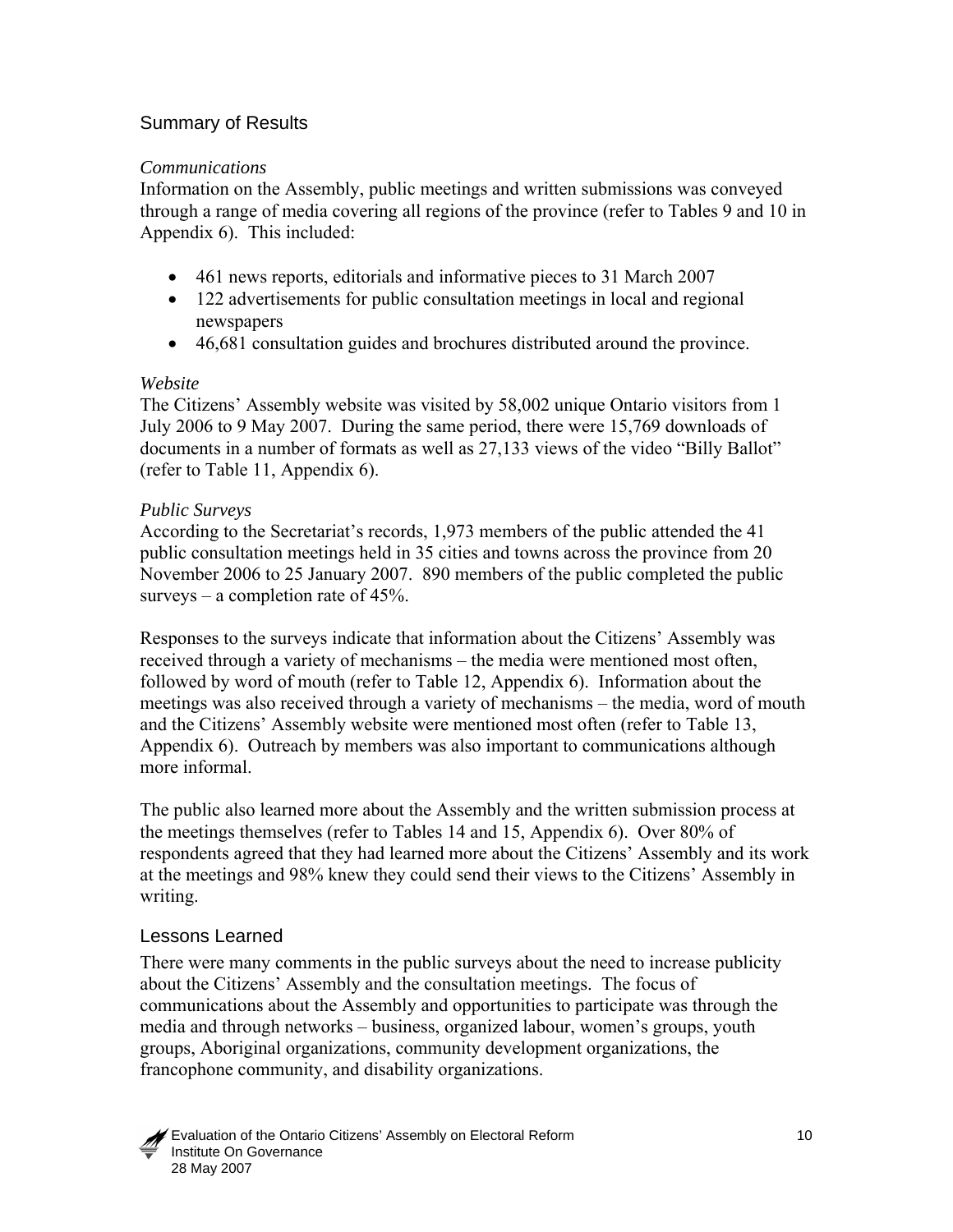<span id="page-17-0"></span>Engagement of the media and networks was made difficult by the fact that the concept of a citizens' assembly was not well known or understood and that the issue of electoral reform was not a priority for a number of networks, interest groups and the mainstream press. The human interest stories about the Assembly members were well received by the media in smaller and more regional centres, but not by the media in the larger centres, particularly Toronto.

That being said, the Assembly was generally well received by the public at the meetings and media interest heightened towards the end of the consultation phase. Members were assisted to become effective communicators. Key stakeholders were identified and involved. Certain networks or organizations which combined organizational ability, interest in electoral reform, and direct access to support were able to effectively engage in the process – i.e. the Students' Assembly, the Social Planning Network of Ontario, TV Ontario and some of the universities and colleges. The Secretariat also modified plans during the consultations to generate more media interest – for example, by moving a meeting in Toronto to a bigger venue and marketing it heavily with the result that more than 200 people attended and Toronto media coverage was generated.

Suggested improvements include:

- Not overlapping the end of the learning phase and the beginning of the consultations, and providing a longer time period for the consultations
- Allocating more resources including staff to communications and networking
- Following up more with networks to ensure that materials and information that is provided is disseminated to their members
- Monitoring the results of communications and networking more closely.

Without a province wide public survey, it is not possible to determine what the general level of awareness was. It is therefore also not possible to determine whether and how communications and networking could have been more targeted or extensive.

#### **Conclusion**

Communication went out in all regions of Ontario about the Citizens' Assembly and about opportunities to participate, and was picked up by the print, radio and television media. The public who attended the public consultation meetings indicated that the media were their primary source of information about the Assembly and the meetings. The Citizens' Assembly website was also an important means of communicating the opportunity to make a presentation or written submission.

#### *Participation Objective: A broad range of Ontarians participate in the Citizens' Assembly process.*

**Targets** 

- 350 presenters at 30 public meetings over six weeks.
- At least 1500 people make written submissions.

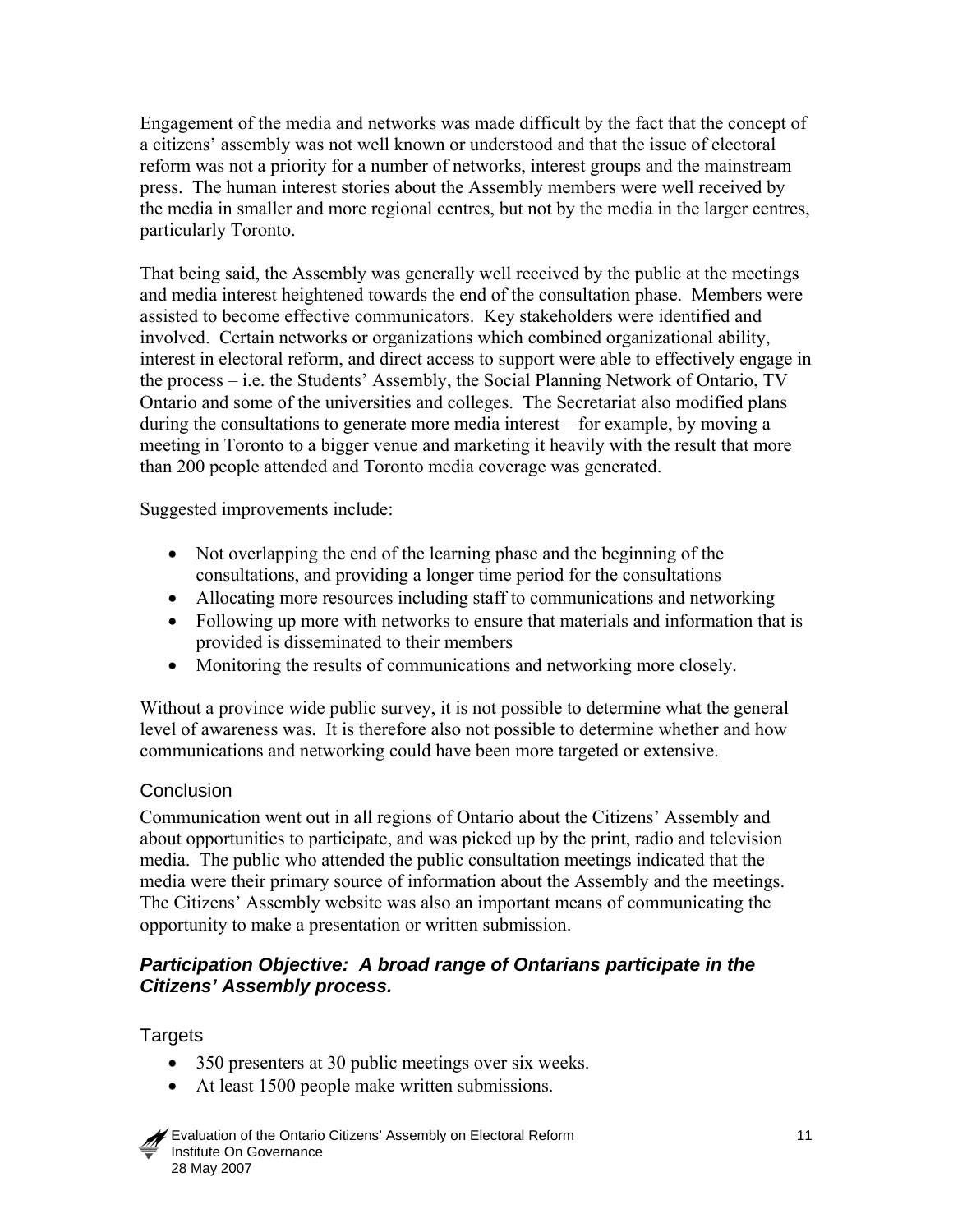- <span id="page-18-0"></span>• Presenters and submitters come from a broad range<sup>[17](#page-18-1)</sup> of the Ontario electorate in terms of geographic location, age and gender.
- Presentations and submissions cover a range of views in terms of electoral systems and principles for assessing them.

#### Summary of Results

#### *Presenters*

According to the Secretariat's records, 501 people made presentations at the 41 public consultation meetings that were held throughout the province. 295 of those people registered beforehand or at the meeting and information about gender and age could be collected. 206 did not register and therefore no demographic information is available. Of the 295 registered presenters, 77% were male and 23% were female and all age ranges were represented among the presenters (refer to Table 16, Appendix 7).

More than 83% of the respondents who had pre-registered to make a presentation indicated that the registration process was easy or no problem (refer to Table 17, Appendix 7).

According to the report on the public consultation meetings prepared by the Secretariat<sup>[18](#page-18-2)</sup>. a diversity of opinion was expressed at the meetings. This included views on the nine principles and characteristics of electoral systems – accountability, effective parliament, effective parties, fairness of representation (demographic representation, proportionality, and geographic representation), legitimacy, stable and effective government, stronger voter participation, voter choice, and simplicity and practicality<sup>[19](#page-18-3)</sup>. It also included different views on the current electoral system in Ontario and preferred electoral systems from the four major families of electoral systems – plurality systems, majority system, proportional representation systems, and mixed systems<sup>[20](#page-18-4)</sup> - as well as other systems developed by participants themselves. Participants also expressed views within and outside of the mandate of the Assembly including: the possible referendum, the size of the legislature, civics education, activities of parties, campaign financing, voter eligibility and voters' lists, the role of the media, and the Citizens' Assembly process itself.

#### *Written Submissions*

 $\overline{a}$ 

According to the report on written submissions prepared by the Secretariat<sup>[21](#page-18-5)</sup>, 986 submissions were received from 889 individuals or organizations from 25 October 2006 to just after 31 January 2007 – about three-fifths of the target of 1500 individuals that was set at the outset. 657 of the submissions were received in the last two weeks of January. The deadline for submissions was extended to 28 February 2007, bringing the total to

<span id="page-18-1"></span> $17$  Note: a broad range does not imply a representative sample.

<span id="page-18-2"></span><sup>&</sup>lt;sup>18</sup> "What We Heard: A Report on the Ontario Citizens' Assembly Public Consultation Meetings", February 2007.

<span id="page-18-3"></span><sup>&</sup>lt;sup>19</sup> The regulation that created the Citizens' Assembly directed the Assembly to consider the first eight principles and characteristics in this list, and the Assembly added the ninth principle.

<span id="page-18-5"></span><span id="page-18-4"></span><sup>&</sup>lt;sup>20</sup> For more information on electoral systems, refer to "From Votes to Seats: Four Families of Electoral Systems" prepared by Larry Johnston under the direction of the Ontario Citizens' Assembly Secretariat.<br><sup>21</sup> "What We Read: A Report on Written Submissions to the Ontario Citizens' Assembly", February 2007.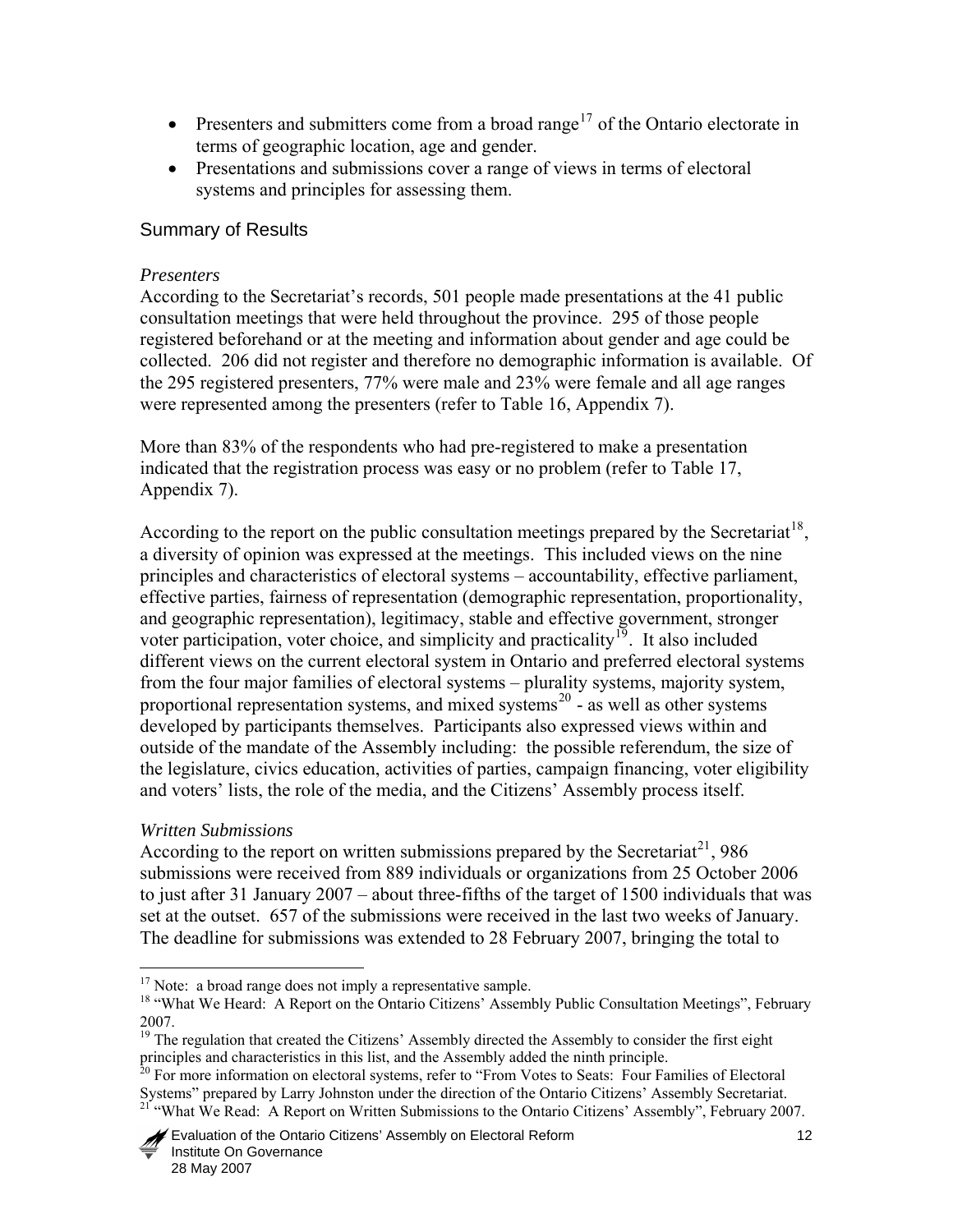<span id="page-19-0"></span>1036 submissions overall. The additional submissions were not part of the report prepared for the Citizens' Assembly in February and are not included in the analysis below.

The individuals who made submissions represented all age groups. 79% of the submissions were from men and 21% from women. 95% of the submissions came from Ontario from 99 of the current 103 electoral districts. No submissions were received from Scarborough-Agincourt, Simcoe-Grey, York Centre, or York West.

54 submissions were made on behalf of organizations including advocacy organizations, businesses, labour unions, political parties, religious organizations, student groups, and women's groups.

According to the report, 77% of the submissions expressed an opinion about electoral system reform. Of these 89.78% favoured change and 10.22% favoured keeping the current electoral system. Those favouring change recommended various electoral systems on the basis of principles such as fairness of representation, legitimacy, stronger voter participation, and voter choice. Those favouring retention of the current electoral system did so on the basis of principles such as stable and effective government, accountability, and simplicity and practicality. Many submissions expressed appreciation for the Assembly process, some expressed concerns about the cost and objectives of the exercise, and a few questioned the use of citizens to formulate a recommendation on electoral system design. Other issues raised included the possible referendum, public education, voter participation, accessibility for people with disabilities, nomination of candidates and other issues.

#### *Other Participation*

Four special outreach meetings around the province were attended by 115 people from various communities – people with low income, single parents, immigrants, people with disabilities and people with personal and/or community work experience on issues such as literacy, housing and homelessness, hunger, support to seniors, youth and families. The outreach meetings followed a different format than the public consultation meetings there were no pre-registered presenters and attendees participated in a facilitated discussion on principles and electoral systems.

A separate Students' Assembly was held from November 16-19, 2006 involving 103 youth aged 14 to 18 years. The Students' Assembly was organized and run separately from the Citizens' Assembly, but received some support from the Secretariat. Classroom assemblies were also supported as part of the process, reaching an estimated 2,400 students across the province by February 2007.

#### Lessons Learned

Over 90% of the respondents to the public surveys agreed or strongly agreed that presenters were given enough time to present and answer questions (refer to Table 18, Appendix 7). There were many comments about the need to increase public participation during the meetings – for example by providing more opportunities for the public to question presenters; more opportunities for the public to make comments; and more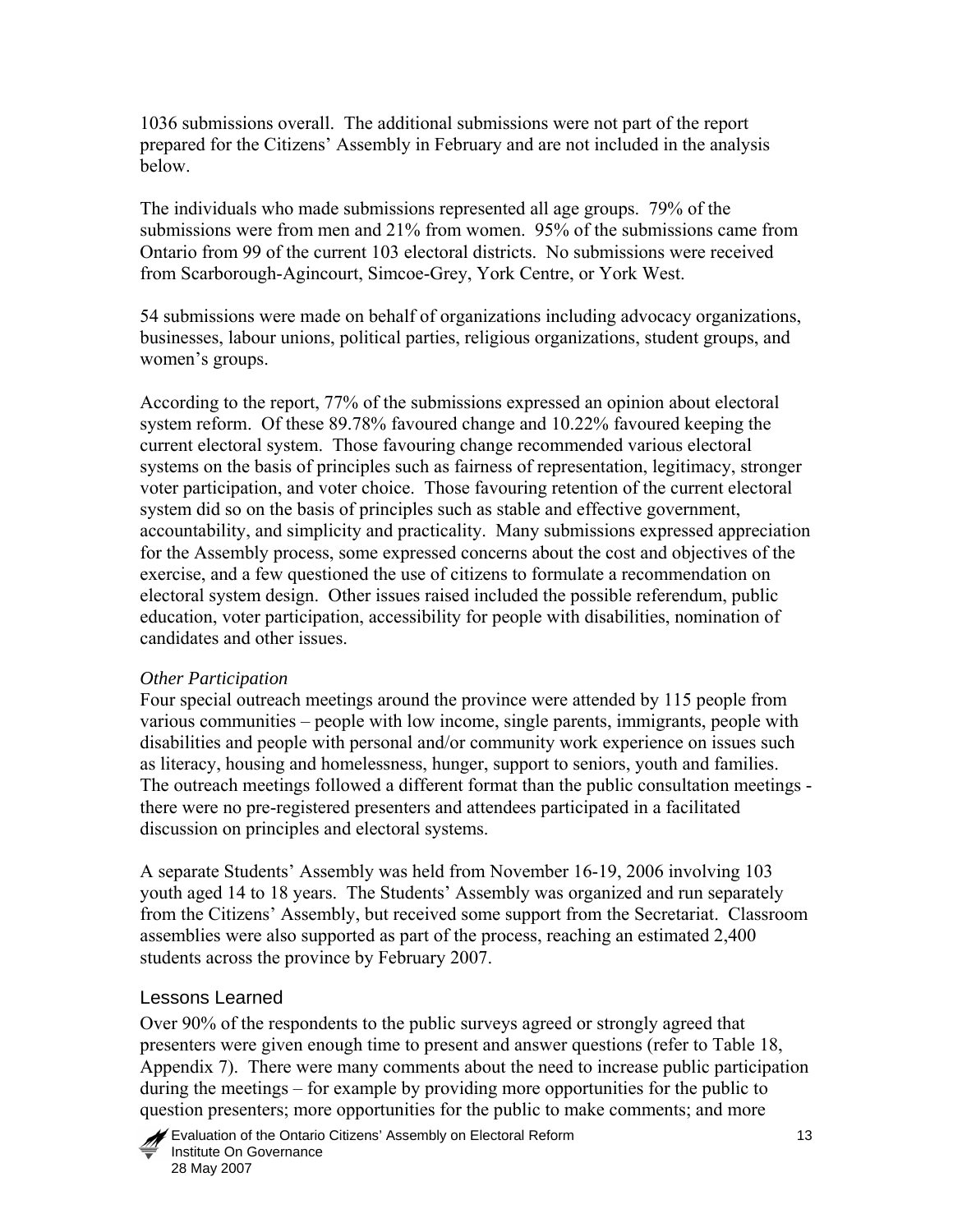<span id="page-20-0"></span>public education on electoral systems. Close to 80% of the respondents, however, agreed or strongly agreed that the public was given a chance to raise questions (refer to Table 19, Appendix 7).

There were a few comments in the public surveys about the need to get a broader representation of views or presenters (e.g. those favouring retention of the current system and those representing women, visible minorities, First Nations, or other groups). There were also a few comments in the public surveys that were critical of the venues – suggesting that they were not large enough, they were not accessible enough, there was insufficient parking or they were not close to public transit routes. It was suggested that more accessible public buildings like schools should be used for similar exercises in the future.

The lessons learned in relation to communications and networking in the previous section are also relevant in terms of participation. In addition, the on-line registration process was reported to have been easy to use and was useful in capturing certain demographic information about pre-registered presenters. The online submission process was also useful in capturing certain demographic information about submitters.

## **Conclusion**

Through written submissions, presentations at public meetings, and other forms of participation, the Citizens' Assembly heard from a broad range of Ontarians about their views on the principles for assessing electoral systems, Ontario's electoral system, and their preferred electoral system. This included all age groups, both genders, all regions, specifically targeted groups, and those in favour of reform and those opposed to reform. The targeted number of presenters was exceeded, but the number of written submissions was less than targeted. The public who attended the meetings were appreciative of the effort to educate and engage them.

Participation by women as presenters and submitters was lower than men. We do not know whether this normally occurs or is unusual for public consultation exercises. We would recommend that future public consultation exercises collect data of this kind and consider what outreach strategies might be needed to increase the involvement of women or other social, linguistic or demographic groups.

## *Input Objective: Input from the public informs the Citizens' Assembly deliberations.*

## Targets

 $\overline{a}$ 

• A majority of members find the submissions informative and useful.<sup>[22](#page-20-1)</sup>

<span id="page-20-1"></span><sup>&</sup>lt;sup>22</sup> The original target was that at least 85% of the submissions should be relevant. The filter that was applied to the submissions on the website however did not permit this type of analysis to be done. The members' views of the submissions have therefore been used instead.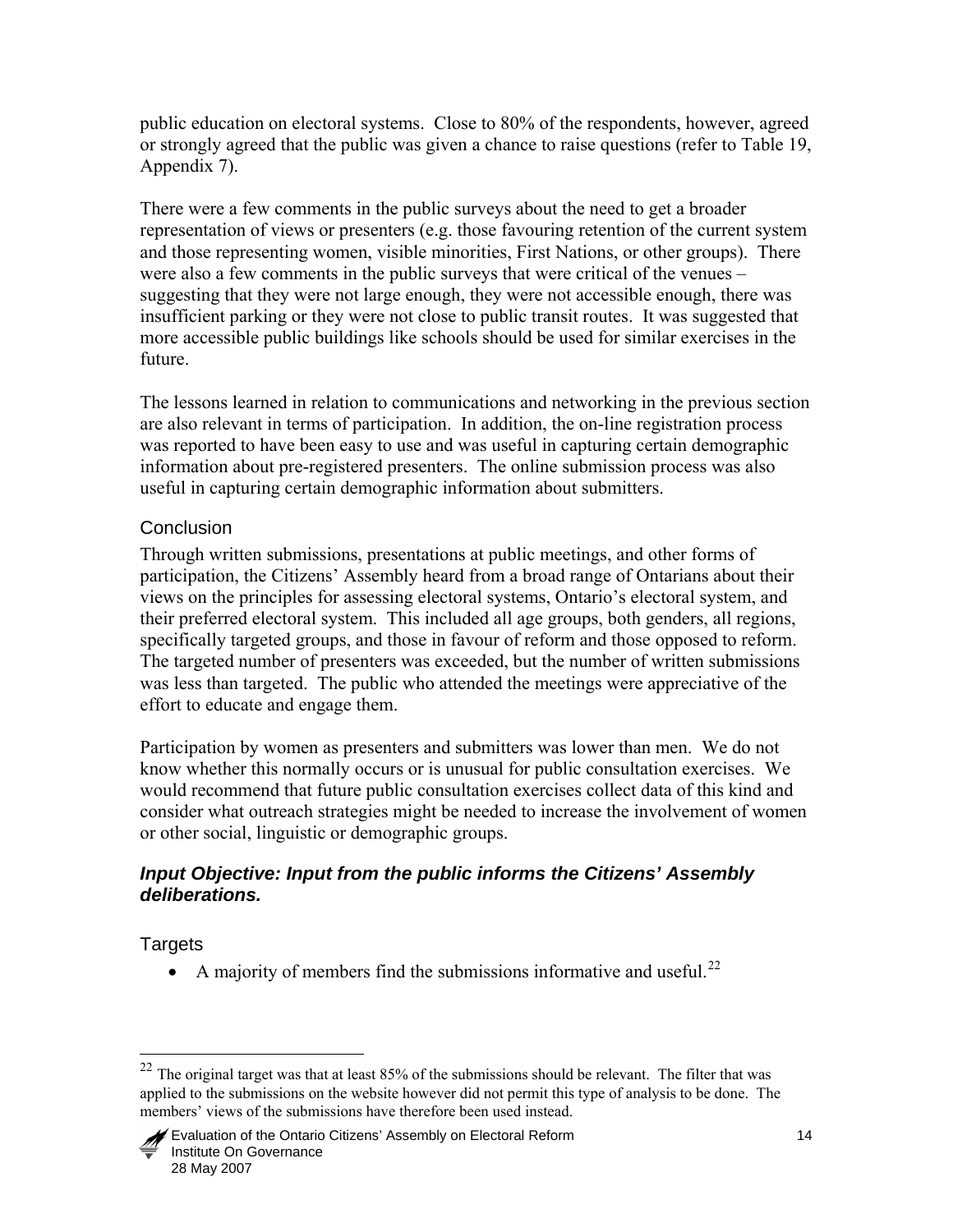<span id="page-21-0"></span>• Analysis of public and outreach meetings and synthesis of written submissions up to 31 January 2007 submitted prior to the first weekend session of deliberations, posted on the website, and valued by a majority of Citizens' Assembly members.

#### Summary of Results

#### *Relevance of Presentations and Submissions*

Members were asked in the detailed survey at the end of the consultation phase how informative they found the written submissions and the public meetings. Over 87% of members found the written submissions to be very or somewhat informative (refer to Table 20, Appendix 8). Over 95% of the members found the public meetings to be very or somewhat informative (refer to Table 21, Appendix 8). There were a few comments in the public surveys about some of the presentations being off the topic.

#### *Analysis of Consultations*

Notes on the public meetings, summaries of each written submission, and the written submissions themselves were provided continually during the consultation phase on the Citizens' Assembly website. Reports on the key themes from the public meetings, the written submissions, and the outreach meetings were tabled at the first weekend of the deliberation phase and posted on the website. The feedback was highly valued by the Citizens' Assembly members (refer to Table 22, Appendix 8).

#### Lessons Learned

One of the keys to ensuring that inputs from the public were relevant to the mandate of the Assembly was the consultation guide and brochure that was made available in both hard copy and electronically on the website.

#### **Conclusion**

Input from the public at public meetings and through written submissions was provided in a timely and ongoing manner to the Citizens' Assembly members and was found by them to be useful and informative. An analysis of the input was also provided in a timely and comprehensive manner and was valued by the members.

# **Deliberation Phase**

#### *Deliberation Objective: The Assembly facilitates group cohesion, dialogue and deliberation.*

**Targets** 

- The average rating of the process in terms of procedures and adherence to values is maintained at 4.0 (satisfied) out of 5 or higher throughout the Citizens' Assembly.
- The average rating of participation by the members is maintained at 4.0 (satisfied) out of 5 or higher throughout the Citizens' Assembly.

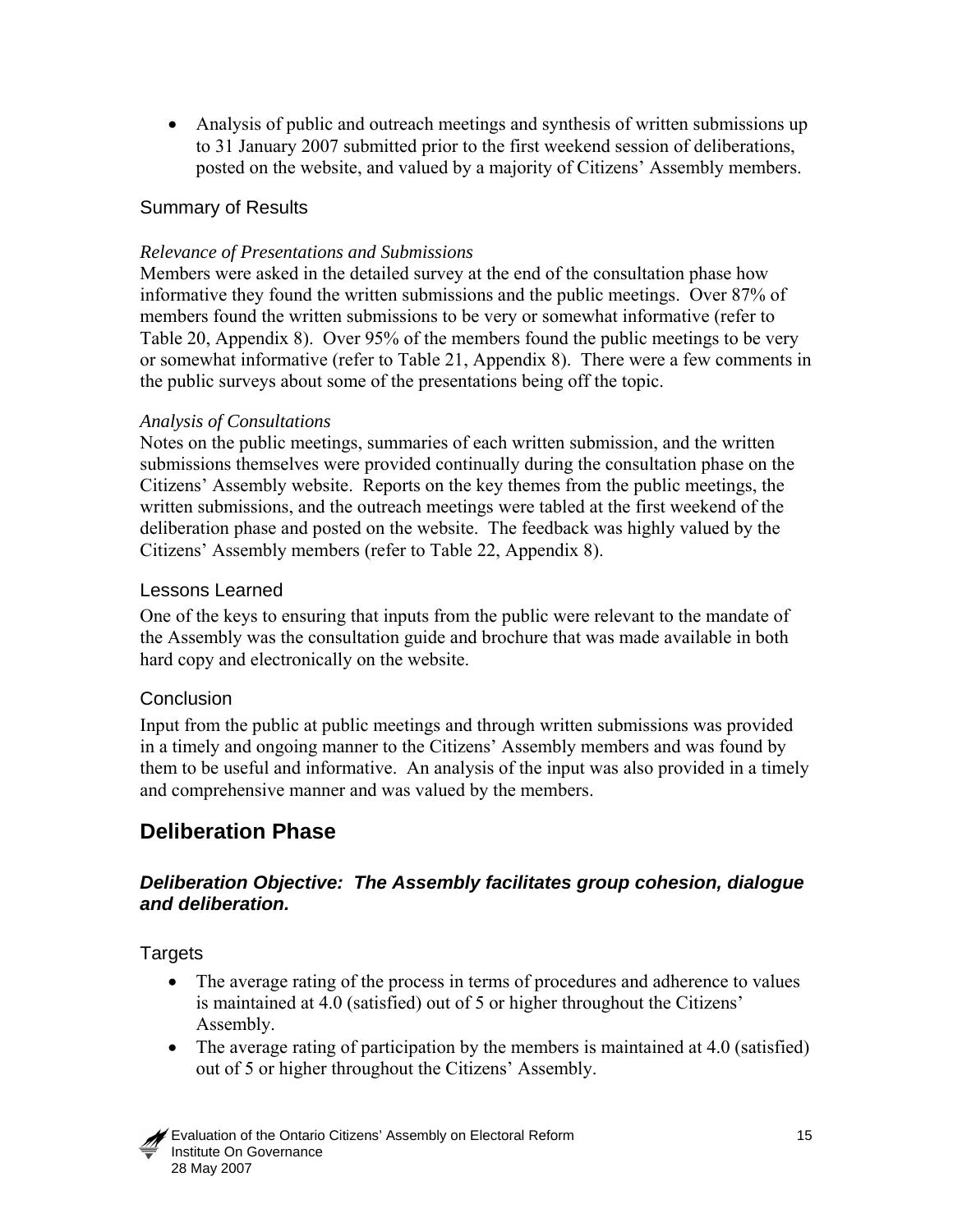<span id="page-22-0"></span>• The average ratings of relationship issues – community, commitment, enjoyment, enthusiasm – are maintained at 4.0 (satisfied) out of 5 or higher throughout the Citizens' Assembly.

#### Summary of Results

#### *Ratings of Procedures and Values*

The Assembly agreed on the values and procedures for working together during the first weekend session of the learning phase. These included: equality of opportunity to participate; commitment and focus on the shared objectives; respect for each others' opinions; listening and learning from each other; and a comfortable environment of mutual trust, cooperation and fun.

Members' ratings of various positive statements related to those procedures and values were monitored throughout the Citizens' Assembly. The focus of this evaluation will however be on the ratings during the deliberation phase when group cohesion, dialogue and deliberation were most critical to success.

The composite ratings related to the deliberation objective ranged from 4.48 to 4.80 (very satisfied) over the six weekend sessions of the deliberation phase (refer to Table 23, Appendix 9). The combined rating across all six sessions was 4.53 (very satisfied). In three of the weekend sessions, 1 or 2 members had a composite rating less than 3 (dissatisfied or very dissatisfied). In the other three weekend sessions, no members had a composite rating less than 3.

A bivariate analysis of the ratings in the deliberation phase indicated that the level of satisfaction was not affected by the gender, age, education or language of the Assembly members. The level of satisfaction was however related to the members' electoral system preference in two of the votes of the Assembly<sup>[23](#page-22-1)</sup> - members who were in the minority were slightly less highly satisfied than members who were in the majority.

The Chair, Academic Director, facilitators, evaluators and focus group participants also noted the members' degree of adherence to the values and procedures of the Assembly, with very rare instances of disrespect or conflict. When making interventions, we observed members linking their points to the electoral principles and electoral design objectives that were most important to them, respecting the opinions of others, and being brief and to the point. The facilitators noted that members needed to be reminded less about the agreed values in the group sessions as the values became internalized. The Chair was seen to provide an opportunity for all opinions to be expressed.

#### *Participation*

The average of the members' ratings of their ability to raise questions and express their views ranged from 4.43 to 4.80 (very satisfied) over the six weekend sessions of the

<span id="page-22-1"></span> $\overline{a}$  $23$  The two decisions in Weekends 4 and 5 of deliberations and the results were:  $75 -$  Mixed Member Proportional (MMP) versus 25 – Single Transferable Vote (1 spoiled ballot, 2 members absent); and 86 – MMP versus 16 – Single Member Plurality (one member absent).

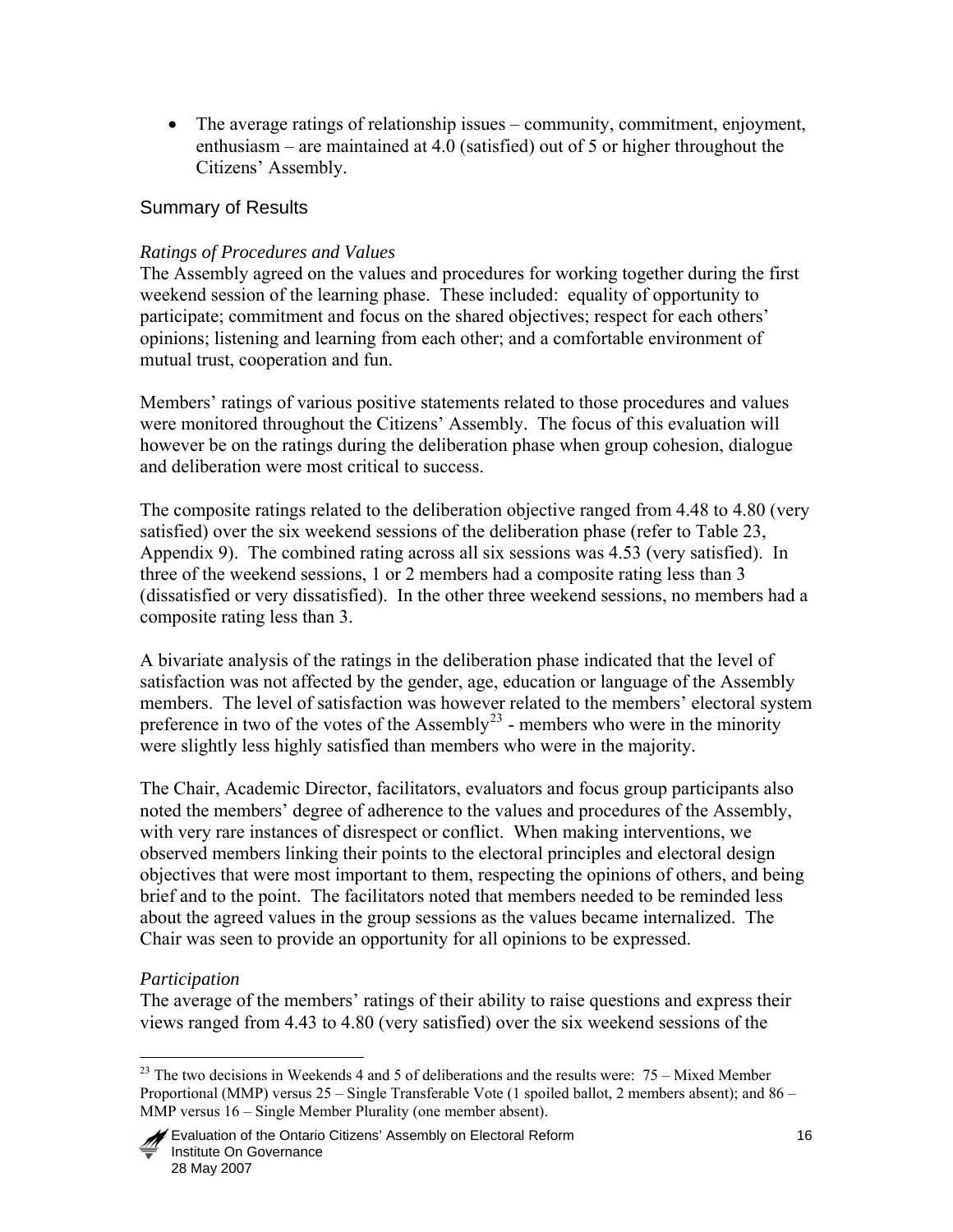<span id="page-23-0"></span>deliberation phase (refer to Table 24, Appendix 9). The combined participation rating across all six sessions was 4.50 (very satisfied).

The average of the members' ratings of the encouragement to participate and the level of participation in the medium sized groups ranged from 4.58 to 4.66 (very satisfied) over the weekend sessions (refer to Table 25, Appendix 9). The combined group participation rating across five sessions<sup>[24](#page-23-0)</sup> was  $4.56$  (very satisfied).

Close to 93% of the members who completed the detailed survey at the end of the deliberation phase agreed or strongly agreed that every Assembly member had had an equal opportunity to present their views (refer to Table 26, Appendix 9). One member was not sure and six members somewhat disagreed. No members strongly disagreed.

The Chair, Academic Director, facilitators, evaluators and focus group participants also noted the high level of participation by the members, particularly in the groups, in the Friday evening discussions, and in informal discussions.

## *Ratings of Relationship Issues*

The average of members' ratings of statements related to community, commitment, enjoyment and enthusiasm exceeded 4.0 (satisfied) for every weekend session in the deliberation phase. The combined rating for relationship issues across all six weekend sessions was 4.67 (very satisfied) – refer to Table 27, Appendix 9. At most four members had a rating less than 3 (dissatisfied or very dissatisfied) and that was for enjoyment in the fourth weekend session. No members expressed dissatisfaction with any of the four relationship issues in Weekends 1, 3 and 6 of the deliberation phase.

The Chair, Academic Director, facilitators and evaluators also noted the high degree of enthusiasm, the seriousness with which the members undertook their task, and the collegiality among members.

## Lessons Learned

The deliberation phase was more difficult than the learning phase because the members had to start making decisions within a tight and inflexible timeframe. At the same time, the deliberations had to be structured so as to allow all opinions to be heard and to generate support for the Assembly's final decision on the basis of the process that was followed. The phase began with some uncertainty about the number of alternative systems that would be designed, and about what those alternative systems would be.

Some of the key factors to the success of the deliberations that were identified were:

1) The Chair - the role of the Chair in the deliberations was pivotal. He had to ensure that all were heard; that the views of the members were respected; that members agreed with the process that was followed, the way decisions were made, and when decisions were made; and that the Assembly kept on track. He also had to find a balance between those members who thought that deliberations

 $\overline{a}$ <sup>24</sup> There were no medium sized groups in the last weekend session of the deliberation phase.

Evaluation of the Ontario Citizens' Assembly on Electoral Reform 17 Institute On Governance 28 May 2007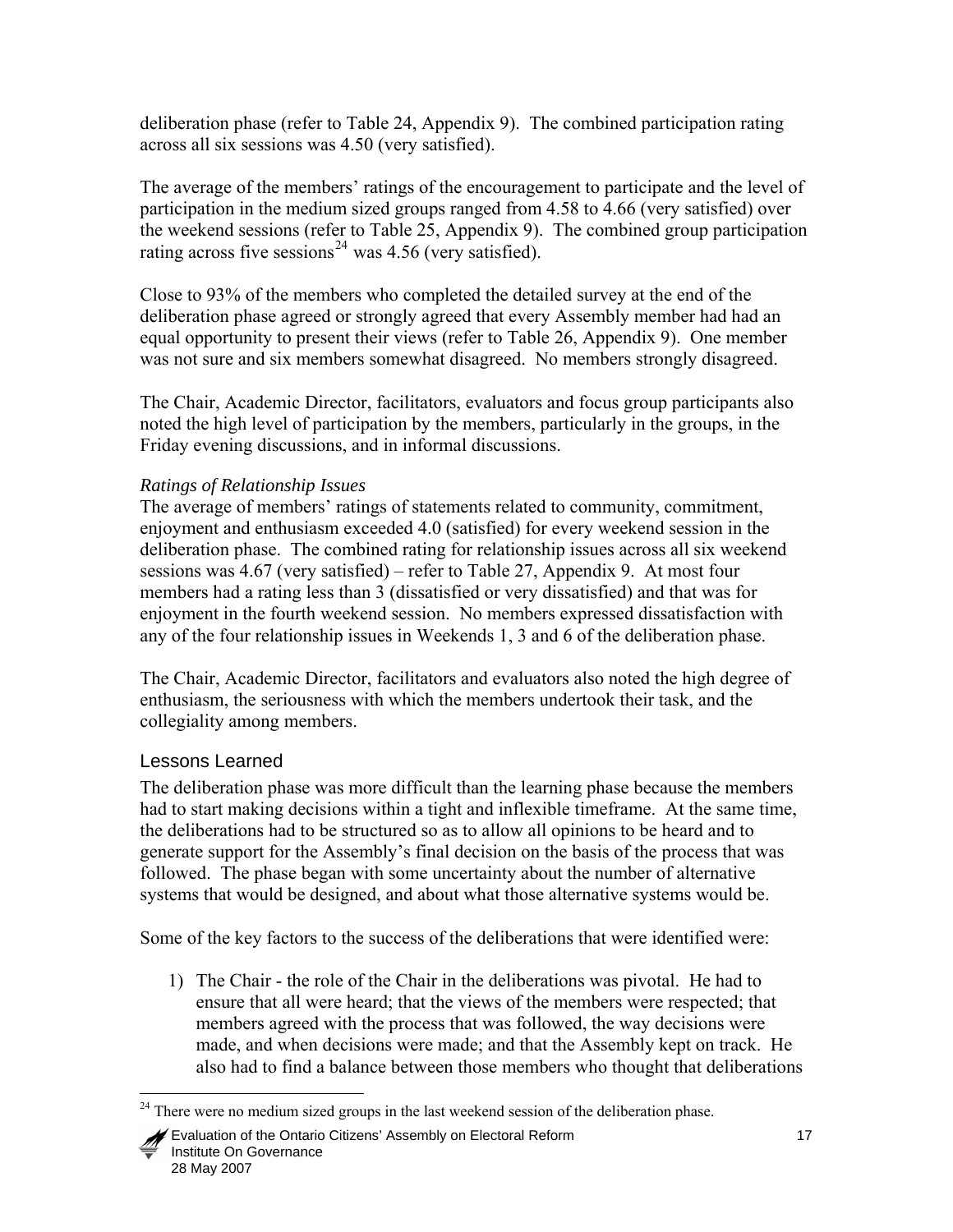<span id="page-24-0"></span>were too rushed, and those members who did not want to reopen issues that had already been decided upon. In the view of the members, the evaluators, and the Secretariat, the Chair did an excellent job in this role.

- 2) The deliberation plan the plan structured the deliberations into manageable segments of work, built in flexible time to adjust and adapt if new issues emerged, and provided for discussions in both plenary and medium sized groups. An initial imbalance between plenary and the group sessions was adjusted, and more time was provided in the Open Forum for members to raise issues of concern to them. The decision to move to medium sized groups from the smaller groups was generally supported by the members, the Secretariat and the facilitators because it reduced the number of report backs and narrowed the number of options for consideration.
- 3) Learning support additional information was provided with a very quick turnaround to support the deliberations as issues or questions arose.

Some suggestions that were made about how the deliberations might have been further improved include:

- More preparation of the members during the consultation phase for the deliberations and the decisions that had to be made related to the major electoral systems;
- More input from the facilitators into the preparations for each of the weekend sessions:
- More time for deliberations although perhaps not by adding another weekend session but by making better use of each of the weekend sessions or extending the time period of some of the sessions.

#### **Conclusion**

The deliberations of the Citizens' Assembly promoted dialogue through an exchange of ideas and opinions in an atmosphere of mutual respect. Members were committed and focused and were able to frame the debate in terms of agreed principles and objectives. Despite having chosen two alternative electoral systems to design and despite the number of issues that needed to be addressed for each system, the members were able to complete their deliberations and come to decisions within a tight timeframe. Effective deliberation was encouraged by a number of factors including: the Chair, the deliberation plan, the continuing learning support, and interaction among the members themselves.

#### *Decision Objective: The Assembly members have ownership of the Assembly's decisions.*

**Targets** 

• The final decision of the Assembly is supported by more than 90% of the members present.

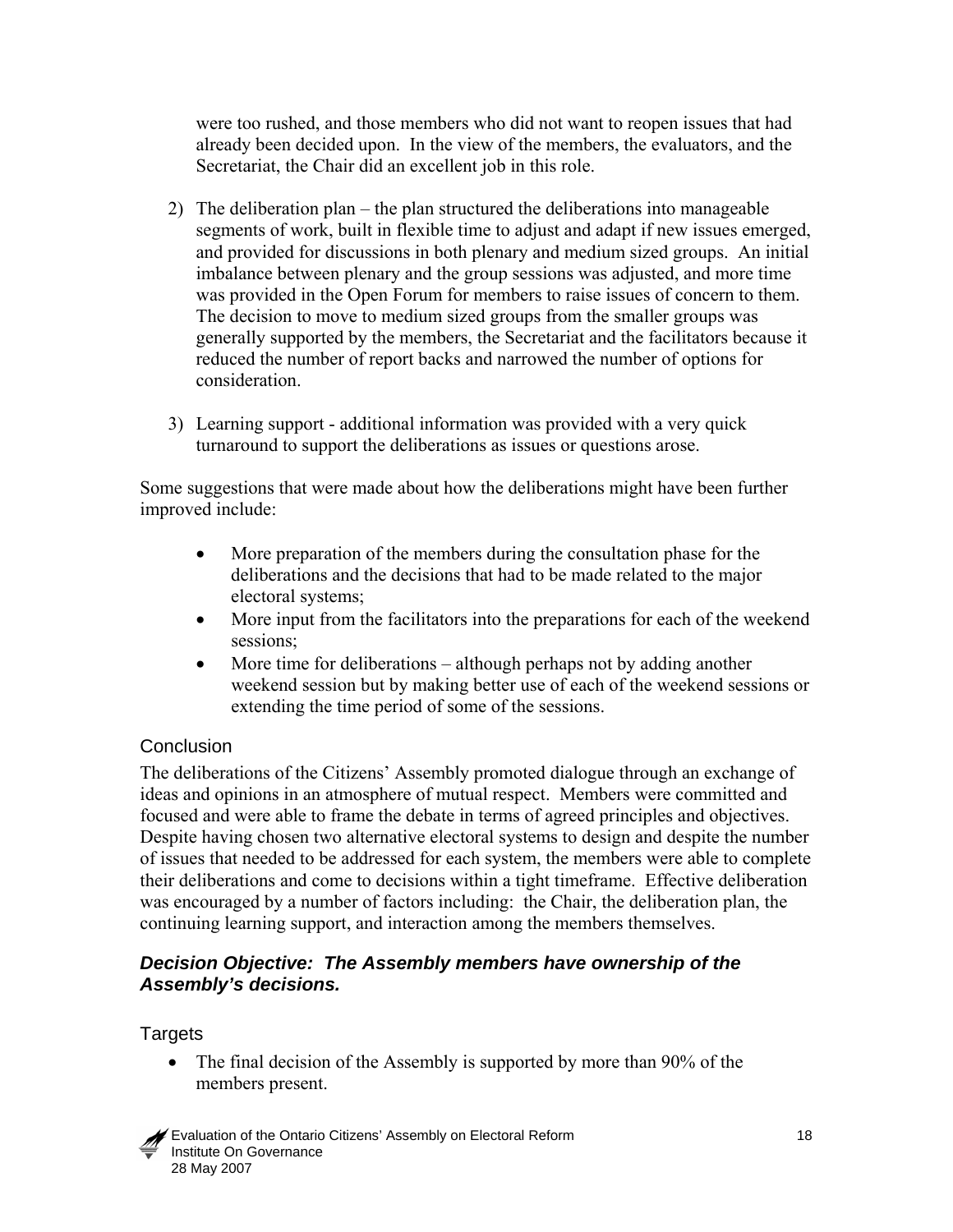<span id="page-25-0"></span>• The average of the ratings related to the decision-making process is maintained at 4.0 (satisfied) out of 5 or higher throughout the Citizens' Assembly.

## Summary of Results

#### *Final Decision*

The Assembly took a number of decisions during the deliberation phase including what alternative systems to design, what the design elements of the alternative systems should be, what was the best alternative system, whether to keep Ontario's current electoral system (Single Member Plurality) or adopt the Assembly's Mixed Member Proportional (MMP) system, and whether to recommend the Assembly's MMP system to the people of Ontario<sup>[25](#page-25-0)</sup>. The latter decision is considered to be the final decision and provides an indication of the support of the members for the decision-making process, regardless of how they might have voted for the other decisions.

| Vote   | No. | % of those<br>present |
|--------|-----|-----------------------|
| Yes    |     | 92.16%                |
| No     |     | 7.84%                 |
| Absent |     |                       |

The result of the vote on the final decision was:

## *Ratings of Decision-Making*

Members were asked in brief surveys during the deliberation phase about their views on the decisions that were taken, how they were taken, and the neutrality of the Chair, Academic Director, other Secretariat staff and the facilitators. The combined ratings for each statement were all over 4.0 (satisfied). The overall rating across all of the statements and all of the weekend sessions was 4.51 (very satisfied) – refer to Table 29, Appendix 10. The highest number of members with a composite decision-making rating of less than 3 (dissatisfied or very dissatisfied) was 5 members in the second weekend session of deliberations. Other weekend sessions had 0, 1 or 2 members who were dissatisfied or very dissatisfied.

A bivariate analysis of the ratings related to decision-making indicates that the level of satisfaction was not affected by the gender, age, education or language of the Assembly members. The level of satisfaction was related to the way members voted between MMP and STV and between MMP and SMP - members who were in the minority were slightly less highly satisfied on average than members who were in the majority.

#### Lessons Learned

 $\overline{a}$ 

Members were asked to rate various activities in terms of their usefulness for making the final decision about the best electoral system for Ontario (refer to Table 30, Appendix 10). Plenary lectures by staff were rated most highly. Medium-sized group sessions,

<sup>&</sup>lt;sup>25</sup> Details on the decisions taken during the deliberation phase are contained in "Democracy at Work", Chapter 10.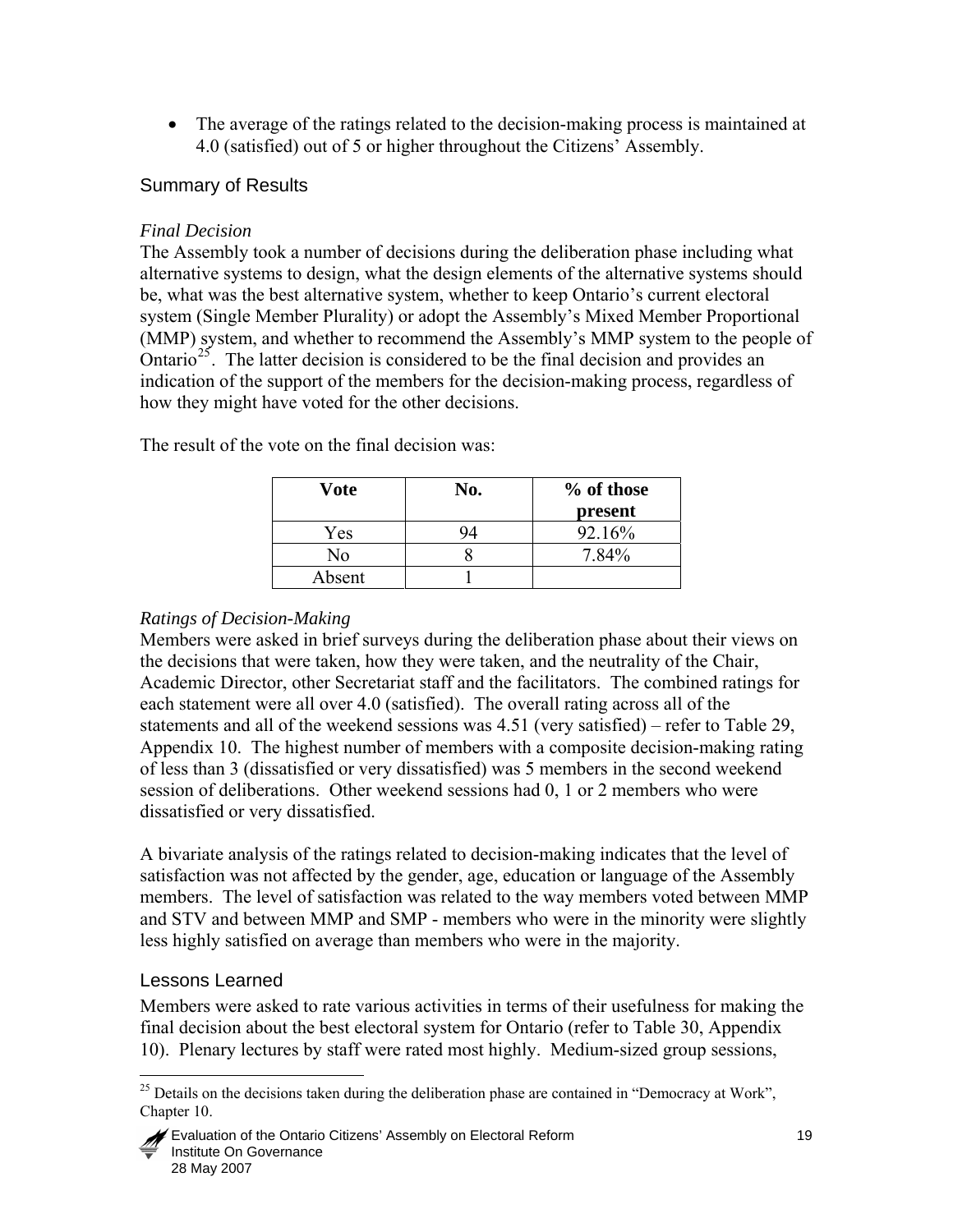<span id="page-26-0"></span>plenary discussions, informal conversation with other members, plenary talks by visitors, personal study, and informal conversations with staff were also rated highly.

Our Assembly observation indicated that the Chair made the decision questions clear as well as the method of decision-making that was to be used – show of hands, alternative vote, secret ballot, two-round vote. Members were given an opportunity to comment on the decision and on the decision method.

#### **Conclusion**

The Assembly members took ownership of the decisions that were made by the Assembly. By the end of the deliberation phase, an overwhelming majority supported the recommendation of the Assembly regardless of their personal preferences. The Chair, Academic Director, facilitators and other staff were perceived to be neutral and unbiased throughout the process. This success was due to the foundation laid by the learning and deliberations of the members, assisted by the clarity of the decisions to be made and the method to be applied in making them.

# **Across All Phases**

#### *Support Objective: The Assembly is well-supported by the Secretariat team.*

**Targets** 

- The enthusiasm of members is maintained throughout the process.
- No Members withdraw other than for personal reasons.
- Attendance at all sessions is at least 90%.
- The average of each of the ratings related to Secretariat support is maintained at 4.0 (satisfied) out of 5 or higher throughout the Citizens' Assembly.
- The final estimate of expenditure is within budget.
- The report is submitted to the Minister by May 15, 2007.

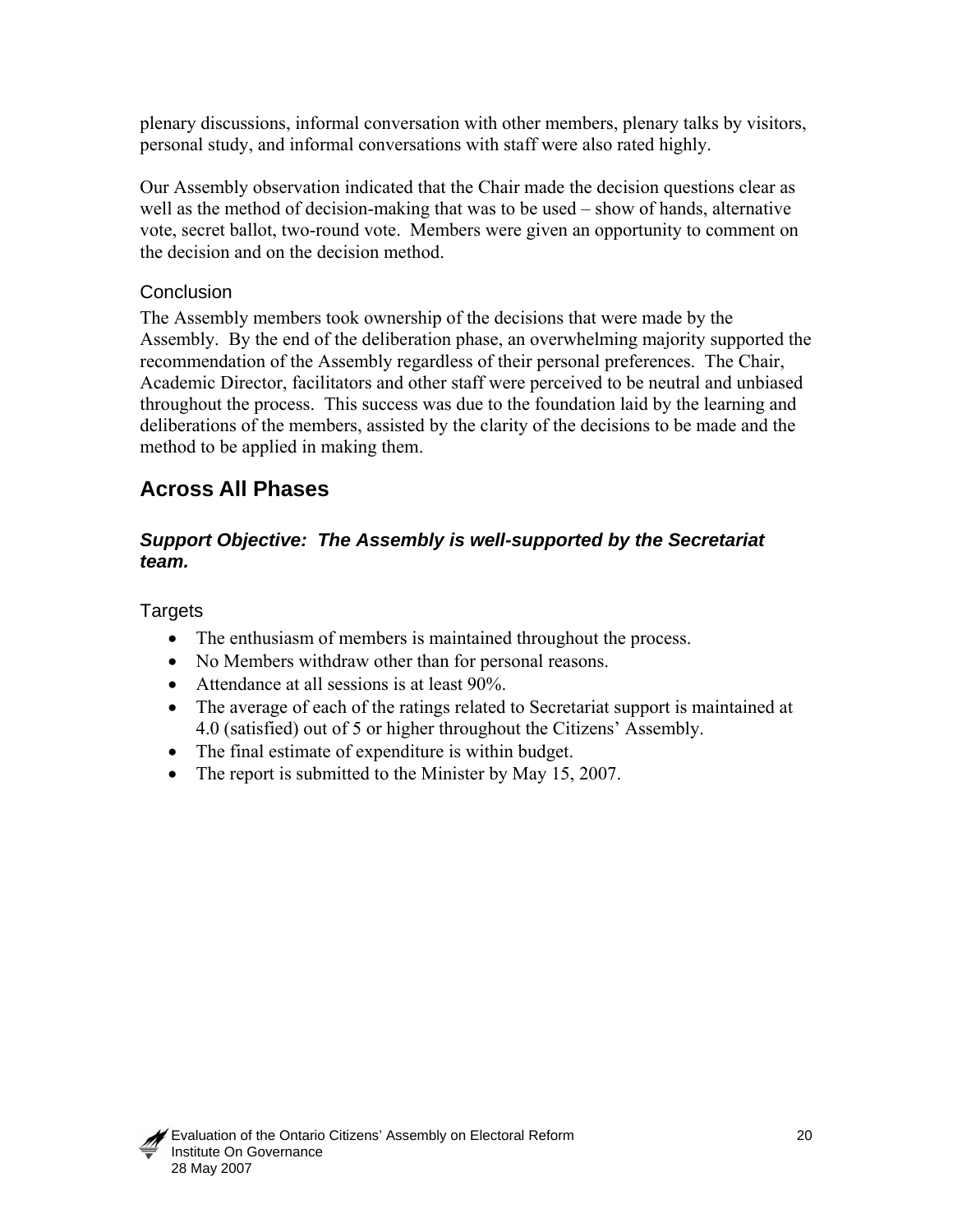#### <span id="page-27-0"></span>Summary of Results

#### *Enthusiasm*

The members' degree of enthusiasm in terms of the Citizens' Assembly remained high throughout the process. The mean on a scale from 0 (not enthusiastic) to 10 (very enthusiastic) was over 9 throughout the entire process (refer to Table 32, Appendix 11). Almost all members looked forward to the next weekend session Table 33, Appendix 11). Our observations throughout the learning and deliberation phases also consistently noted the high level of enthusiasm.



#### *Withdrawal*

From the time they were selected, no members withdrew from the Assembly.

At the end of the process, members were asked what impact the Assembly had had on them, their family life, their work, and their community involvement. While in some cases family life and work had been negatively affected, more than 83% of the members indicated that they had benefited personally (refer to Tables 34 to 37, Appendix 11). The benefits mentioned included personal growth, broadened horizons, increased selfconfidence, and better citizenship.

#### *Attendance*

Attendance was 94% or higher throughout the Assembly (refer to Table 38, Appendix 11). 75% of the members were present for all twelve of the weekend sessions; 21% were absent for only 1 session; and 4% were absent for 2 to 4 sessions.

#### *Secretariat Support Ratings*

During the learning and deliberation phases, members were asked to rate a series of positive statements related to Secretariat support – selection support, learning support, staff support, preparation, commitment, enthusiasm, and consultation support. The composite rating was over 4.5 (very satisfied) at all of the weekend sessions (refer to Tables 39 and 40, Appendix 11). The combined average rating for the learning phase was 4.70 (very satisfied), and the combined average rating for the deliberation phase was 4.65 (very satisfied). No members had a composite rating for Secretariat support of less than 3 (dissatisfied or very dissatisfied) in any of the twelve weekend sessions.

A bivariate analysis after the learning phase indicated that the level of satisfaction in terms of Secretariat support was not affected by the gender, age, education or language of the Assembly members.

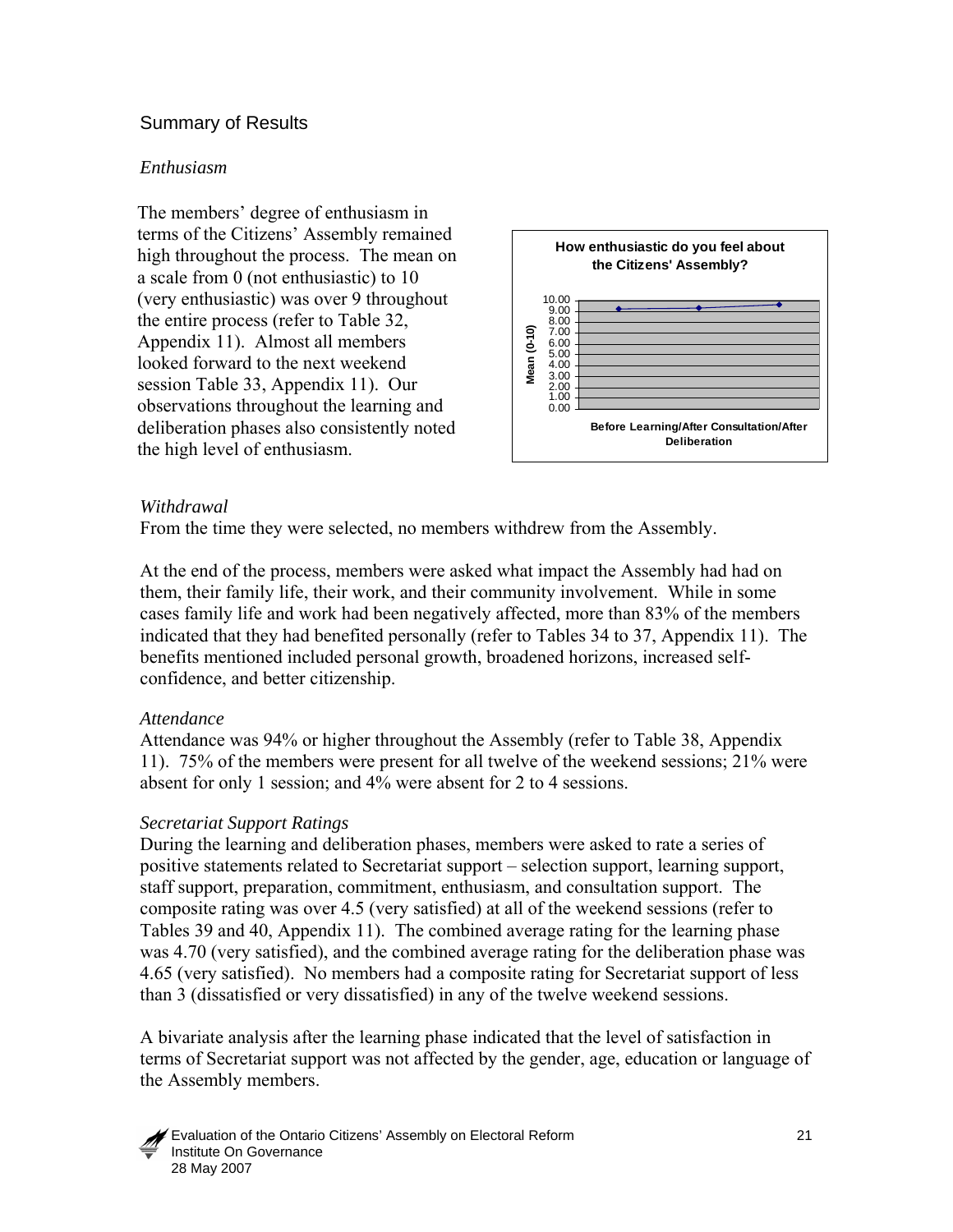<span id="page-28-0"></span>The open-ended comments from members in the brief surveys were consistently full of praise for the work of the Secretariat. The responsiveness of the Secretariat to the needs of the members and the attention to detail, despite the tight time pressures of the Assembly process, was greatly appreciated by members. Our observation of the Assembly indicated that the logistical arrangements at the venue were generally very good. Some logistical issues that were raised – e.g. bussing, parking, and signage - were addressed at subsequent sessions.

The first brief survey of the learning phase asked members whether they were well informed during the selection process about what they would be required to do as a Citizens' Assembly member. The average rating was 4.31 (satisfied to very satisfied). Members at the focus group on Weekend 2 of the learning phase indicated that the support by the Secretariat during the selection process was good. As a result, Assembly members were clear on the commitment required and how they would have to organize their personal lives.

In the fourth brief survey during the learning phase, members were asked whether they understood what their role would be during the consultation phase and how they would be supported in carrying out this role. The average rating was 4.45 (very satisfied). The same question was asked in Detailed Survey 3 after the consultation phase, and the average rating was 4.37 (satisfied to very satisfied). Members also found the consultation guide useful and informative.

Members of the public rated the organization of the public consultation meetings highly. Over 86% of respondents agreed or strongly agreed that the meetings were well organized, and less than 4% of respondents disagreed or strongly disagreed (refer to Table 41, Appendix 11).

#### *Expenditure*

The total budget allocation for the Citizens' Assembly was \$6 million. Actual expenditure to the fiscal year end, 31 March 2007, was \$4,186,638. Projections are that total expenditure by the end of the process will be within the budget.

#### *Report*

The final report of the Assembly was submitted on 15 May 2007, the deadline set out in Ontario Regulation 82/06.

#### Lessons Learned

The key success factors identified in focus groups and interviews were:

- Highly organized and committed staff
- Supportive leadership and management
- Responsiveness and attention to detail
- Flexibility and teamwork
- Regular and ongoing communication with members
- The benefit of the British Columbia Citizens' Assembly experience

 Evaluation of the Ontario Citizens' Assembly on Electoral Reform 22 Institute On Governance 28 May 2007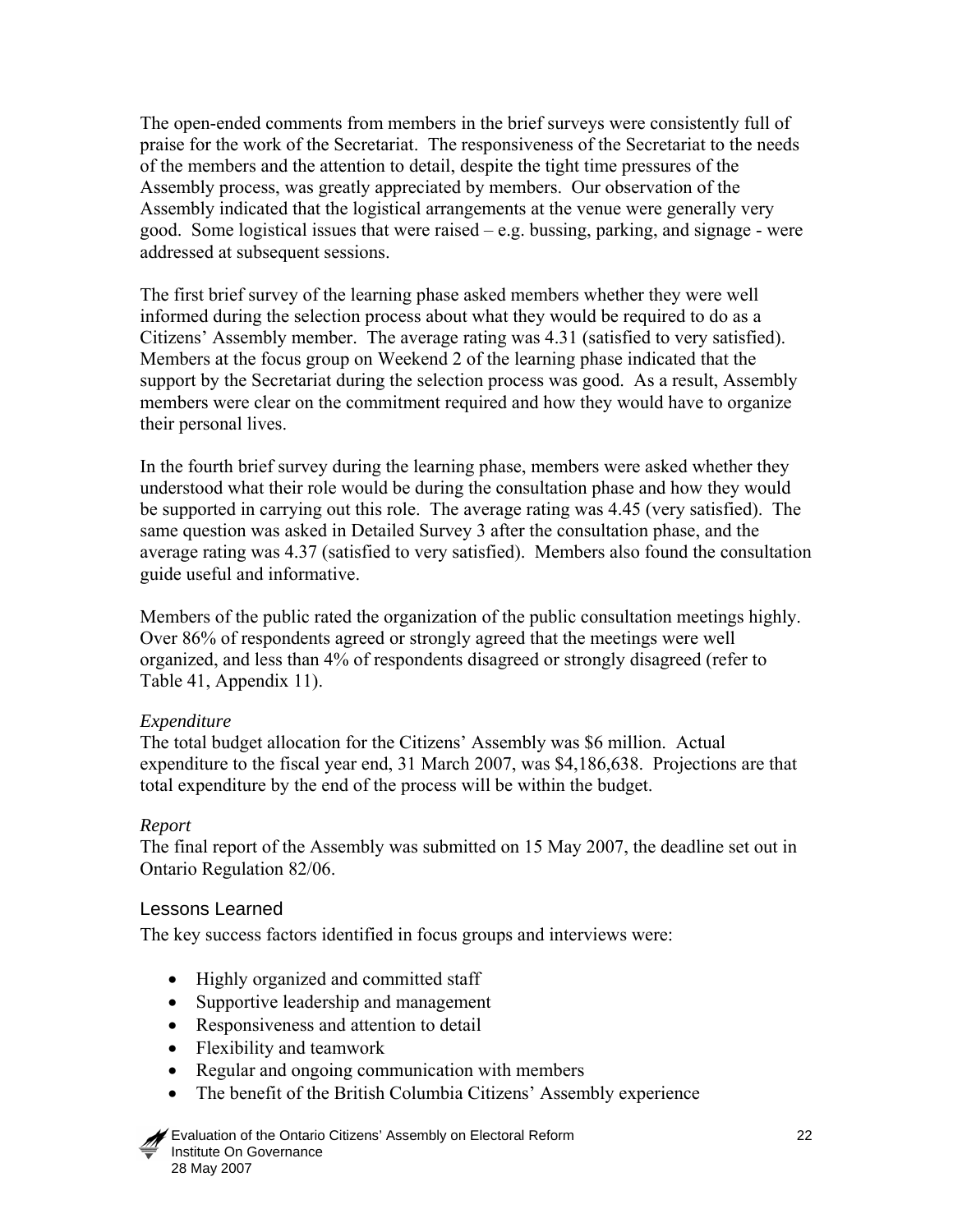<span id="page-29-0"></span>• Using outside expertise for some tasks – for example, the writing of the background report or setting up the website.

One area that was suggested for improvement was the availability or quality of technology critical to the functioning of the Secretariat – i.e. cellphones, networking, and laptops for the staff who needed them.

#### Conclusion

The Assembly was very well supported by the Secretariat throughout all phases and the Secretariat met all of its major objectives within the time and budget available. This success was due to the skill, effort, commitment and flexibility of all members of the Secretariat – both management and staff.

#### *Transparency Objective: The Assembly process is transparent and well documented for the historical record and for the benefit of future exercises.*

#### **Targets**

- Synthesis of relevant targets
- Media is more neutral or positive than negative.
- Process is documented in writing and on video and audiotape and is accessible.

#### Summary of Results

#### *Summary of Targets*

Achievement of the various targets for the success factors and objectives of the Assembly were tracked throughout all stages of the process and a final summary is provided at the end of this section in the form of an Evaluation Scorecard. As the Scorecard indicates, many of the targets were exceeded and only one target (on written submissions) was less than fully met.

#### *Media Content*

The Secretariat monitored media editorials, news reports and informative pieces throughout the Assembly process but up to date information was not available at the time of writing this report. According to their analysis, of the 461 media articles published to 31 March 2007, 90% were positive. Following the decision by the Assembly, there were columnists who were critical of the decision, but generally not of the Assembly process itself.

#### *Documentation*

The Assembly was well documented in written and video form. The process that was followed is described in detail in the background report, "Democracy at Work: The Ontario Citizens' Assembly on Electoral Reform". The TVO website contains video footage of the weekend sessions. The consultation meetings were documented in writing in the compilation report and to some extent in video or audio footage taped by college students.

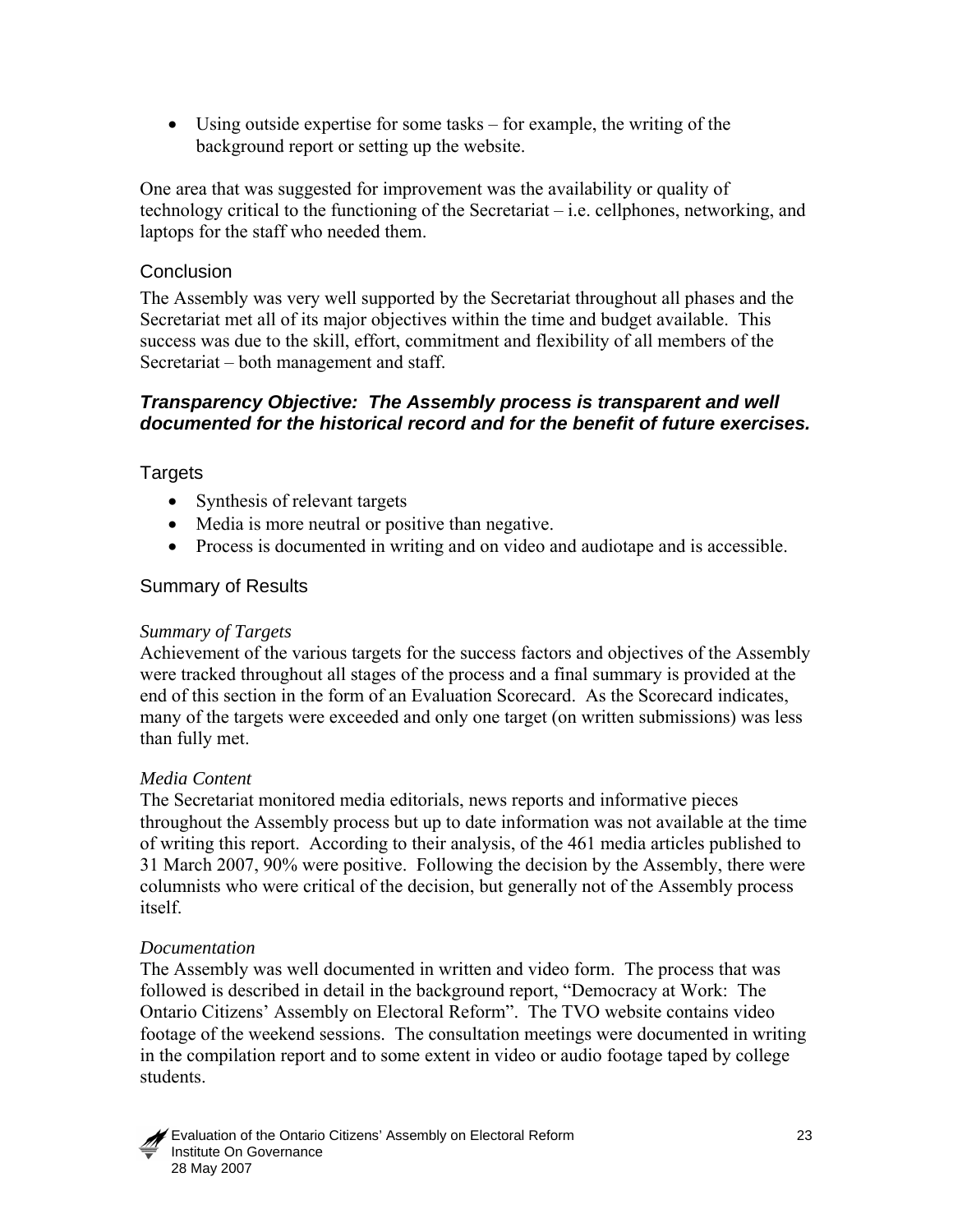<span id="page-30-0"></span>Published documents will be available from Publications Ontario and Service Ontario and through a network of libraries. The website will be transferred to the Democratic Renewal Secretariat to remain publicly available as an historical record, and the files of the Secretariat will be archived.

#### Lessons Learned

In the last detailed survey, members were asked about the importance of various aspects of the Assembly in contributing to its success. All of the aspects listed were rated highly, and in the following order: the learning phase, the Academic Director, the Chair, the deliberation phase, the Citizens' Assembly members, the interaction among members, other Secretariat staff, the facilitators, the consultation phase, and conversations with other people (refer to Table 43, Appendix 12).

The last brief survey in the deliberation phase also asked members to identify the key factors in the success of the Assembly. The most frequent responses related to the commitment, hard work, and mutual respect of the members; and the organization and support of the Secretariat including the Chair, the Academic Director and the facilitators.

When asked what they had enjoyed most about the process, respondents overwhelmingly mentioned getting to know their fellow members and learning about electoral systems. When asked what they had enjoyed least, several respondents identified the compact schedule and tiring weekends and the bussing between the hotel and the meeting venue, followed by the commute to Toronto and the early mornings. Many respondents did not identify anything that they did not enjoy.

The Ontario Citizens' Assembly also generated considerable interest across Canada and internationally, signified by the number of other Canadian and international visitors to the Citizens' Assembly website.

#### **Conclusion**

The Assembly process has been undertaken in an open and transparent manner. It has also been well documented for the benefit of future exercises of a similar nature. While it is only one approach to involving citizens in addressing important issues of public policy, it has demonstrated the results that can be achieved when citizens are engaged and empowered.

It is hoped that this evaluation report also contributes to the transparency of the process.

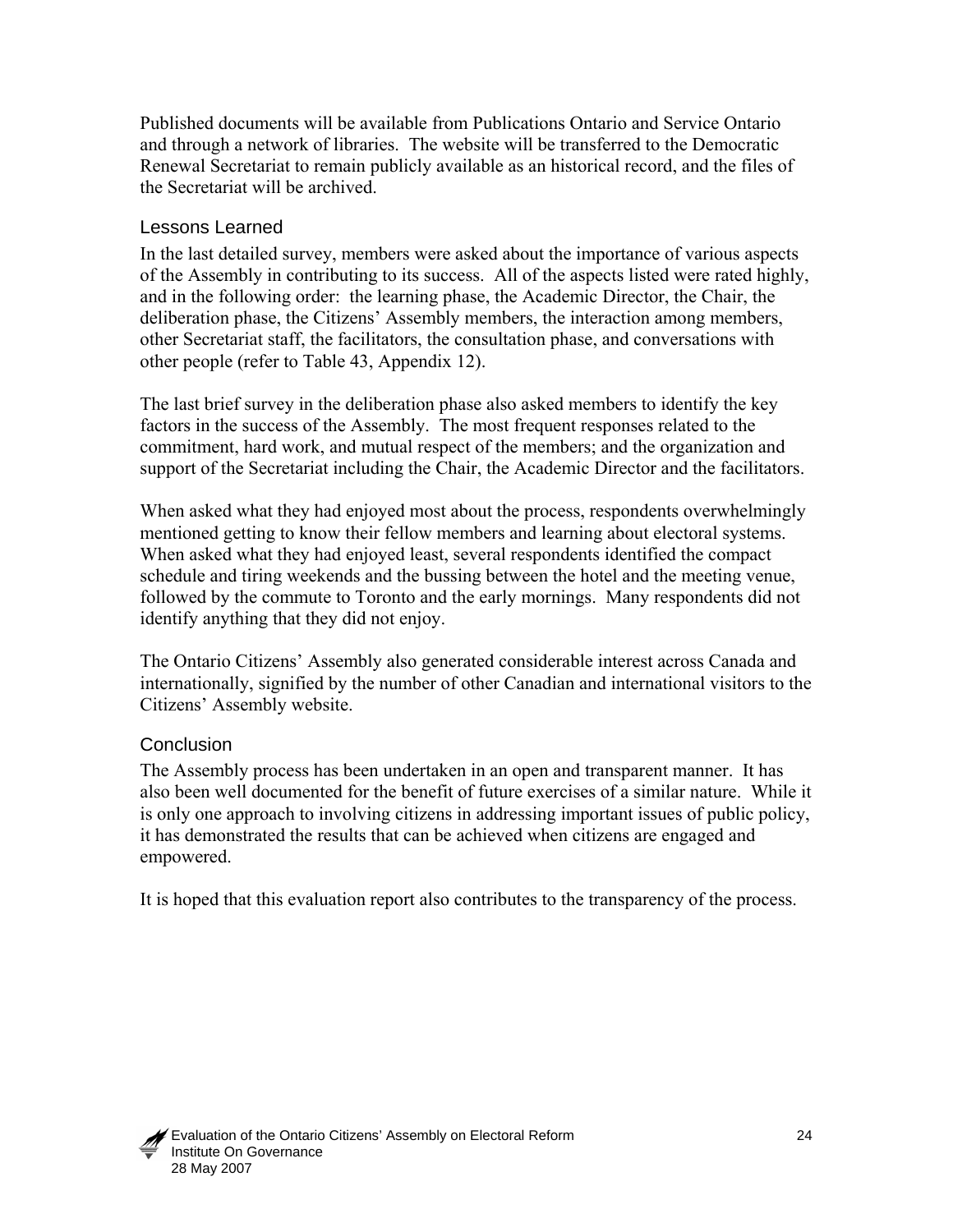# **Evaluation Scorecard**

| <b>Success Factor</b> | Objective                    | <b>Indicator</b>            | <b>Target</b>               | <b>Result</b>               |
|-----------------------|------------------------------|-----------------------------|-----------------------------|-----------------------------|
| Success Factor 1:     | Learning - The Assembly      | Knowledge of electoral      | Knowledge of members        | Self assessment: increase   |
| The Citizens'         | members are educated         | systems and principles      | has increased after the     | from 4.32 to 7.68 out of    |
| Assembly              | about Ontario's current      |                             | learning phase.             | 10.                         |
| members are           | electoral system and         |                             |                             | 3 to 4 correct answers -    |
| empowered to          | different electoral systems  |                             |                             | increase from 9.28% to      |
| deliberate and        | and the principles for       |                             |                             | 80.65% of members.          |
| decide.               | assessing electoral systems. | Confidence in ability to    | Confidence of members       | Increase in confidence      |
|                       |                              | assess electoral systems    | has increased after the     | from $3.5\%$ in WE1 to      |
|                       |                              |                             | learning phase.             | 74.1% by WE 6.              |
|                       |                              | Ratings related to learning | The average is maintained   | Combined rating of 4.5      |
|                       |                              |                             | at 4.0 (satisfied) out of 5 | (very satisfied).           |
|                       |                              |                             | or higher.                  |                             |
|                       |                              | Pace and level of learning  | The majority of members     | More than 85% of            |
|                       |                              | sessions                    | consider the pacing of the  | members.                    |
|                       |                              |                             | plenary and small groups    |                             |
|                       |                              |                             | to be "just right".         |                             |
|                       | Deliberation - The           | Ratings of the process in   | The average is maintained   | Combined rating of 4.53     |
|                       | Assembly facilitates group   | terms of procedures and     | at 4.0 (satisfied) out of 5 | (very satisfied).           |
|                       | cohesion, dialogue and       | adherence to values         | or higher throughout the    |                             |
|                       | deliberation.                |                             | Citizens' Assembly.         |                             |
|                       |                              | Ratings of participation by | The average is maintained   | Combined rating of 4.50     |
|                       |                              | the members.                | at 4.0 (satisfied) out of 5 | (very satisfied) for        |
|                       |                              |                             | or higher throughout the    | participation overall; 4.56 |
|                       |                              |                             | Citizens' Assembly.         | (very satisfied) for        |
|                       |                              |                             |                             | participation in group      |
|                       |                              |                             |                             | sessions.                   |
|                       |                              | Ratings of the relationship | The average is maintained   | Combined rating of 4.67     |
|                       |                              | issues – community,         | at 4.0 (satisfied) out of 5 | (very satisfied).           |
|                       |                              | commitment, enjoyment,      | or higher throughout the    |                             |
|                       |                              | enthusiasm                  | Citizens' Assembly.         |                             |

<span id="page-31-0"></span>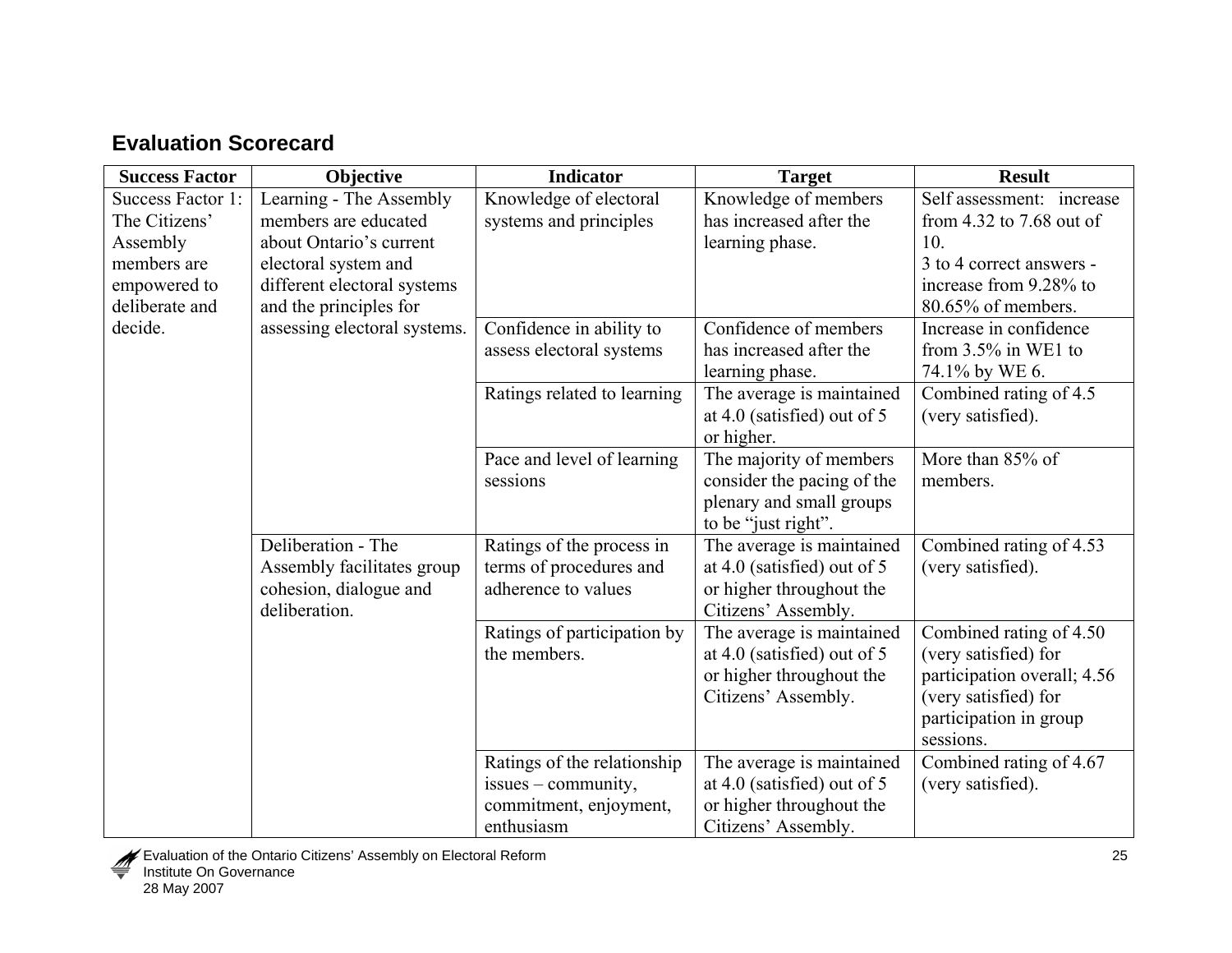| <b>Success Factor</b> | Objective                 | <b>Indicator</b>                           | <b>Target</b>                          | <b>Result</b>                |
|-----------------------|---------------------------|--------------------------------------------|----------------------------------------|------------------------------|
|                       | Decision-Making - The     | Degree of support for the                  | The final decision of the              | 92.16% in favour.            |
|                       | Assembly members have     | final decision of the                      | Assembly is supported by               |                              |
|                       | ownership of the          | Assembly.                                  | more than 90% of the                   |                              |
|                       | Assembly's decisions.     |                                            | members present.                       |                              |
|                       |                           | Rating of the process by                   | The average of the ratings             | Combined rating of 4.51      |
|                       |                           | which decisions are taken.                 | related to decision-making             | (very satisfied).            |
|                       |                           |                                            | process is maintained at               |                              |
|                       |                           |                                            | 4.0 (satisfied) out of 5 or            |                              |
|                       |                           |                                            | higher throughout the                  |                              |
|                       |                           |                                            | Citizens' Assembly.                    |                              |
|                       | Support – The Assembly is | Enthusiasm for the                         | The enthusiasm is                      | Enthusiasm $> 9.0$ out of 10 |
|                       | well-supported by the     | Assembly process                           | maintained throughout the              | throughout Assembly.         |
|                       | Secretariat team.         |                                            | process.                               |                              |
|                       |                           | Drop out rate and<br>attendance of members | No members withdraw                    | No withdrawals.              |
|                       |                           |                                            | other than for personal                |                              |
|                       |                           |                                            | reasons.<br>Attendance at all sessions | Attendance 94% or higher.    |
|                       |                           |                                            | is at least 90%.                       |                              |
|                       |                           | Ratings of Secretariat                     | The average of each of the             | Combined rating of 4.70      |
|                       |                           | support by Assembly                        | ratings related to                     | (very satisfied) in the      |
|                       |                           | members                                    | Secretariat support is                 | learning phase; 4.65 (very   |
|                       |                           |                                            | maintained at 4.0                      | satisfied) in the            |
|                       |                           |                                            | (satisfied) out of 5 or                | deliberation phase.          |
|                       |                           |                                            | higher throughout the                  |                              |
|                       |                           |                                            | Citizens' Assembly.                    |                              |
|                       |                           | Date of submission of                      | Report submitted to                    | Submitted May 15, 2007.      |
|                       |                           | report                                     | Minister by May 15, 2007               |                              |
|                       |                           | Expenditure against                        | Final estimate of                      | Estimate within budget.      |
|                       |                           | budget                                     | expenditure is within                  |                              |
|                       |                           |                                            | budget.                                |                              |

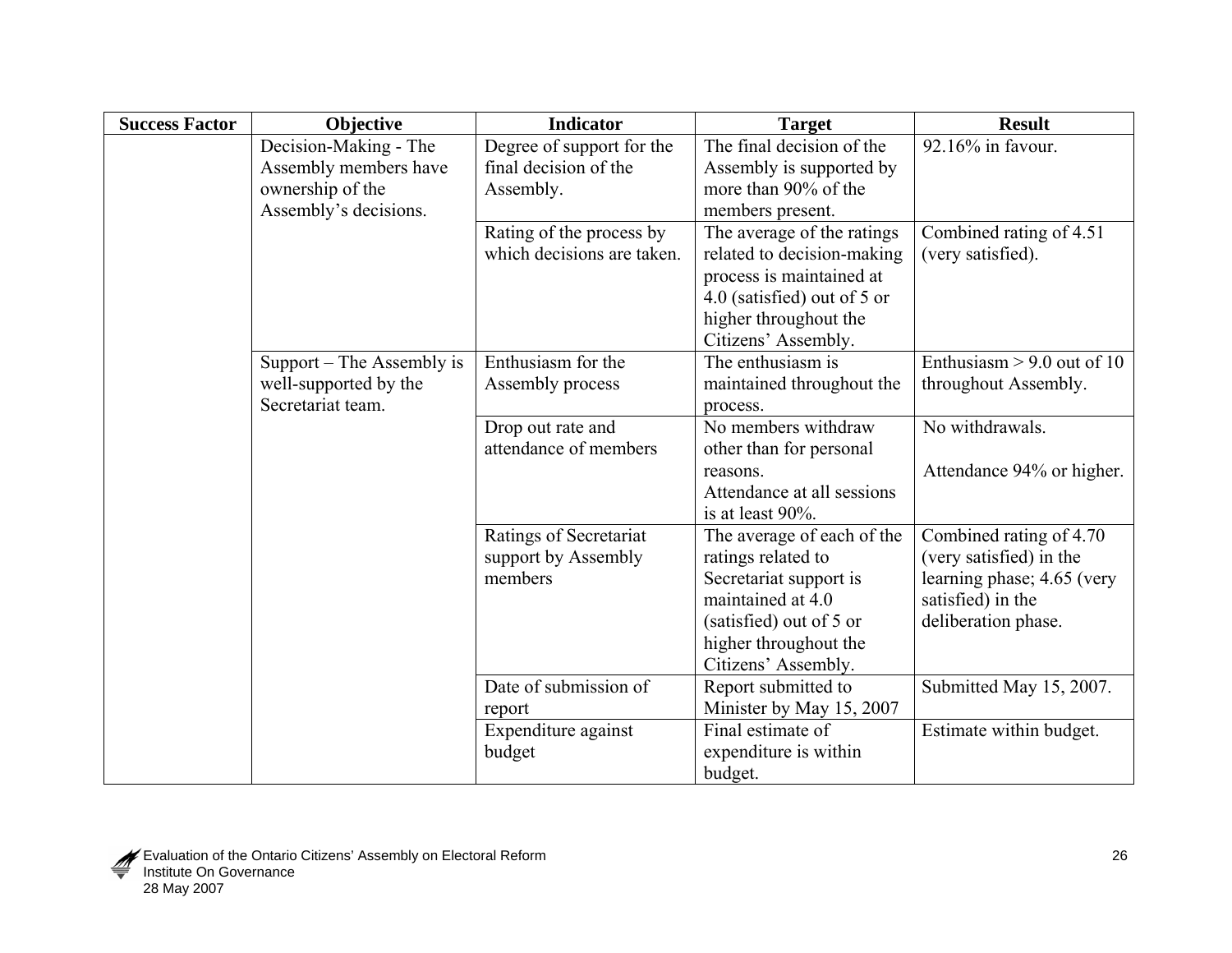| <b>Success Factor</b> | Objective                    | <b>Indicator</b>           | <b>Target</b>               | <b>Result</b>                |
|-----------------------|------------------------------|----------------------------|-----------------------------|------------------------------|
| Success Factor 2:     | Awareness – the Ontario      | Media coverage             | Timely and accurate         | To 31 March 2007: 461        |
| A broad range of      | public knows about the       |                            | information on the          | articles in all regions; 122 |
| Ontarians engage      | Citizens' Assembly process   | Distribution of            | Citizens' Assembly,         | ads for meetings, 46,681     |
| in the Citizens'      | and opportunities to         | consultation guide and     | public meetings and         | guides and brochures.        |
| Assembly              | participate.                 | brochure                   | written submissions         |                              |
| process               |                              |                            | conveyed through a range    |                              |
|                       |                              |                            | of media covering all       |                              |
|                       |                              |                            | regions of the province.    |                              |
|                       |                              | Website statistics         | At least 50,000 Ontario     | To 9 May 2007: 58,002        |
|                       |                              |                            | unique visitors             | Ontario unique visitors;     |
|                       |                              |                            | downloading at least        | 15,769 downloads             |
|                       |                              |                            | $10,000$ copies of key      |                              |
|                       |                              |                            | documents.                  |                              |
|                       | Participation - a broad      | Number, characteristics    | 350 presenters at 30 public | 501 presenters at 41         |
|                       | range of Ontarians           | and views of presenters at | meetings over six weeks.    | meetings.                    |
|                       | participate in the Citizens' | public meetings            | Presenters come from a      | All electoral districts, all |
|                       | Assembly process             |                            | broad range of the Ontario  | age ranges, both genders.    |
|                       |                              |                            | electorate in terms of      | All major families of        |
|                       |                              |                            | geographic location, age    | electoral systems and        |
|                       |                              |                            | and gender.                 | principles.                  |
|                       |                              |                            | Presentations cover a       |                              |
|                       |                              |                            | range of views in terms of  |                              |
|                       |                              |                            | electoral systems and       |                              |
|                       |                              |                            | principles for assessing    |                              |
|                       |                              |                            | them.                       |                              |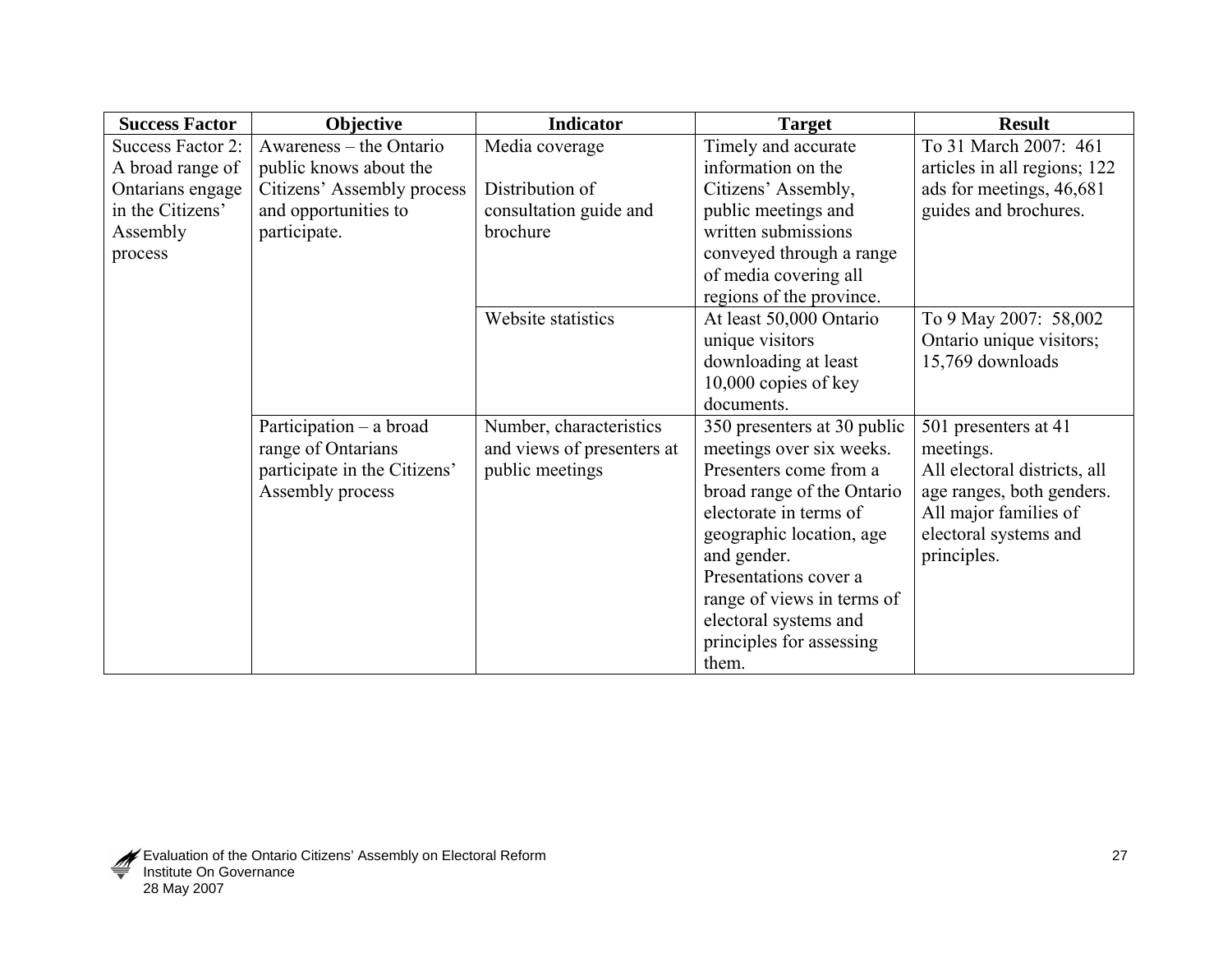| <b>Success Factor</b> | Objective                | <b>Indicator</b>            | <b>Target</b>              | <b>Result</b>                  |
|-----------------------|--------------------------|-----------------------------|----------------------------|--------------------------------|
|                       |                          | Number, characteristics     | At least 1500 people make  | To 31 January 2007: 986        |
|                       |                          | and views of public         | written submissions.       | submissions from 889           |
|                       |                          | making written              | Submitters come from a     | individuals $& 54$             |
|                       |                          | submissions.                | broad range of the Ontario | organizations.                 |
|                       |                          |                             | electorate in terms of     | All but 4 electoral districts, |
|                       |                          |                             | geographic location, age   | all age groups, both           |
|                       |                          |                             | and gender.                | genders.                       |
|                       |                          |                             | Submissions cover a range  | All major electoral            |
|                       |                          |                             | of views in terms of       | systems and principles.        |
|                       |                          |                             | electoral systems and      | Total submissions by 28        |
|                       |                          |                             | principles for assessing   | February 2007: 1,036           |
|                       |                          |                             | them.                      |                                |
|                       | $Input$ – input from the | Proportion of input that is | A majority of members      | Over 87% of members            |
|                       | public informs the       | related to electoral        | view the submissions as    | (written submissions).         |
|                       | Citizens' Assembly       | systems, principles, and    | informative and useful.    | Over 95% of members            |
|                       | deliberations            | Assembly process versus     |                            | (public meetings).             |
|                       |                          | other issues outside of the |                            |                                |
|                       |                          | Assembly's mandate.         |                            |                                |
|                       |                          | Comprehensiveness,          | Analysis of public and     | Report submitted by first      |
|                       |                          | accessibility, relevance    | outreach meetings and      | weekend of deliberations.      |
|                       |                          | and timeliness of synthesis | synthesis of written       | Over 95% of members            |
|                       |                          | of inputs.                  | submissions up to 31       | value feedback.                |
|                       |                          |                             | January 2007, submitted    |                                |
|                       |                          |                             | prior to the first weekend |                                |
|                       |                          |                             | session of deliberations,  |                                |
|                       |                          |                             | posted on the website, and |                                |
|                       |                          |                             | valued by majority of      |                                |
|                       |                          |                             | Citizens' Assembly         |                                |
|                       |                          |                             | members.                   |                                |

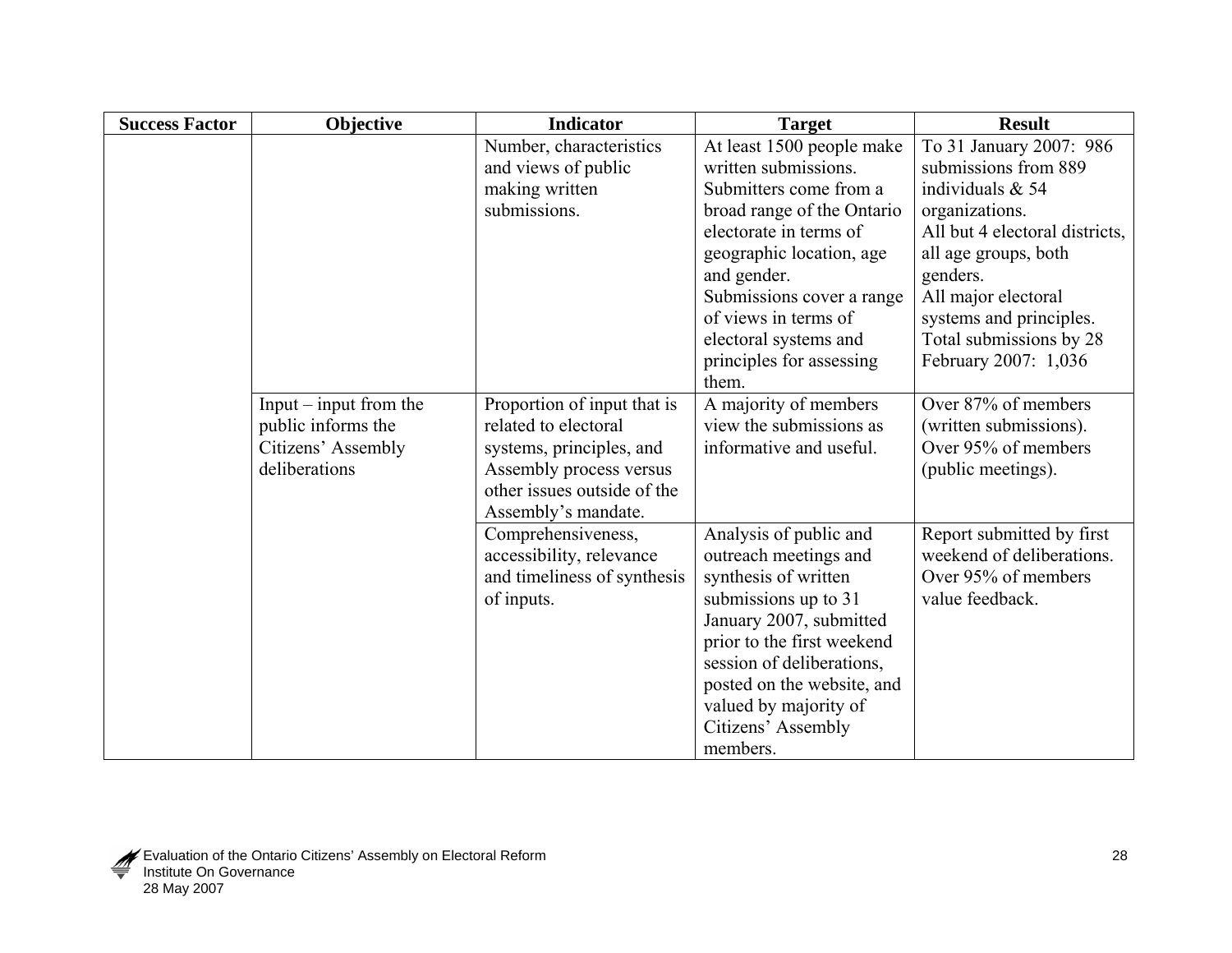| <b>Success Factor</b> | Objective                 | <b>Indicator</b>          | <b>Target</b>            | <b>Result</b>                  |
|-----------------------|---------------------------|---------------------------|--------------------------|--------------------------------|
| Success Factor 3:     | $Transparency - the$      | Synthesis of two previous | Synthesis of relevant    | All but one target met or      |
| The Citizens'         | Assembly process is       | success factors.          | targets                  | exceeded.                      |
| Assembly              | transparent and well      | Media content             | Media is more neutral or | To 31 March 2007 - 90%         |
| process is seen as    | documented for the        |                           | positive than negative.  | neutral or positive.           |
| a model for           | historical record and for | Documented process        | Process is documented in | <b>Extensive documentation</b> |
| citizen               | the benefit of future     |                           | writing and on video and | in a variety of formats,       |
| engagement and        | exercises.                |                           | audiotape and is         | accessible through             |
| deliberation on       |                           |                           | accessible.              | Publications Ontario and       |
| public policy         |                           |                           |                          | Service Ontario.               |
| questions.            |                           |                           |                          |                                |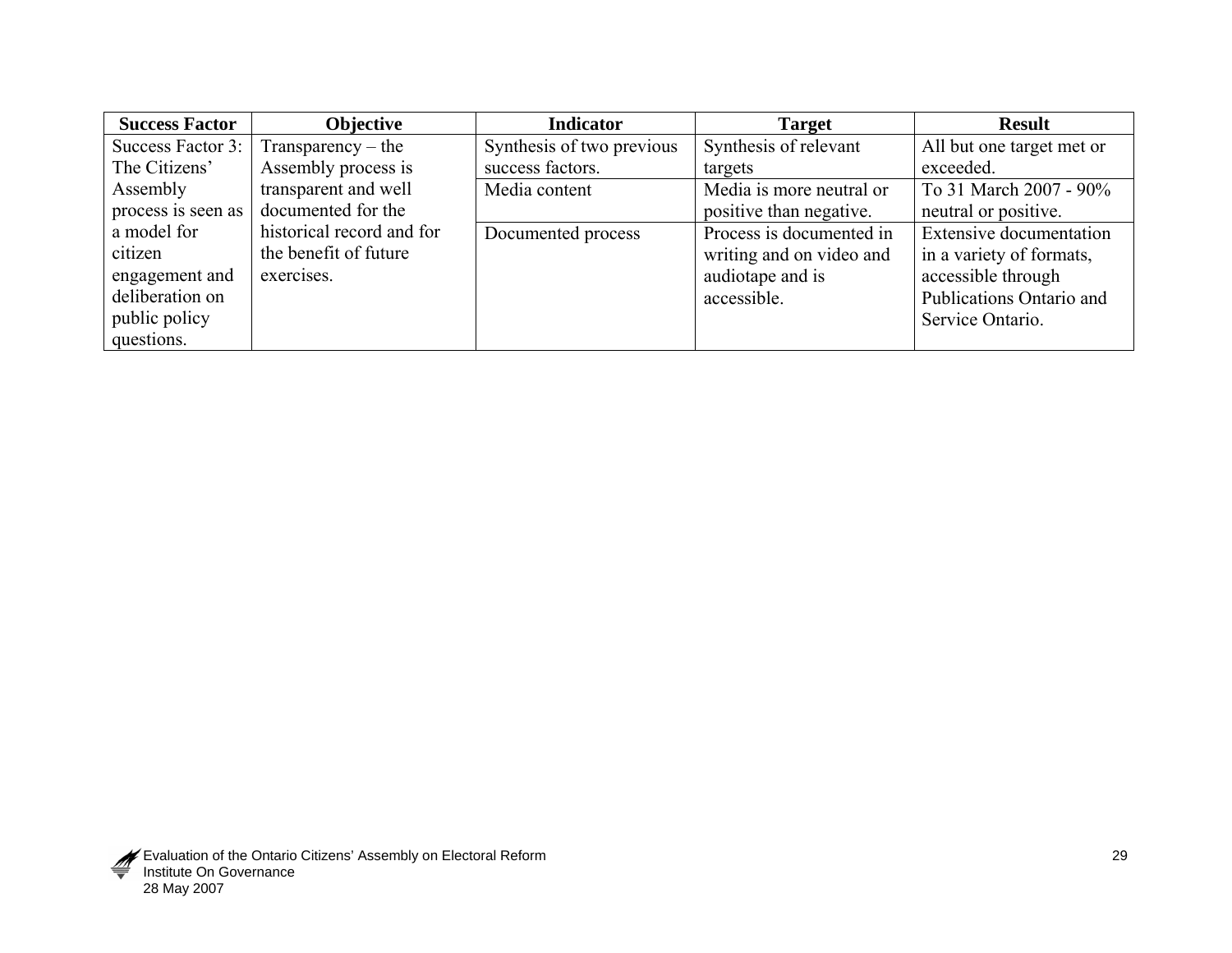# **Focus Groups**

| Date               | Participants                 | <b>Topic</b>                    |
|--------------------|------------------------------|---------------------------------|
| 30 September, 2006 | 8 Assembly members           | Secretariat support during the  |
|                    |                              | selection process               |
| 14 October 2006    | 7 Assembly members           | Assembly values and             |
|                    |                              | procedures                      |
| 28 October 2006    | 8 Assembly members           | Learning program, learning      |
|                    |                              | contract, learning approach,    |
|                    |                              | learning materials, and         |
|                    |                              | learning support                |
| 11 November 2006   | 8 Assembly members           | Consultation plan, members'     |
|                    |                              | role at consultation meetings   |
| 25 November 2006   | 8 Facilitators               | Small groups, role of           |
|                    |                              | facilitators, assessment of     |
|                    |                              | members' learning               |
| 8 February 2007    | All but one member of the    | Roles & responsibilities of the |
|                    | Secretariat staff, excluding | Secretariat, structure and      |
|                    | senior management            | operations of the Secretariat,  |
|                    |                              | personal impact of workload     |
| 3 March 2007       | 7 Assembly members           | Adherence to the agreed         |
|                    |                              | values of the Assembly;         |
|                    |                              | deliberation and decision-      |
|                    |                              | making process; decisions       |
|                    |                              | taken.                          |
| 17 March 2007      | 8 Assembly members           | Process followed in the design  |
|                    |                              | of the MMP electoral system;    |
|                    |                              | deliberation & decision-        |
|                    |                              | making process; decisions       |
|                    |                              | taken.                          |
| 31 March 2007      | 7 Assembly members           | Process followed in the design  |
|                    |                              | of the STV electoral system;    |
|                    |                              | deliberation & decision-        |
|                    |                              | making process for the          |
|                    |                              | working models of MMP and       |
|                    |                              | STV; decisions taken.           |
| 14 April 2007      | 7 Assembly members           | Deliberation and decision-      |
|                    |                              | making process for the          |
|                    |                              | finalization of the working     |
|                    |                              | models for MMP and STV and      |
|                    |                              | the selection of the preferred  |
|                    |                              | alternative model; decisions    |
|                    |                              | taken.                          |

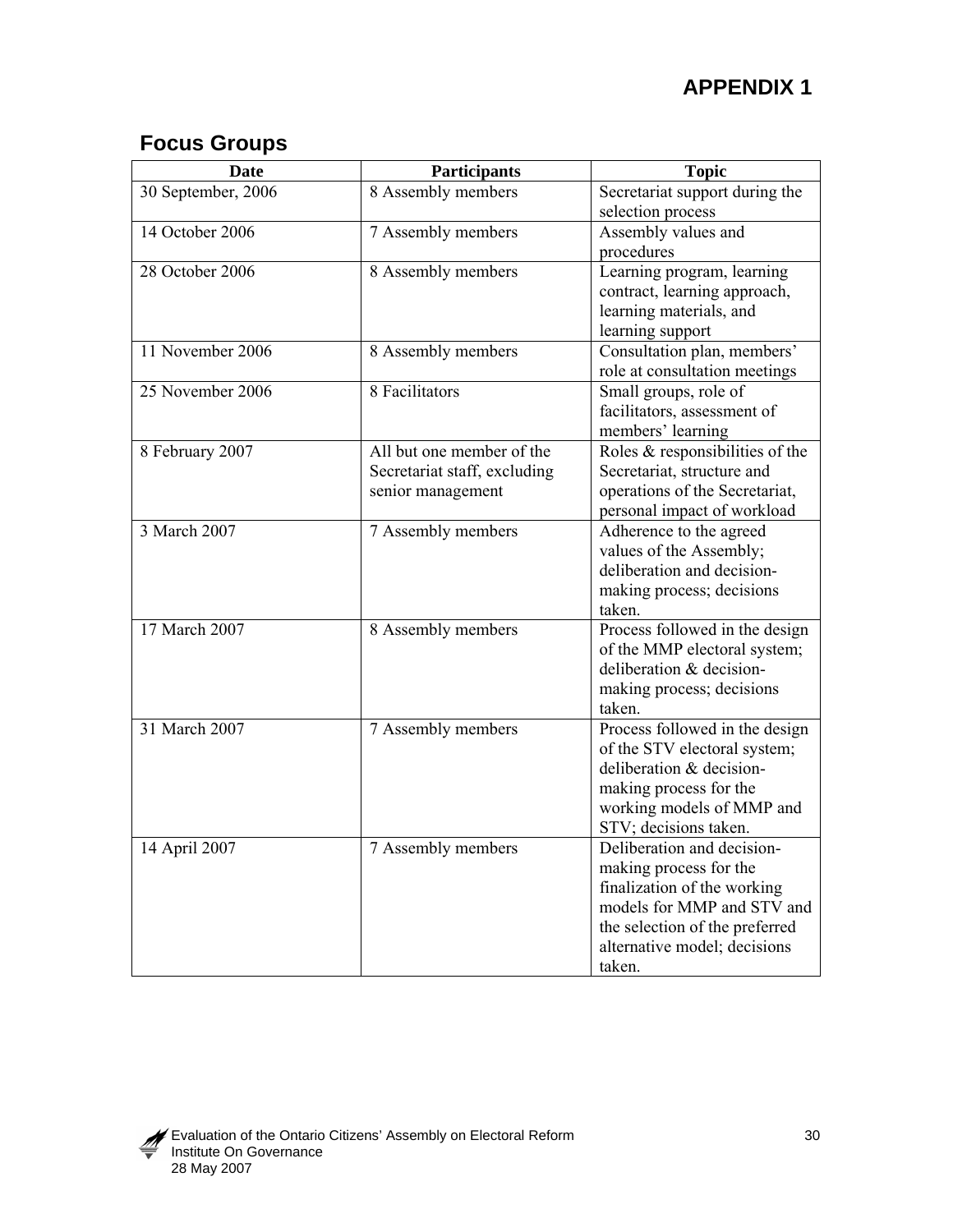# **Assembly Observation Checklist – Learning Phase**

Date:

**Observer: \_\_\_\_\_\_\_\_\_\_\_\_\_\_\_\_\_\_\_\_\_\_\_\_** 

Note: Comments should be provided for any "poor" or similar type of ratings. It is not necessary to comment on satisfactory or higher ratings.

| <b>Venue</b>                                                   |                     |
|----------------------------------------------------------------|---------------------|
| How easy is it to locate Osgoode Law School once on York       | Very easy           |
| University campus? (e.g. exterior signage)                     | Satisfactory        |
| Comment:                                                       | Difficult           |
| How easy is it to locate the plenary sessions? (e.g. interior  | Very easy           |
| signage)                                                       | Satisfactory        |
| Comment:                                                       | Difficult           |
| How accessible is the venue to the public? (e.g. open doors,   | Very accessible     |
| security procedures)                                           | Satisfactory        |
| Comment:                                                       | Difficult to access |
| Are members and the public being well received? (e.g.          | Very well           |
| greeting, registration, provision of materials, time required) | Satisfactory        |
| Comment:                                                       | Poor                |
| Approximately how many members of the public attended?         |                     |
| (check registration list after the session)                    |                     |
| Is the venue wheelchair accessible? (building, rooms,          | Very accessible     |
| washrooms)                                                     | Satisfactory        |
| Comment:                                                       | Not very accessible |
|                                                                | Inaccessible        |
| Are members mingling freely with each other before the         | Very well           |
| sessions and during breaks? Comment:                           | Satisfactory        |
|                                                                | Poor                |
| What is the atmosphere like among the members in terms of      | Very good           |
| excitement, frustration, energy, etc.? Comment:                | Satisfactory        |
|                                                                | Poor                |
| What is the quality of the refreshments provided?              | Very good           |
| Comment:                                                       | Satisfactory        |
|                                                                | Poor                |

| <b>Plenary Session</b>                                      |                       |
|-------------------------------------------------------------|-----------------------|
| <b>Title:</b>                                               | <b>Start Time:</b>    |
| <b>Chair:</b>                                               | <b>End Time:</b>      |
| Did the session start on time?                              | N <sub>0</sub><br>Yes |
| Were the objectives of the session clarified at the outset? | $\Box$ Very well      |
| Comment:                                                    | Satisfactory          |
|                                                             | Poor                  |
| Did the presenter hold the attention of the members?        | Very well<br>$\Box$   |
| Comment:                                                    | Satisfactory          |
|                                                             | Poor                  |

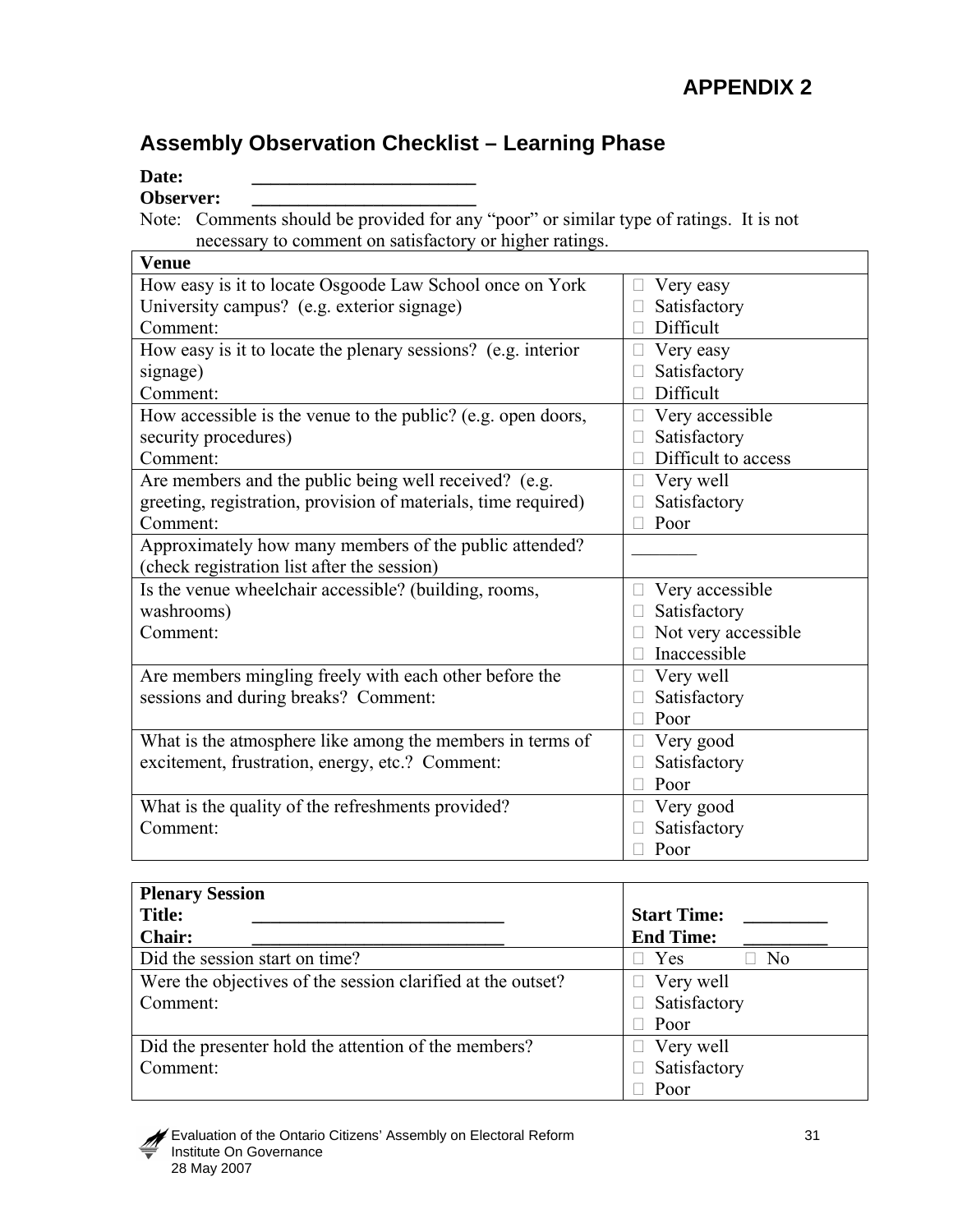| Was the presenter shown respect by the Chair and the           | A lot                              |
|----------------------------------------------------------------|------------------------------------|
| members?                                                       | Satisfactory                       |
| Comment:                                                       | $\Box$ Not enough                  |
| Were supporting materials provided that enhanced the           | $\Box$ Very good                   |
| presentation? (more detail, references)                        | Satisfactory                       |
| Comment:                                                       | Poor<br>П                          |
| Did the pace of the presentation appear to be suitable for the | Too fast<br>$\mathbf{L}$           |
| members?<br>Comment:                                           | Just right<br>П                    |
|                                                                | Too slow<br>П                      |
| Was the level of the presentation appropriate for the members? | Too advanced<br>П                  |
| (e.g. plain language, avoidance of acronyms, not too much      | Just right<br>П                    |
| jargon) Comment:                                               | Too simple<br>П                    |
| Were any visual aids that were used (e.g. charts, diagrams)    | Very good<br>$\Box$                |
| legible and visible? Comment:                                  | Satisfactory<br>$\Box$             |
|                                                                | Poor<br>$\Box$                     |
| Was there sufficient opportunity for questions and answers?    | $\Box$ Very good                   |
| Comment:                                                       | Satisfactory                       |
|                                                                | Poor<br>П                          |
| Was participation encouraged from a wide range of members?     | Very good<br>П                     |
| Comment:                                                       | Satisfactory<br>П                  |
|                                                                | Poor<br>П                          |
| Did the session remain focused on the topic under              | Very focused<br>$\Box$             |
| consideration? Comment:                                        | Satisfactory                       |
|                                                                | Unfocused<br>П                     |
| How well did the Chair manage the session?                     | $\Box$ Very well                   |
| Comment:                                                       | Satisfactory                       |
|                                                                | Poor<br>П                          |
| Are facilities available for simultaneous translation?         | Whenever requested<br>□.           |
| Comment:                                                       | Sometimes when requested           |
|                                                                | Not available at all<br>П          |
| What was the level of interest and enthusiasm shown by         | High<br>$\Box$                     |
| members? Comment:                                              | Moderate                           |
|                                                                | Low<br>П                           |
| Did the session end on time?                                   | N <sub>0</sub><br>$\Box$ Yes<br>П. |
| Comment:                                                       |                                    |

| <b>Small Group Session:</b>                                 |                              |
|-------------------------------------------------------------|------------------------------|
| Room:                                                       | <b>Start Time:</b>           |
| <b>Facilitator:</b>                                         | <b>End Time:</b>             |
| Did the session start on time?                              | N <sub>o</sub><br>$\Box$ Yes |
| Comment:                                                    |                              |
| Were the objectives of the session clarified at the outset? | $\Box$ Very well             |
| Comment:                                                    | Satisfactory                 |
|                                                             | Poor                         |

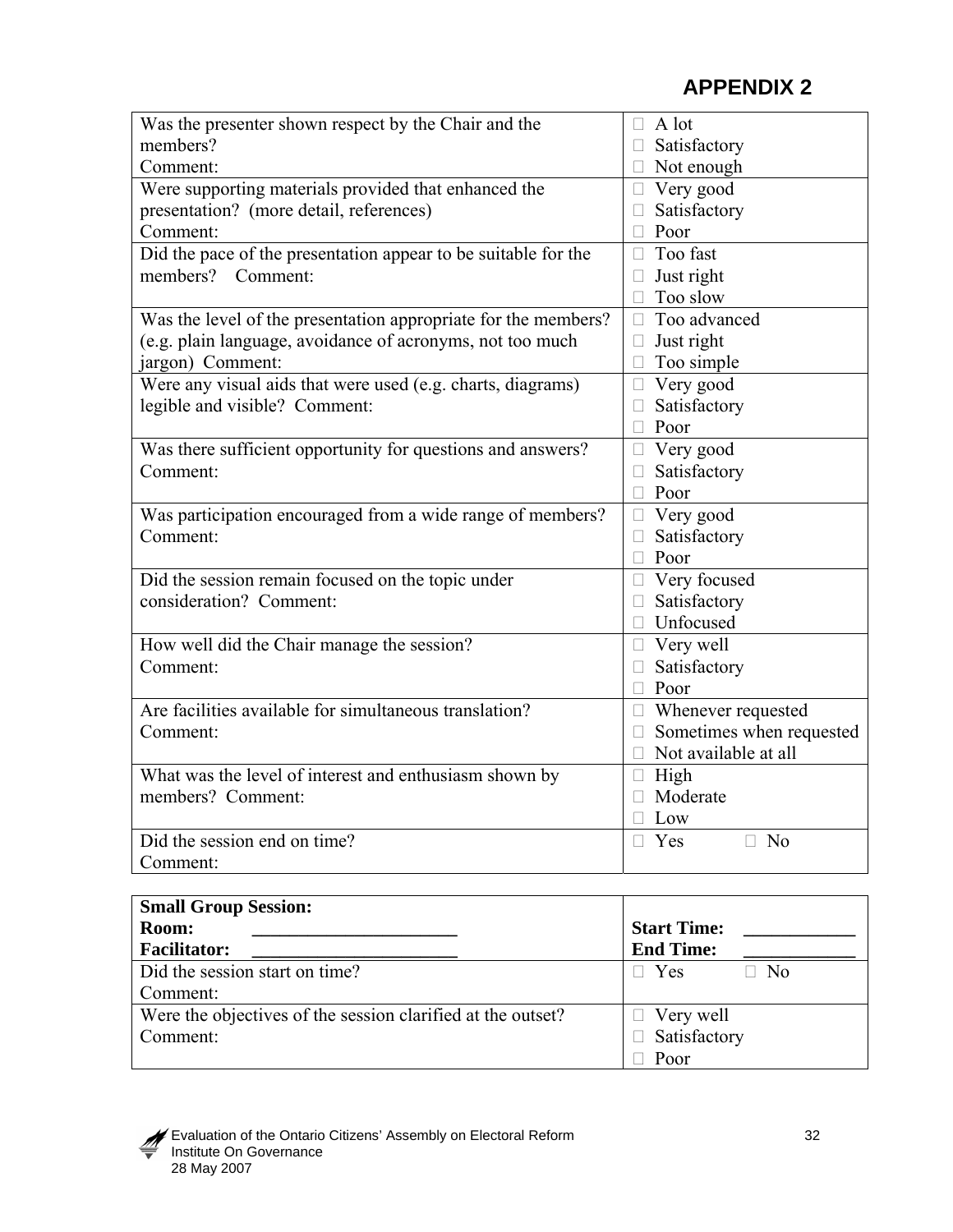| Was the pace of the discussion suitable for the members?       | Too fast                        |
|----------------------------------------------------------------|---------------------------------|
| Comment:                                                       | Just right                      |
|                                                                | Too slow<br>П                   |
| Was the level of the discussion appropriate for the members?   | Too advanced<br>□               |
| Comment:                                                       | Just right<br>П                 |
|                                                                | Too simple<br>П                 |
| Was there sufficient opportunity for comments, questions and   | Very good<br>$\Box$             |
| answers?                                                       | Satisfactory                    |
| Comment:                                                       | Poor<br>П                       |
| Was participation encouraged from all members?                 | Very good<br>$\Box$             |
| Comment:                                                       | Satisfactory<br>П               |
|                                                                | Poor<br>□                       |
| Was participation equitable $-$ i.e. every member was able to  | Very equitable<br>$\Box$        |
| speak as much as they wanted to, although the amount of air    | Satisfactory<br>П               |
| time might not be equally distributed?                         | Inequitable<br>П                |
| Did the session remain focused on the topic under              | $\Box$ Very focused             |
| consideration? Comment:                                        | Satisfactory<br>П               |
|                                                                | Unfocused<br>П                  |
| Were the members applying the information that they received   | Very well<br>П                  |
| in the preceding plenary session?                              | Satisfactory<br>П               |
| Comment:                                                       | Poor<br>П                       |
| Were speakers shown respect by other members and the           | A lot<br>П                      |
| facilitator? (e.g. not interrupted, given full attention, not  | Satisfactory                    |
| criticized for expressing an opinion)                          | Not enough<br>П                 |
| Comment:                                                       |                                 |
| Did the facilitator answer questions of clarification well and | Very well<br>$\Box$             |
| appear knowledgeable about the subject matter?                 | Satisfactory<br>П               |
| Comment:                                                       | $\Box$<br>Poor                  |
| How well did the facilitator manage the discussions? (e.g.     | Very well<br>$\Box$             |
| encouraging participation, keeping on track, dealing with      | Satisfactory<br>$\Box$          |
| conflict, remaining neutral) Comment:                          | Poor<br>П                       |
|                                                                |                                 |
| What was the level of interest and enthusiasm shown by         | High<br>$\Box$                  |
| members? Comment:                                              | Moderate                        |
|                                                                | Low                             |
| Did the session end on time?                                   | N <sub>0</sub><br>Yes<br>П<br>П |
| Comment:                                                       |                                 |

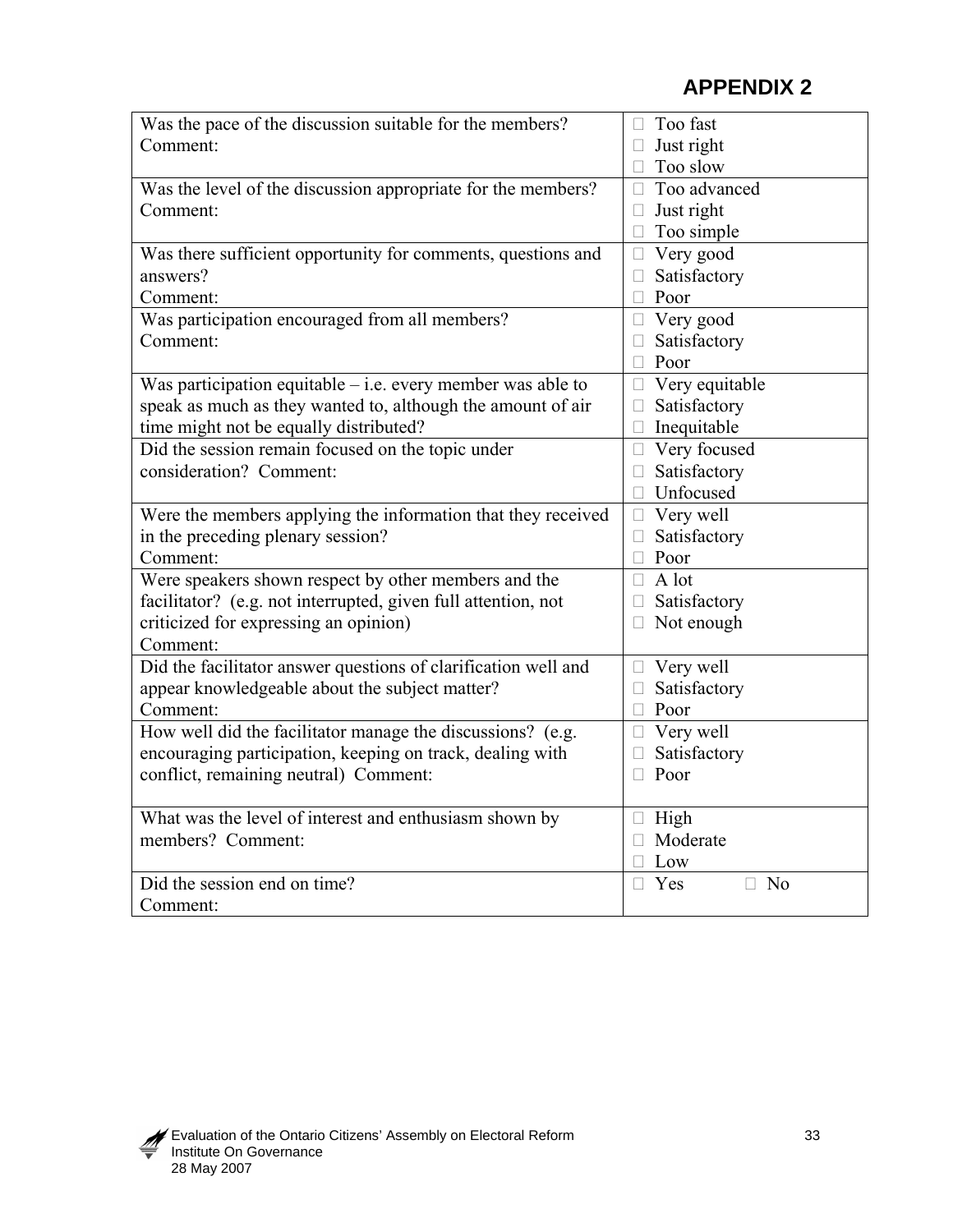# **Assembly Observation Checklist – Deliberation Phase**

Date:

**Observer: \_\_\_\_\_\_\_\_\_\_\_\_\_\_\_\_\_\_\_\_\_\_\_\_** 

Note: Comments should be provided for any "poor" or similar type of ratings. It is not necessary to comment on satisfactory or higher ratings.

| <b>Venue</b>                                                   |              |
|----------------------------------------------------------------|--------------|
| Are members and the public being well received? (e.g.          | Very well    |
| greeting, registration, provision of materials, time required) | Satisfactory |
| Comment:                                                       | Poor         |
| Approximately how many members of the public attended?         |              |
| (check registration list after the session)                    |              |
| Are members mingling freely with each other before the         | Very well    |
| sessions and during breaks? Comment:                           | Satisfactory |
|                                                                | Poor         |
| What is the atmosphere like among the members in terms of      | Very good    |
| excitement, frustration, energy, etc.? Comment:                | Satisfactory |
|                                                                | Poor         |
| What is the quality of the refreshments provided?              | Very good    |
| Comment:                                                       | Satisfactory |
|                                                                | Poor         |

| <b>Plenary Session</b>                                         |                                  |
|----------------------------------------------------------------|----------------------------------|
| <b>Title:</b>                                                  | <b>Start Time:</b>               |
| <b>Chair:</b>                                                  | <b>End Time:</b>                 |
| Presenter(s):                                                  |                                  |
|                                                                |                                  |
| Did the session start on time?                                 | Yes<br>$\Box$ No<br>$\mathbf{L}$ |
| Were the objectives of the session clarified at the outset?    | Very well                        |
| Comment:                                                       | Satisfactory                     |
|                                                                | Poor                             |
| If there is a presentation:                                    |                                  |
| Did the presenter hold the attention of the members?           | Very well<br>Ш                   |
| Comment:                                                       | Satisfactory                     |
|                                                                | Poor                             |
| Was the presenter shown respect by the Chair and the           | A lot                            |
| members?                                                       | Satisfactory                     |
| Comment:                                                       | Not enough                       |
| Were supporting materials provided that enhanced the           | Very good                        |
| presentation? (more detail, references)                        | Satisfactory                     |
| Comment:                                                       | Poor                             |
| Did the pace of the presentation appear to be suitable for the | Too fast                         |
| members?<br>Comment:                                           | Just right                       |
|                                                                | Too slow                         |

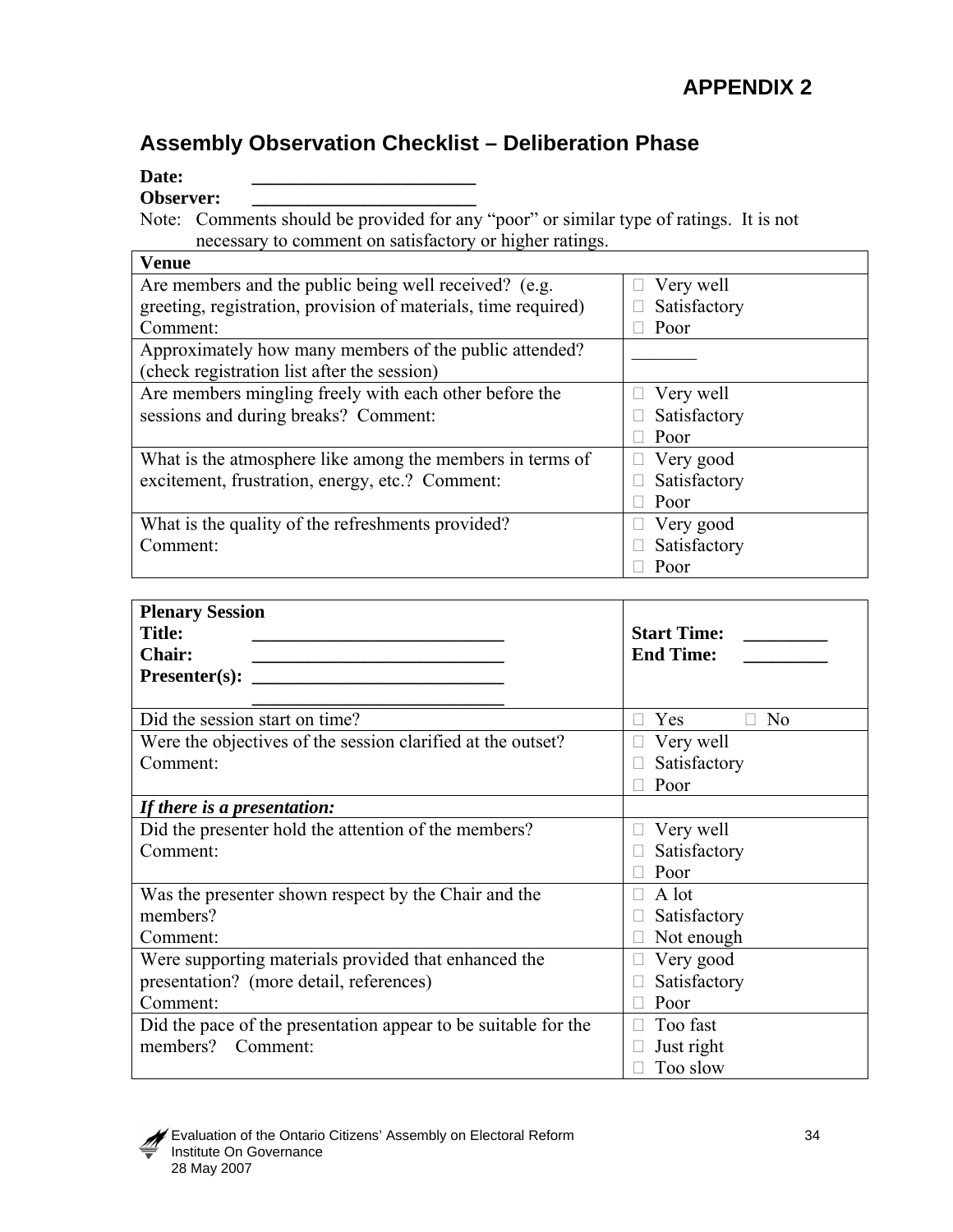| Was the level of the presentation appropriate for the members?  | Too advanced                 |
|-----------------------------------------------------------------|------------------------------|
| (e.g. plain language, avoidance of acronyms, not too much       | Just right                   |
| jargon) Comment:                                                | Too simple                   |
| Were any visual aids that were used (e.g. charts, diagrams)     | Very good<br>$\Box$          |
| legible and visible? Comment:                                   | Satisfactory                 |
|                                                                 | Poor                         |
| If deliberation and decision-making                             |                              |
| Was the decision question clear for the Members?                | Very clear<br>$\Box$         |
|                                                                 | Satisfactory                 |
|                                                                 | Not very clear               |
| Was the process for decision-making made clear to Members?      | Very clear                   |
|                                                                 | Satisfactory                 |
|                                                                 | Not very clear               |
|                                                                 |                              |
| If there were minority opinions advanced, did the group have    | Very good                    |
| adequate time to hear and consider them?                        | Satisfactory                 |
|                                                                 | Poor                         |
| Overall, did there appear to be adequate time for discussion    | Very good                    |
| prior to the vote or decision taken?                            | Satisfactory                 |
|                                                                 | Poor                         |
| Did all members participate in the decision? (Estimate level of | All<br>П                     |
| active participation)                                           | Most                         |
|                                                                 | Some                         |
| For all plenary sessions:                                       |                              |
| Was there sufficient opportunity for questions and answers?     | Very good                    |
| Comment:                                                        | Satisfactory                 |
|                                                                 | Poor<br>П                    |
| Was participation encouraged from a wide range of members?      | Very good                    |
| Comment:                                                        | Satisfactory                 |
|                                                                 | Poor                         |
| Did the session remain focused on the topic under               | Very focused                 |
| consideration? Comment:                                         | Satisfactory                 |
|                                                                 | Unfocused                    |
| How well did the Chair manage the session?                      | Very well                    |
| Comment:                                                        | Satisfactory                 |
|                                                                 | Poor<br>П                    |
| What was the level of interest and enthusiasm shown by          | High<br>$\Box$               |
| members? Comment:                                               | Moderate                     |
|                                                                 | Low                          |
| Did the session end on time?                                    | $\Box$ Yes<br>N <sub>0</sub> |
| Comment:                                                        |                              |
|                                                                 |                              |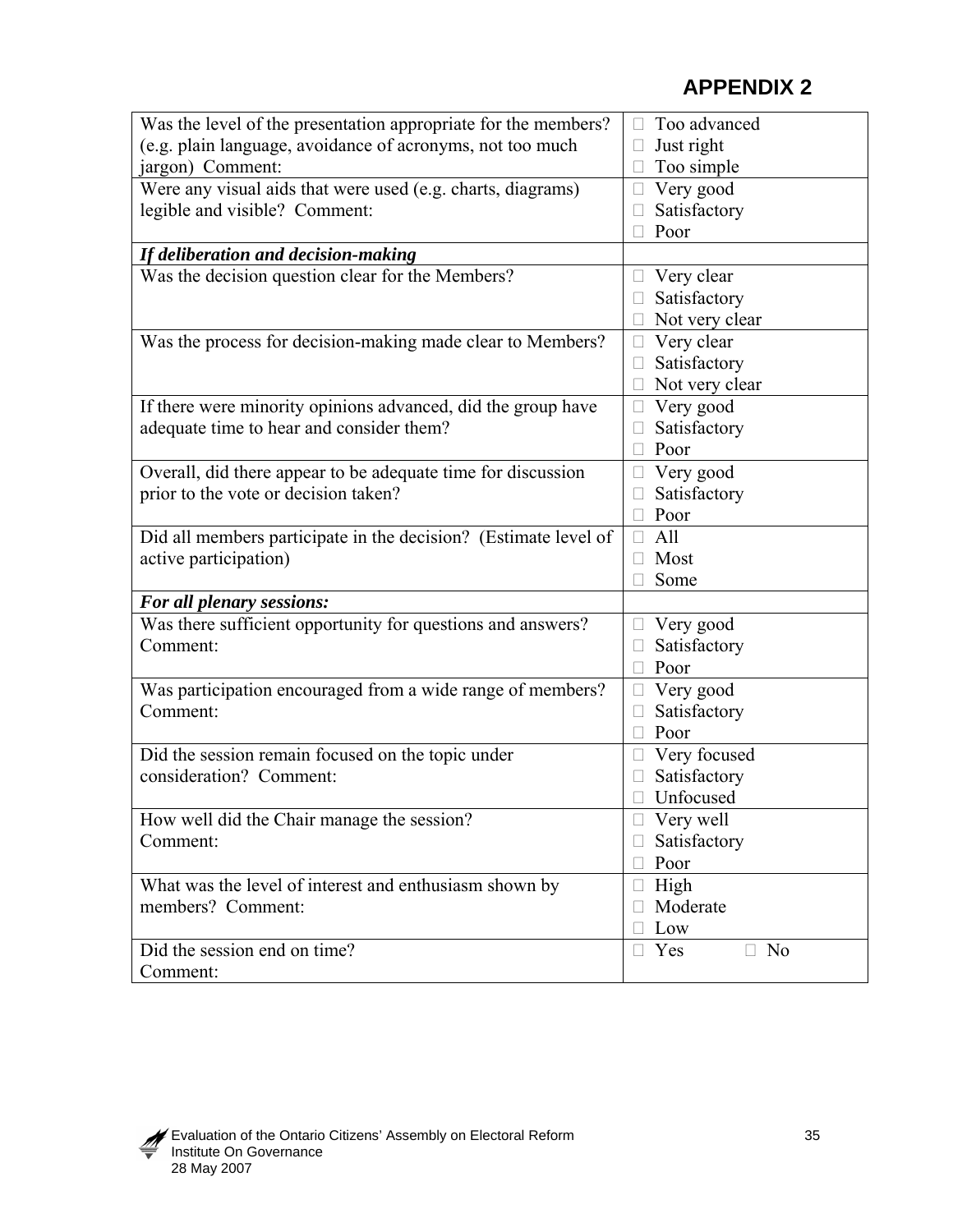| <b>Medium Sized Group</b>                                       |                                                 |
|-----------------------------------------------------------------|-------------------------------------------------|
| Room:                                                           | <b>Start Time:</b>                              |
| <b>Facilitators:</b>                                            | <b>End Time:</b>                                |
|                                                                 |                                                 |
| Did the session start on time?                                  | $\Box$ Yes<br>N <sub>0</sub>                    |
| Comment:                                                        |                                                 |
| Were the objectives of the session clarified at the outset?     | Very well<br>□                                  |
| Comment:                                                        | Satisfactory                                    |
|                                                                 | Poor<br>$\Box$                                  |
| Was the pace of the discussion suitable for the members?        | Too fast<br>$\mathbf{L}$                        |
| Comment:                                                        | Just right                                      |
|                                                                 | Too slow                                        |
| Was the level of the discussion appropriate for the members?    | Too advanced<br>$\mathbf{L}$                    |
| Comment:                                                        | Just right                                      |
|                                                                 | Too simple                                      |
| Was there sufficient opportunity for comments, questions and    | Very good<br>□                                  |
| answers?                                                        | Satisfactory                                    |
| Comment:                                                        | Poor                                            |
| Was participation encouraged from all members?                  | Very good                                       |
| Comment:                                                        | Satisfactory                                    |
|                                                                 | Poor<br>П                                       |
| Was participation equitable $-$ i.e. every member was able to   | Very equitable                                  |
| speak as much as they wanted to, although the amount of air     | Satisfactory                                    |
| time might not be equally distributed?                          | Inequitable                                     |
| Did the session remain focused on the topic under               | Very focused<br>П                               |
| consideration? Comment:                                         | Satisfactory                                    |
|                                                                 | Unfocused                                       |
| Were speakers shown respect by other members and the            | A lot<br>П                                      |
| facilitators? (e.g. not interrupted, given full attention, not  | Satisfactory                                    |
| criticized for expressing an opinion)                           | Not enough                                      |
| Comment:                                                        |                                                 |
| Did the facilitators answer any questions of clarification well | $\Box$ Very well                                |
| and appear knowledgeable about the subject matter?              | Satisfactory                                    |
| Comment:                                                        | Poor                                            |
| How well did the facilitators manage the discussions? (e.g.     | Very well<br>Ш                                  |
| encouraging participation, keeping on track, dealing with       | Satisfactory                                    |
| conflict, remaining neutral) Comment:                           | Poor                                            |
| What was the level of interest and enthusiasm shown by          | High<br>Ц                                       |
| members? Comment:                                               | Moderate                                        |
|                                                                 | Low                                             |
| Did the session end on time?                                    | Yes<br>N <sub>0</sub><br>$\Box$<br>$\mathbf{L}$ |
| Comment:                                                        |                                                 |

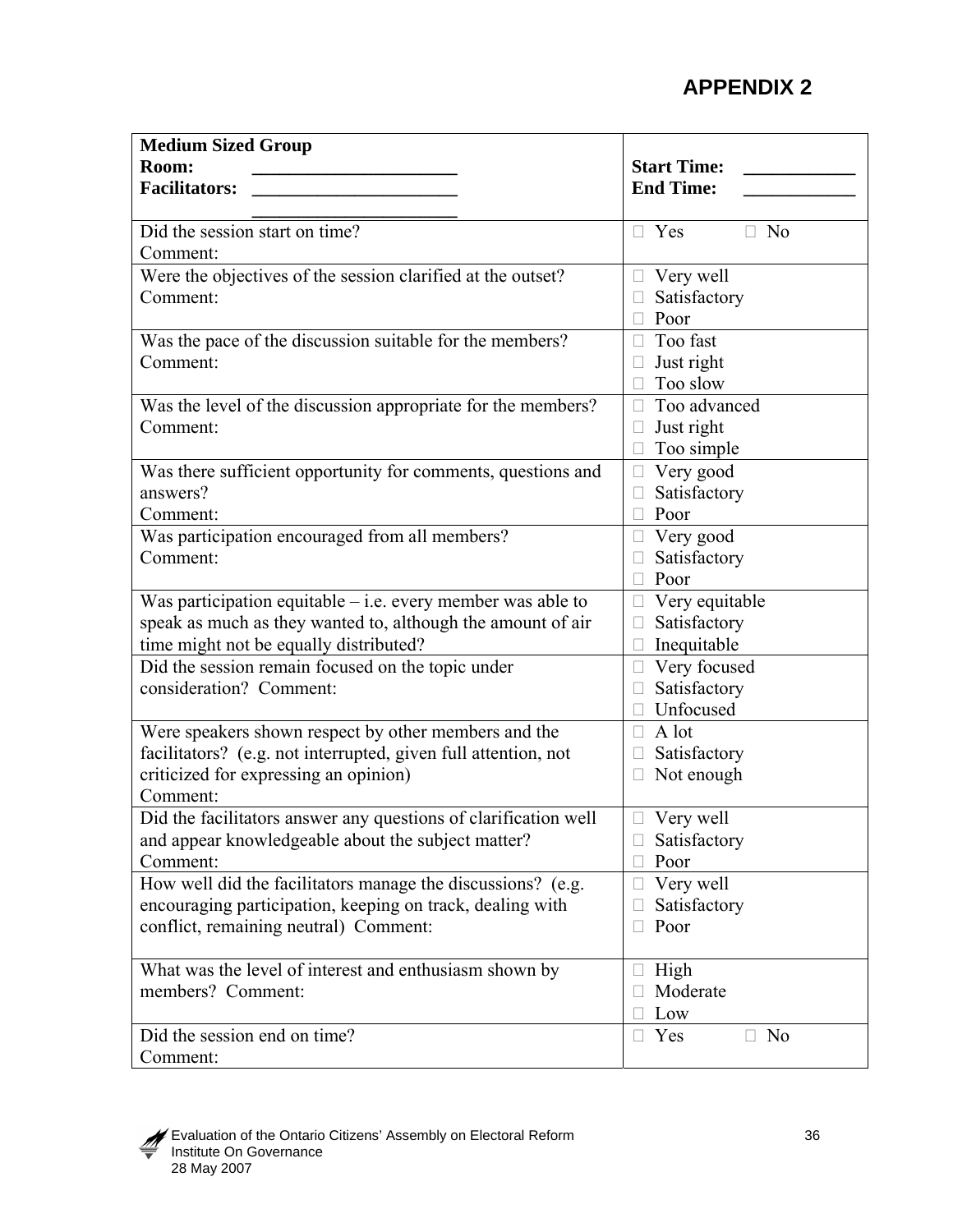# **Public Meeting Observation Checklist**

Date: **Location:** 

Observer:

Note: Comments should be provided for any "poor" or similar type of ratings. It is not necessary to comment on satisfactory or higher ratings.

| <b>Venue</b>                                                       |                       |
|--------------------------------------------------------------------|-----------------------|
| How easy is it to locate the meeting place? (e.g. exterior         | Very easy             |
| signage) Comment:                                                  | Satisfactory          |
|                                                                    | Difficult             |
| How easy is it to locate the meeting room? (e.g. interior          | Very easy             |
| signage) Comment:                                                  | Satisfactory          |
|                                                                    | Difficult             |
| How accessible is the venue to the public? (e.g. open doors,       | Very accessible       |
| security procedures) Comment:                                      | Satisfactory          |
|                                                                    | Difficult to access   |
| Is the venue wheelchair accessible? (building, rooms,              | Very accessible       |
| washrooms) Comment:                                                | Satisfactory          |
|                                                                    | Not very accessible   |
|                                                                    | Inaccessible          |
| Are members, presenters and the public being well received?        | Very well             |
| (e.g. greeting, registration, provision of materials, speed of the | Satisfactory          |
| process) Comment:                                                  | Poor                  |
| Are publications available in French and English?                  | Yes<br>N <sub>0</sub> |
| Approximately how many members of the public are                   |                       |
| attending?                                                         |                       |
| How many Assembly members are attending?                           |                       |
| Is there any media in attendance? If so, who?                      |                       |
| Are there any factors that could influence attendance? (e.g.       |                       |
| weather, competing events such as a major hockey game)             |                       |

| <b>Introductory Session</b>                                 |                              |
|-------------------------------------------------------------|------------------------------|
| Host:                                                       | <b>Start Time:</b>           |
| <b>Facilitator:</b>                                         |                              |
| Did the session start on time?                              | $\Box$ Yes<br>N <sub>0</sub> |
| If not, why not?                                            |                              |
| Were the objectives of the meeting clarified at the outset? | $\Box$ Very well             |
| Comment:                                                    | Satisfactory                 |
|                                                             | Poor                         |
| Were the Assembly members and the facilitator introduced?   | $\Box$ Yes<br>No             |
| Was the format of the meeting explained? Comment:           | Very well<br>$\Box$          |
|                                                             | Satisfactory                 |
|                                                             | Poor                         |

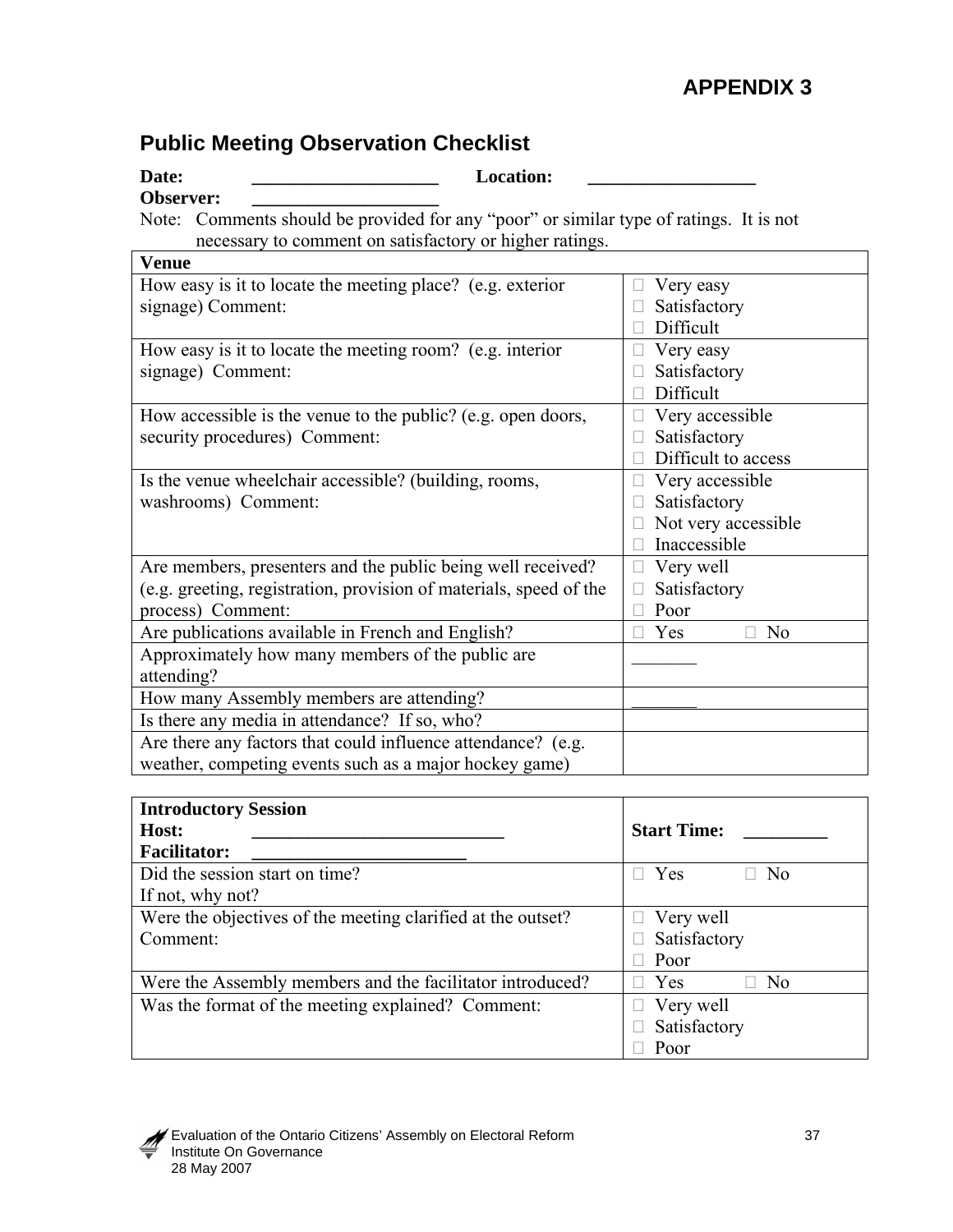| Did the public appear interested in the video? Comment:                           | A lot<br>Satisfactory                |  |  |
|-----------------------------------------------------------------------------------|--------------------------------------|--|--|
|                                                                                   | Very little                          |  |  |
| Was the public told that they could make a written submission<br>to the Assembly? | $\Box$ Yes<br>$\Box$ No              |  |  |
| Was the procedure for making written submissions clearly                          | Very well                            |  |  |
| explained? Comment:                                                               | Satisfactory                         |  |  |
|                                                                                   | Poor                                 |  |  |
| <b>Presentation Session:</b>                                                      | No. of Pre-Registered                |  |  |
|                                                                                   | <b>Presenters:</b>                   |  |  |
| Did the presenters stay focused on the subject of electoral                       | Most or all                          |  |  |
| systems and/or principles for assessing electoral systems?                        | Some                                 |  |  |
| Comment:                                                                          | Few or none                          |  |  |
| Were the presenters shown respect by the facilitator and the                      | A lot<br>П                           |  |  |
| members? (e.g. not interrupted without reason, not criticized)                    | Satisfactory                         |  |  |
| Comment:                                                                          | Not enough                           |  |  |
| Was the level of the presentations appropriate for the                            | Too advanced                         |  |  |
| members? (e.g. plain language, avoidance of acronyms, not                         | Just right                           |  |  |
| too much jargon) Comment:                                                         | Too simple                           |  |  |
| If not a French or bilingual meeting, did anyone request French                   | Yes<br>N <sub>o</sub><br>$\Box$      |  |  |
| language services in advance or register to make a French                         |                                      |  |  |
| presentation and was simultaneous translation provided?                           |                                      |  |  |
| Comment:                                                                          |                                      |  |  |
| If a bilingual meeting, was simultaneous translation provided?                    | Yes<br>N <sub>0</sub><br>$\Box$<br>П |  |  |
| Comment:                                                                          |                                      |  |  |
| Was there sufficient opportunity for questions and answers                        | Very good                            |  |  |
| after each presentation (3-5 mins.)? Comment:                                     | Satisfactory                         |  |  |
|                                                                                   | Poor                                 |  |  |
| How many unregistered presentations were made by the                              |                                      |  |  |
| public?                                                                           |                                      |  |  |
| Did the session end on time?                                                      | Yes<br>N <sub>o</sub>                |  |  |

| <b>Group Dialogue and Wrap Up:</b>                                  | <b>End Time:</b> |  |  |  |
|---------------------------------------------------------------------|------------------|--|--|--|
| Was there sufficient opportunity for dialogue, questions and        | $\Box$ Very good |  |  |  |
| answers? Comment:                                                   | Satisfactory     |  |  |  |
|                                                                     | Poor             |  |  |  |
| Was participation encouraged from the public?                       | $\Box$ A lot     |  |  |  |
| Comment:                                                            | Satisfactory     |  |  |  |
|                                                                     | A little         |  |  |  |
| Were members of the public shown respect (e.g. not                  | A lot            |  |  |  |
| interrupted, given full attention, not criticized for expressing an | Satisfactory     |  |  |  |
| opinion)? Comment:                                                  | Not enough       |  |  |  |
| Did the meeting end on time $(10 \text{ p.m. or earlier})$ ?        | Yes<br>Nο        |  |  |  |

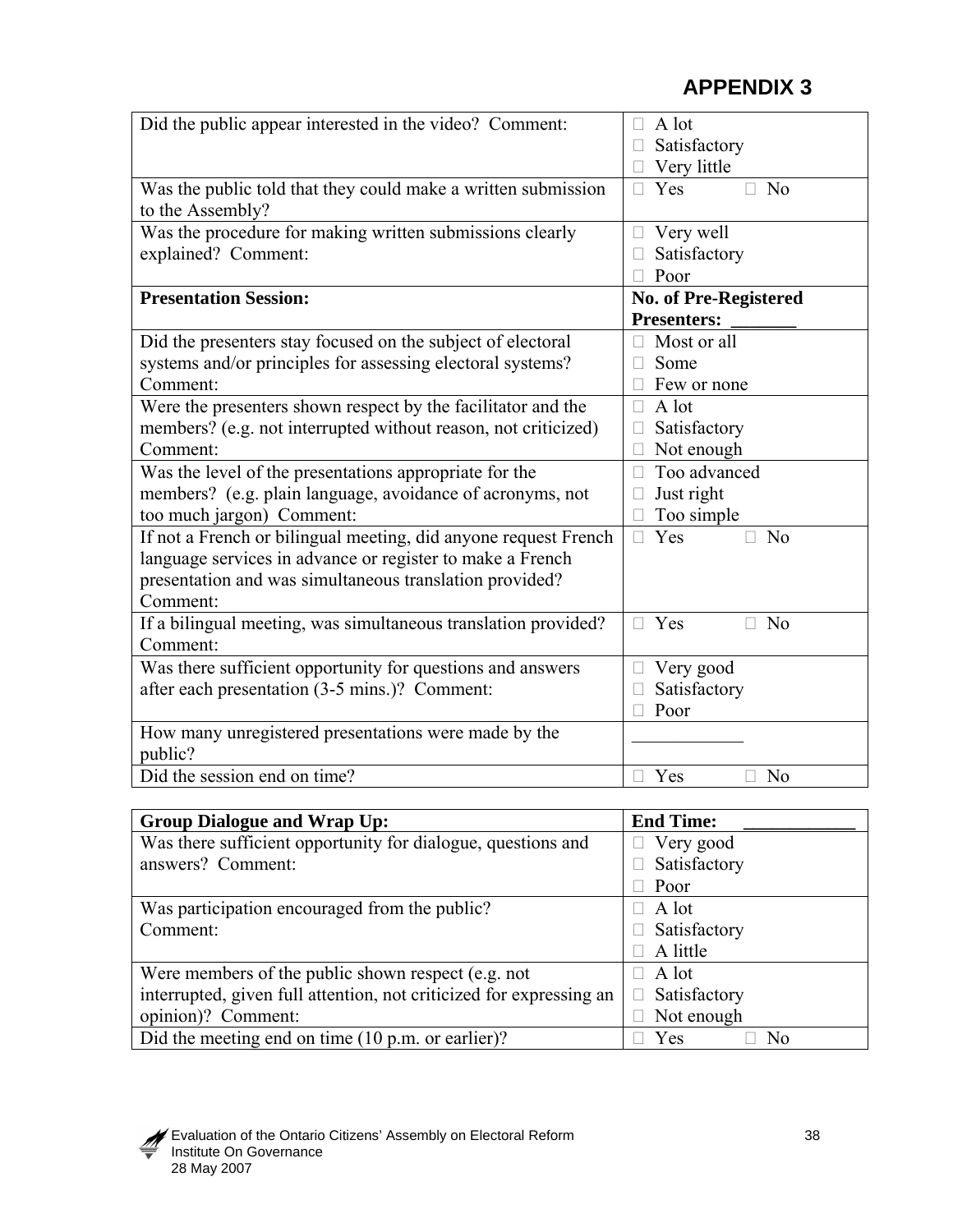| <b>General</b>                                                |                           |
|---------------------------------------------------------------|---------------------------|
| How well did the facilitator manage the meeting? (e.g.        | Very well                 |
| encouraging participation, keeping on track, dealing with     | Satisfactory              |
| conflict, remaining neutral) Comment:                         | Poor                      |
| What was the level of interest and enthusiasm shown by the    | High<br>$\mathbf{L}$      |
| CA members attending? Comment:                                | Moderate                  |
|                                                               | Low                       |
| Did the facilitator (or note taker) answer questions of       | $\Box$ Very well          |
| clarification well and appear knowledgeable about the subject | Satisfactory<br>П         |
| matter? Comment:                                              | Poor                      |
| Was simultaneous translation required and provided for public | $\Box$ Whenever requested |
| questions and comments? Comment:                              | Sometimes when requested  |
|                                                               | Not available at all      |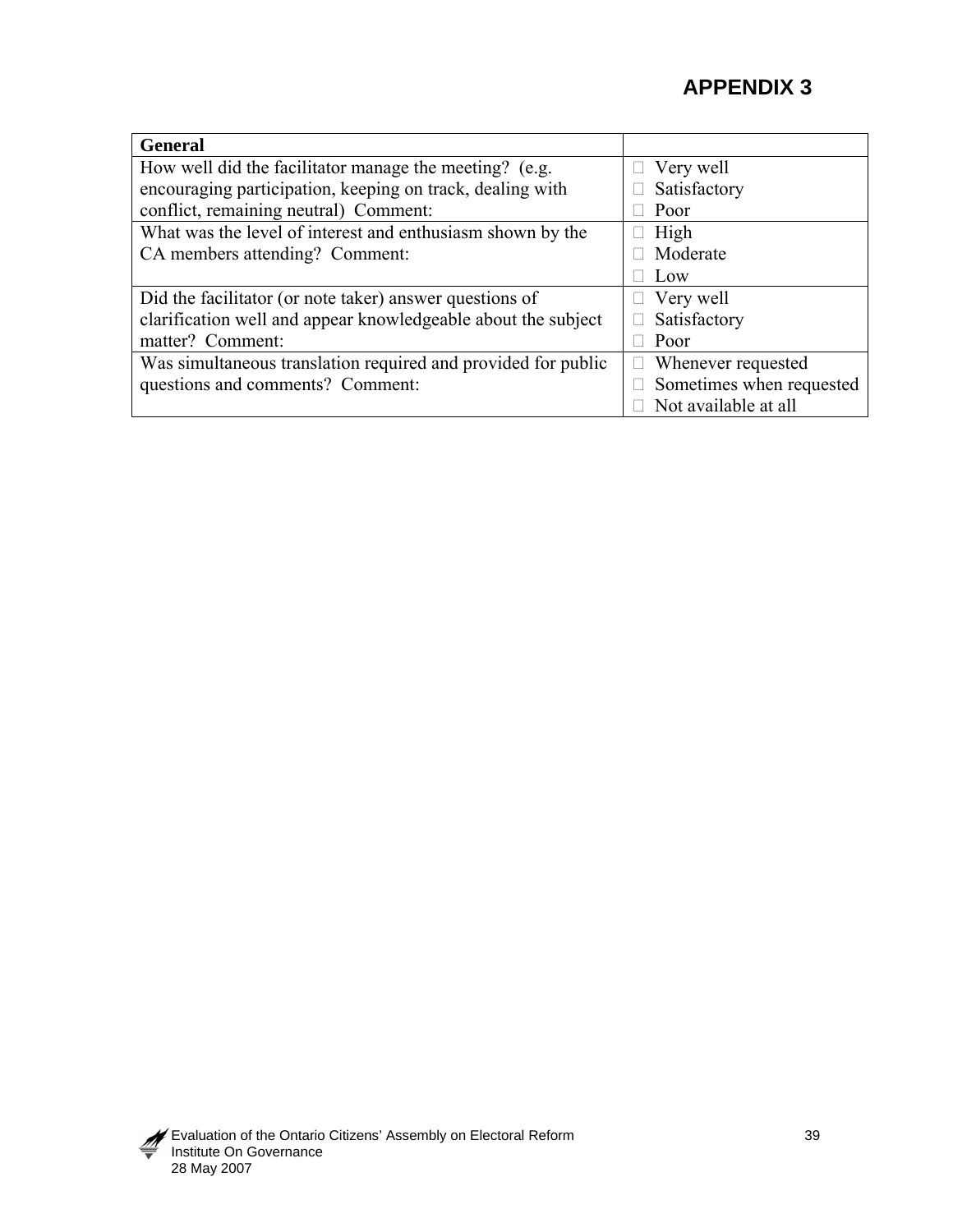# **List of Interviews**

| <b>Name</b>                                         | <b>Position</b>                  | Date         |  |  |  |  |
|-----------------------------------------------------|----------------------------------|--------------|--|--|--|--|
| <b>Secretariat Senior Management</b>                |                                  |              |  |  |  |  |
| George Thomson                                      | Chair                            | 11 May 2007  |  |  |  |  |
| Karen Cohl                                          | <b>Executive Director</b>        | 7 May 2007   |  |  |  |  |
| Barry Koen-Butt                                     | <b>Executive Lead</b>            | 7 May 2007   |  |  |  |  |
|                                                     | Communications                   |              |  |  |  |  |
| Susan Pigott                                        | <b>Executive Lead Citizen</b>    | 9 May 2007   |  |  |  |  |
|                                                     | Engagement                       |              |  |  |  |  |
| Jonathan Rose                                       | <b>Academic Director</b>         | 2 March 2007 |  |  |  |  |
|                                                     |                                  | 9 May 2007   |  |  |  |  |
| <b>Facilitators</b>                                 |                                  |              |  |  |  |  |
| Marielle Bérubé                                     | Facilitator (All Phases -        | 10 May 2007  |  |  |  |  |
|                                                     | bilingual group)                 |              |  |  |  |  |
| Michael Johns                                       | Facilitator (All Phases)         | 4 May 2007   |  |  |  |  |
| Amanda Rogers                                       | Facilitator                      | 10 May 2007  |  |  |  |  |
|                                                     | (Deliberation Phase)             |              |  |  |  |  |
| <b>Democratic Renewal Secretariat</b>               |                                  |              |  |  |  |  |
| Leslie Cooke                                        | <b>Assistant Deputy Minister</b> | 10 May 2007  |  |  |  |  |
| <b>Monitoring and Evaluation Advisory Committee</b> |                                  |              |  |  |  |  |
| Al Joseph                                           | Assembly member                  | 7 May 2007   |  |  |  |  |
| <b>Wendy Lawrence</b>                               | Assembly member                  | 9 May 2007   |  |  |  |  |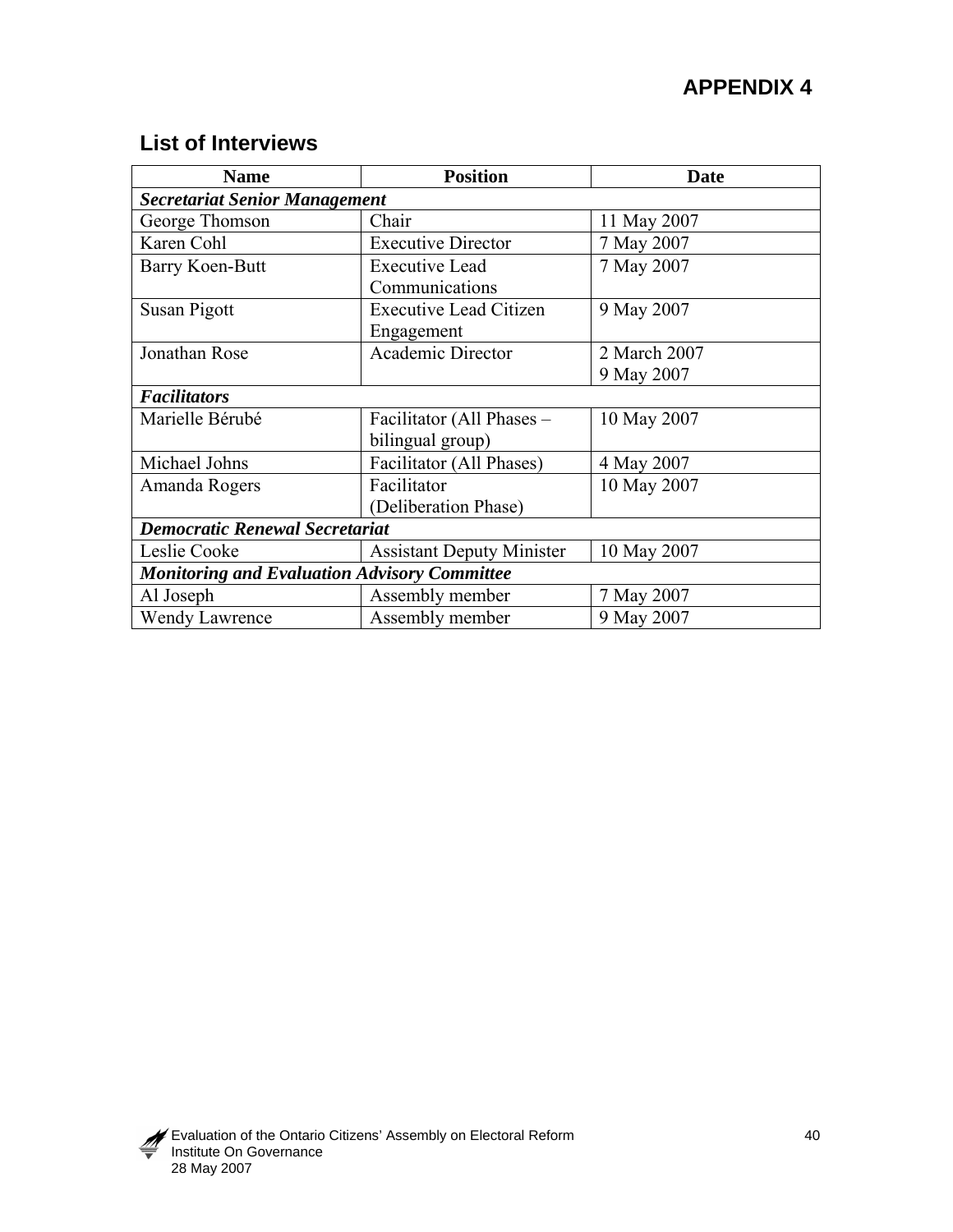# **Learning Objective Detailed Results**

### *Knowledge of Members*

Members were asked in Detailed Surveys 1 and 2, before and after the learning phase, how informed they felt about electoral systems on a scale of 0 to 10.

How informed about electoral systems do you feel? **(not informed) (very informed) 0 1 2 3 4 5 6 7 8 9 10** 

The results were as follows:

|  | <b>Table 1 Informed About Electoral Systems</b> |  |  |  |
|--|-------------------------------------------------|--|--|--|
|--|-------------------------------------------------|--|--|--|

|                |         | Detailed<br>Survey 1 | Detailed<br>Survey 2 |
|----------------|---------|----------------------|----------------------|
| l N            | Valid   | 97                   | 100                  |
|                | Missing | 6                    | 3                    |
| Mean           |         | 4.32                 | 7.68                 |
| Median         |         | 5.00                 | 8.00                 |
| Std. Deviation |         | 2.220                | 1.348                |

The members were asked the following four electoral system knowledge questions in Detailed Survey 1 and Detailed Survey 3.

We would like to determine how well known some political facts are. Please respond to the best of your knowledge, without using outside help. Indicate the name or circle "no" if you don't recall.

1. Do you know a country which has the same voting system as in Canada, that is, the candidate with the most votes wins?

No **Yes, name:** <u>*No* **Yes, name:** *No No No No No No No No No No No No No No No No No No No No No No No No No No No***</u>** 

- 2. Do you know a country where people have two votes, one for the party they prefer and one for the local candidate they prefer? No Yes, name:
- 3. Do you know a country where voters get to rank the candidates in their order of preference? No Yes, name:
- 4. Do you know a country where they have proportional representation, that is, the percentage of seats a party gets is about the same as the percentage of the votes it got? No Yes, name:

The responses were corrected by an expert in electoral systems and the results for all 103 members were as follows:

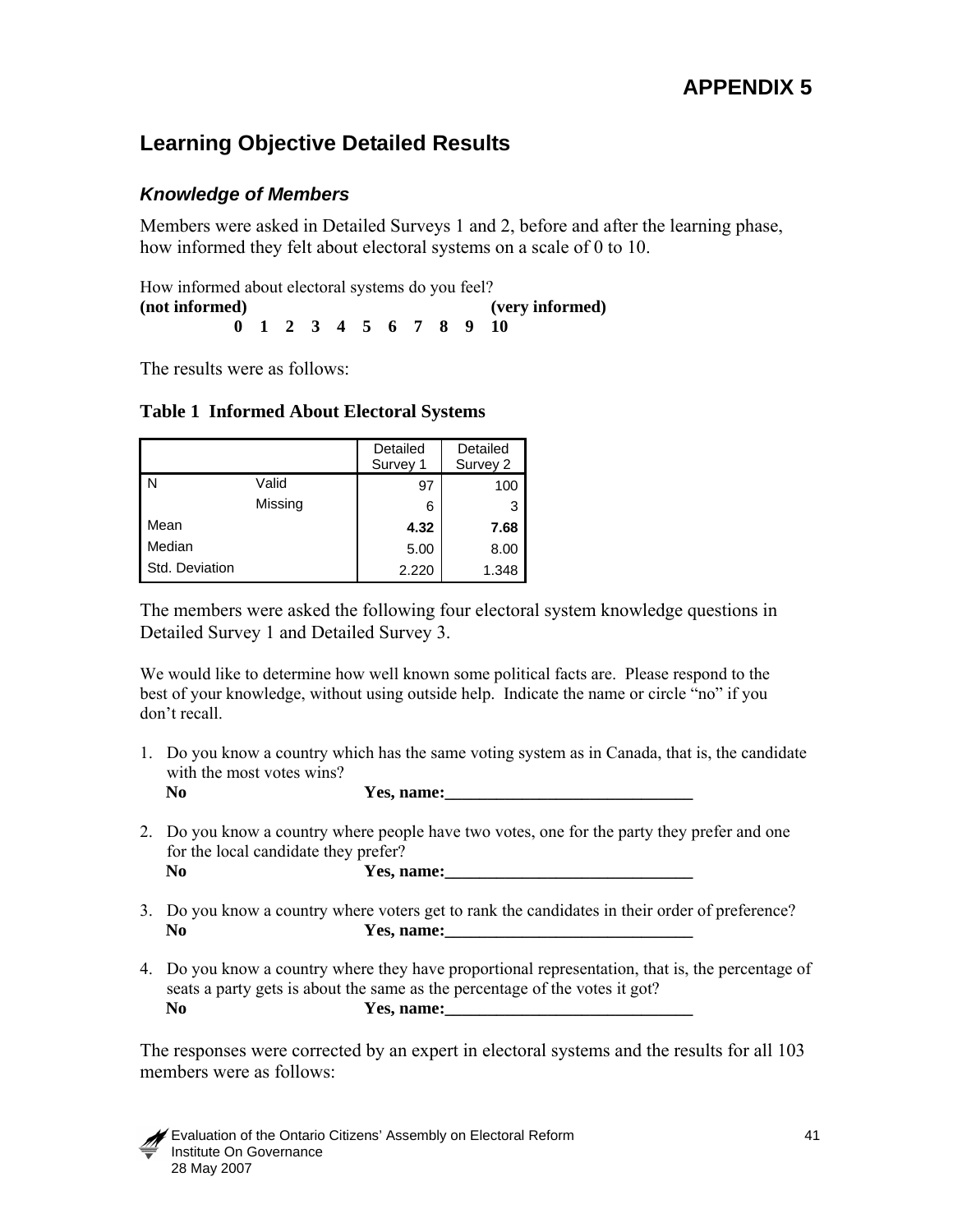### **Table 2 Electoral System Knowledge**

|                              | <b>Detailed Survey 1</b><br>(Before Learning<br>Phase) |         | Detailed Survey 3<br>(After Consultation<br>Phase) |                 |
|------------------------------|--------------------------------------------------------|---------|----------------------------------------------------|-----------------|
| No. of<br>correct<br>answers | No. of<br>% of<br>members<br>members                   |         | No. of<br>members                                  | % of<br>members |
| O                            | 87                                                     | 89.69%  | 16                                                 | 17.20%          |
|                              | 0                                                      | 0.00%   | O                                                  | 0.00%           |
| 2                            |                                                        | 1.03%   | 2                                                  | 2.15%           |
| 3                            | 3                                                      | 3.09%   | 20                                                 | 21.51%          |
| 4                            | 6                                                      | 6.19%   | 55                                                 | 59.14%          |
|                              | 97                                                     | 100.00% | 93                                                 | 100.00%         |

#### *Confidence of Members*

Members were asked in Detailed Survey 3 at what point they were confident that they adequately understood the material.

Was there some point in the Assembly process where you were confident that you adequately understood the material on electoral systems? (Please indicate which answer comes closest to your experience.)

- \_\_\_\_ Weekend 1 (September 9-10, 2006)
- Weekend 2 (September 30 to October 1, 2006)
- \_\_\_\_ Weekend 3 (October 14-15, 2006)
- \_\_\_\_ Weekend 4 (October 28-29, 2006)
- \_\_\_\_ Weekend 5 (November 11-12, 2006)
	- Weekend 6 (November 25-26, 2006)
	- During the consultation phase (November 20, 2006 to January 25, 2007)
	- Other, please identify:

The results were:

#### **Table 3 Confidence in Understanding**

|         |                               | Frequency | Percent | Valid<br>Percent | Cumulative<br>Percent |
|---------|-------------------------------|-----------|---------|------------------|-----------------------|
| Valid   | Weekend 1                     | 3         | 2.9     | 3.5              | 3.5                   |
|         | Weekend 2                     |           | 1.0     | 1.2              | 4.7                   |
|         | Weekend 3                     | 5         | 4.9     | 5.9              | 10.6                  |
|         | Weekend 4                     | 16        | 15.5    | 18.8             | 29.4                  |
|         | Weekend 5                     | 22        | 21.4    | 25.9             | 55.3                  |
|         | Weekend 6                     | 16        | 15.5    | 18.8             | 74.1                  |
|         | During the consultation phase | 18        | 17.5    | 21.2             | 95.3                  |
|         | Other                         | 4         | 3.9     | 4.7              | 100.0                 |
|         | Total                         | 85        | 82.5    | 100.0            |                       |
| Missing | System                        | 18        | 17.5    |                  |                       |
| Total   |                               | 103       | 100.0   |                  |                       |

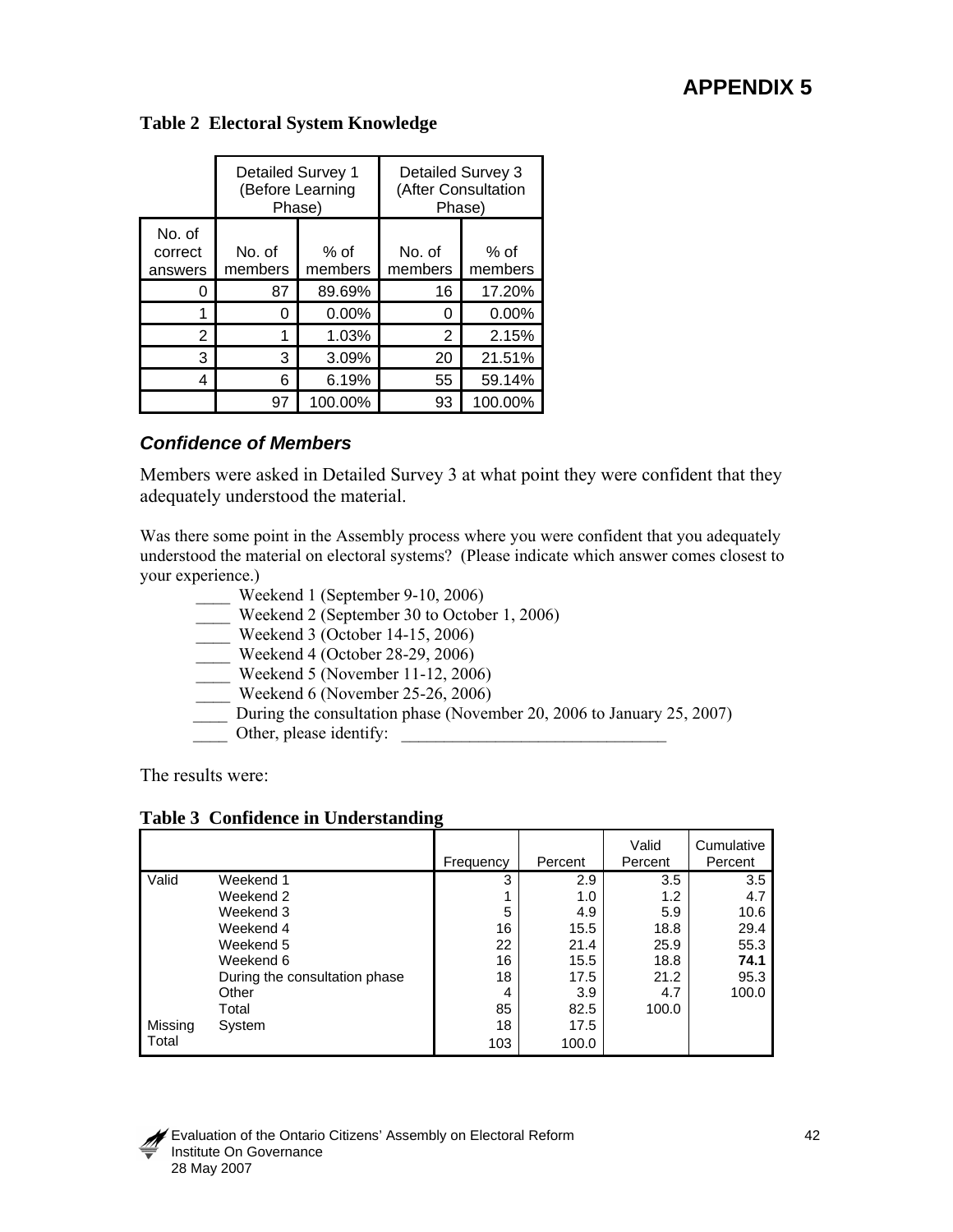## *Learning Ratings*

At the end of each weekend session in the learning phase, members were asked to rate a series of positive statements related to learning support according to the following rating scale.

| Rating       | <b>Strongly</b> |  | Disagree       |  | <b>Strongly</b> |
|--------------|-----------------|--|----------------|--|-----------------|
| <b>Scale</b> | <b>Disagree</b> |  | <b>Neutral</b> |  | Agree           |
|              |                 |  | ັ              |  |                 |

The composite rating across all of the statements in each weekend session, and the combined rating across all six weekend sessions are presented in the following table.

#### **Table 4 Learning Support Composite and Combined Ratings**

|                        | N   | Mean | Std. Dev |
|------------------------|-----|------|----------|
| <b>Brief Survey 1</b>  | 100 | 4.47 | 0.37     |
| <b>Brief Survey 2</b>  | 99  | 4.43 | 0.37     |
| <b>Brief Survey 3</b>  | 93  | 4.51 | 0.36     |
| <b>Brief Survey 4</b>  | 99  | 4.42 | 0.48     |
| <b>Brief Survey 5</b>  | 99  | 4.64 | 0.38     |
| <b>Brief Survey 6</b>  | 100 | 4.58 | 0.37     |
| <b>Combined Rating</b> |     | 4.50 |          |

Further detail on each of the survey statements and the ratings are provided at the end of this appendix.

## *Pacing of Plenary and Small Group Sessions*

Members were asked in the brief surveys during the learning phase whether the pacing of the plenary and small group sessions was too slow, just right or too fast. The results were:

#### **Table 5 Pacing of Plenary Sessions**

|                 |              | % of Members |              |              |              |              |           |         |
|-----------------|--------------|--------------|--------------|--------------|--------------|--------------|-----------|---------|
|                 | <b>Brief</b> | <b>Brief</b> | <b>Brief</b> | <b>Brief</b> | <b>Brief</b> | <b>Brief</b> | Total No. | Total % |
| <b>Response</b> | Survey 1     | Survey 2     | Survey 3     | Survey 4     | Survey 5     | Survey 6     |           |         |
| too fast        | 14.6         | 4.6          | 10.0         | 13.5         | 11.5         | 7.3          | 58        | 10.34   |
| just right      | 75.0         | 90.8         | 86.7         | 83.3         | 87.5         | 88.5         | 478       | 85.20   |
| too slow        | 10.4         | 4.6          | 3.3          | 3.1          | 1.0          | 4.2          | 25        | 4.46    |
| Total           | 100.0        | 100.0        | 100.0        | 100.0        | 100.0        | 100.0        | 561       | 100.00  |

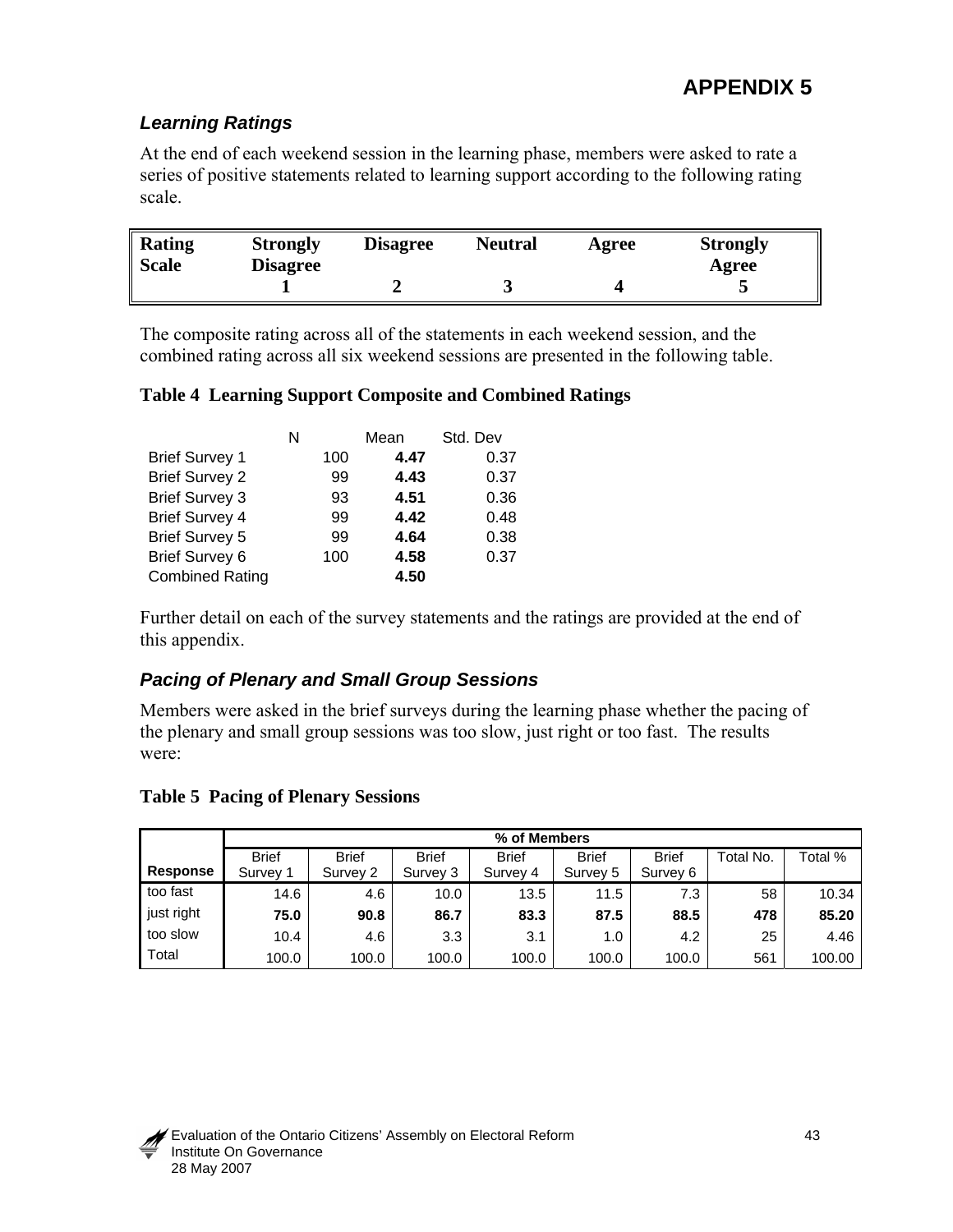#### **Table 6 Pacing of Small Groups**

|                 | % of Members |              |              |              |              |              |           |         |
|-----------------|--------------|--------------|--------------|--------------|--------------|--------------|-----------|---------|
|                 | <b>Brief</b> | <b>Brief</b> | <b>Brief</b> | <b>Brief</b> | <b>Brief</b> | <b>Brief</b> | Total No. | Total % |
| <b>Response</b> | Survey 1     | Survey 2     | Survey 3     | Survey 4     | Survey 5     | Survey 6     |           |         |
| too fast        | 14.6         | 3.3          | 3.3          |              | 18.1         | 6.1          | 43        | 7.57    |
| just right      | 80.2         | 90.2         | 91.3         | 93.8         | 79.8         | 89.8         | 497       | 87.50   |
| too slow        | 5.2          | 6.5          | 5.4          | 6.3          | 2.1          | 4.1          | 28        | 4.93    |
| Total           | 100.0        | 100.0        | 100.0        | 100.0        | 100.0        | 100.0        | 568       | 100.00  |

## *Lessons Learned*

In Detailed Survey 3 at the end of the consultation phase, members were asked to rate various learning activities in terms of their usefulness. The results are presented in the following table.

Please rate the following activities in terms of what was most useful for LEARNING. (Please circle your answer for each question, where 1 means least useful and 7 means most useful.)

### **Table 7 Usefulness of Activities for Learning**

|                |                                                                          | N  | Minimum | <b>Maximum</b> | Mean |
|----------------|--------------------------------------------------------------------------|----|---------|----------------|------|
| a.             | Plenary lectures by staff                                                | 94 | 4       |                | 6.36 |
| b.             | Plenary talks by visitors                                                | 94 |         |                | 5.97 |
| $\mathbf{c}$ . | Plenary discussions by the whole assembly                                | 94 |         |                | 5.34 |
| d.             | Small group sessions                                                     | 94 |         |                | 5.62 |
| e.             | Informal conversations with staff                                        | 90 | 2       |                | 5.31 |
|                | Informal conversations with other members                                | 91 | 2       |                | 5.26 |
| g.             | Discussion on the web forum                                              | 87 |         |                | 3.82 |
| h.             | Personal study                                                           | 92 | 2       |                | 5.58 |
|                | Conversation with family, friends, and/or<br>other people in your riding | 93 |         |                | 4.61 |

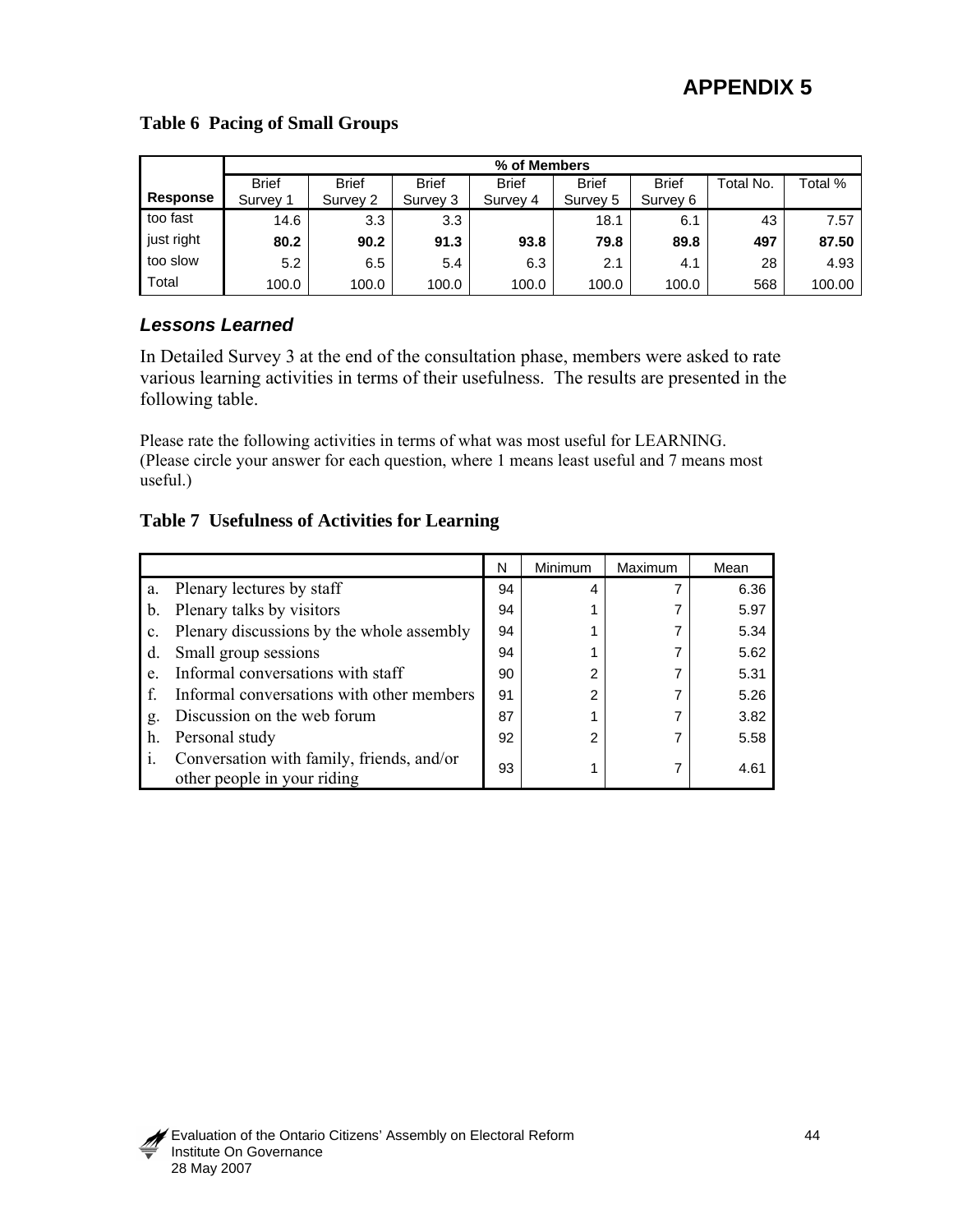### **Table 8 Learning Objective Ratings - Brief Surveys 1-6**

| Label                          | <b>Question</b>                                                                                                                                                                         | <b>26 Nov</b><br><b>Average</b> | <b>12 Nov</b><br><b>Average</b> | <b>29 Oct</b><br><b>Average</b> | <b>15 Oct</b><br><b>Average</b> | 1 Oct<br><b>Average</b> | 10 Sept<br><b>Average</b> |
|--------------------------------|-----------------------------------------------------------------------------------------------------------------------------------------------------------------------------------------|---------------------------------|---------------------------------|---------------------------------|---------------------------------|-------------------------|---------------------------|
| Learning<br>Support            | I have been able to seek educational support if I needed it.                                                                                                                            | 4.68                            | 4.71                            | 4.78                            | 4.72                            | 4.65                    |                           |
| Preparation                    | I was provided with the information and materials I needed<br>to prepare for this weekend session and I knew what to<br>expect.                                                         | 4.65                            | 4.68                            | 4.66                            | 4.59                            | 4.52                    | 4.28                      |
| <b>Balance</b>                 | There was an appropriate balance between plenary and small<br>group discussions.                                                                                                        | 4.37                            | 4.19                            | 4.58                            | 4.40                            | 4.33                    | 4.37                      |
| Organization                   | The weekend session was well organized and I could follow<br>the material presented.                                                                                                    | 4.68                            | 4.64                            | 4.70                            | 4.66                            | 4.67                    | 4.75                      |
| Understanding                  | The session this weekend raised my level of understanding<br>about electoral systems and the principles that can be used to<br>assess them.                                             | 4.52                            | 4.66                            | 4.58                            | 4.43                            | 4.47                    | 4.20                      |
| Usefulness                     | The session this weekend was a useful start in preparing me<br>for the kinds of decisions I will have to make as a member of<br>the Citizens' Assembly.                                 | 4.57                            | 4.72                            | 4.61                            | 4.56                            | 4.41                    | 4.45                      |
| Simulations                    | The simulations were a useful way to see how changing<br>variables affects election results.                                                                                            | 4.73                            |                                 |                                 |                                 |                         |                           |
| Electoral<br>Reform            | Experiences from other jurisdictions: The expert<br>presentations and discussions on Saturday helped me to<br>understand how one's choice of principles can shape<br>electoral systems. |                                 | 4.78                            |                                 |                                 |                         |                           |
| Proportional<br><b>Systems</b> | I understand how list proportional systems work.                                                                                                                                        |                                 |                                 | 4.37                            |                                 |                         |                           |
| Electoral<br>Systems           | I understand the main types of electoral systems.                                                                                                                                       |                                 |                                 |                                 | 4.30                            |                         |                           |
| Legislature                    | I understand the role and function of the legislature.                                                                                                                                  |                                 |                                 |                                 |                                 | 4.31                    |                           |
| Mixed System<br>Simulation     | The mixed system simulation improved my understanding of<br>how mixed systems work.                                                                                                     | 4.59                            |                                 |                                 |                                 |                         |                           |

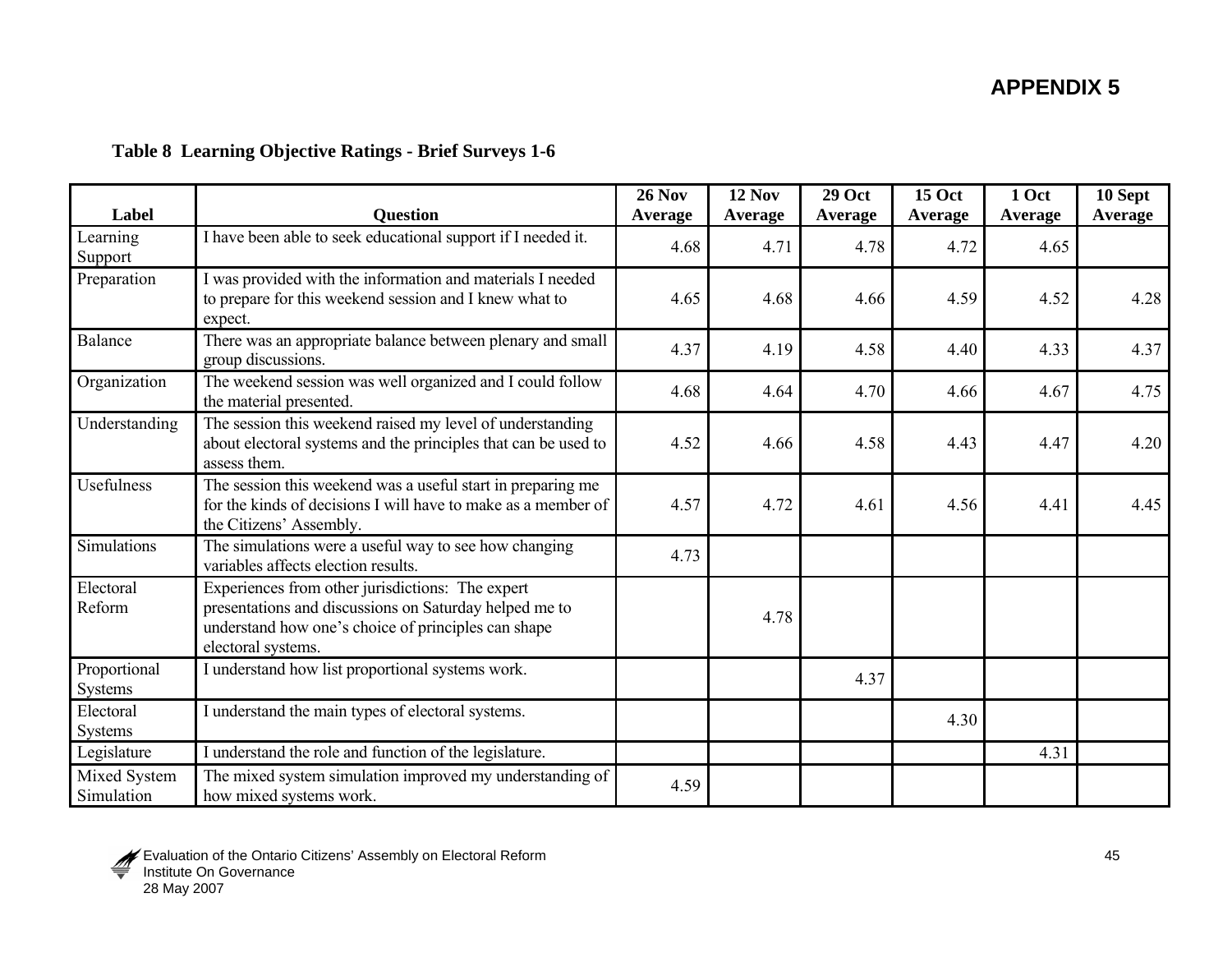| Label                      |                                                                           | <b>26 Nov</b> | <b>12 Nov</b> | <b>29 Oct</b> | <b>15 Oct</b> | 1 Oct   | 10 Sept        |
|----------------------------|---------------------------------------------------------------------------|---------------|---------------|---------------|---------------|---------|----------------|
|                            | <b>Question</b>                                                           | Average       | Average       | Average       | Average       | Average | <b>Average</b> |
| Single<br>Transferable     | I understand how the single transferable vote works.                      |               |               |               |               |         |                |
| Vote                       |                                                                           |               |               | 4.28          |               |         |                |
| Plurality                  | I understand the principles and characteristics of plurality              |               |               |               |               |         |                |
| <b>Systems</b>             | systems.                                                                  |               |               |               | 4.28          |         |                |
| Parties                    | I understand the role and function of political parties.                  |               |               |               |               | 4.22    |                |
| Overview of                | I understand what is expected of me during the learning                   |               |               |               |               |         |                |
| Learning                   | phase.                                                                    |               |               |               |               |         | 4.49           |
| <b>STV</b>                 | The STV simulation improved my understanding of how<br>STV systems work.  | 4.56          |               |               |               |         |                |
| Mixed Systems              | I understand how mixed systems work.                                      |               |               | 4.13          |               |         |                |
| Majority                   | I understand the principles and characteristics of majority               |               |               |               | 4.27          |         |                |
| Systems                    | systems.                                                                  |               |               |               |               |         |                |
| Principles                 | I understand how principles can be applied to assess                      |               |               |               |               | 4.28    |                |
|                            | different electoral systems.                                              |               |               |               |               |         |                |
| Electoral                  | I understand the importance of electoral systems, what they               |               |               |               |               |         | 4.48           |
| Systems                    | consist of and why values are important in assessing them.                |               |               |               |               |         |                |
| <b>Working Group</b>       | The working group presentations helped me to learn more                   | 4.17          |               |               |               |         |                |
| Presentation               | about some specific issues regarding electoral systems.                   |               |               |               |               |         |                |
| Ontario's FPTP             | I have a good understanding of Ontario's current electoral                |               |               |               | 4.40          |         |                |
| System                     | system.                                                                   |               |               |               |               |         |                |
| Working                    | The working groups are a good way for the Assembly to                     |               |               |               |               |         |                |
| Groups                     | learn more about some specific issues regarding electoral<br>systems.     |               |               |               |               | 4.37    |                |
| Plenary                    | The plenary sessions were a useful part of the overall                    | 4.69          | 4.79          | 4.76          | 4.73          | 4.57    | 4.67           |
| <b>Usefulness</b>          | Citizens' Assembly process.                                               |               |               |               |               |         |                |
| <b>SG Questions</b>        | My facilitator answered questions of clarification<br>satisfactorily.     | 4.72          | 4.68          | 4.60          | 4.67          | 4.60    | 4.62           |
| <b>SG</b><br>Clarification | The small group discussions helped clarify the issues and my<br>opinions. | 4.52          | 4.54          | 4.54          | 4.49          | 4.35    | 4.34           |

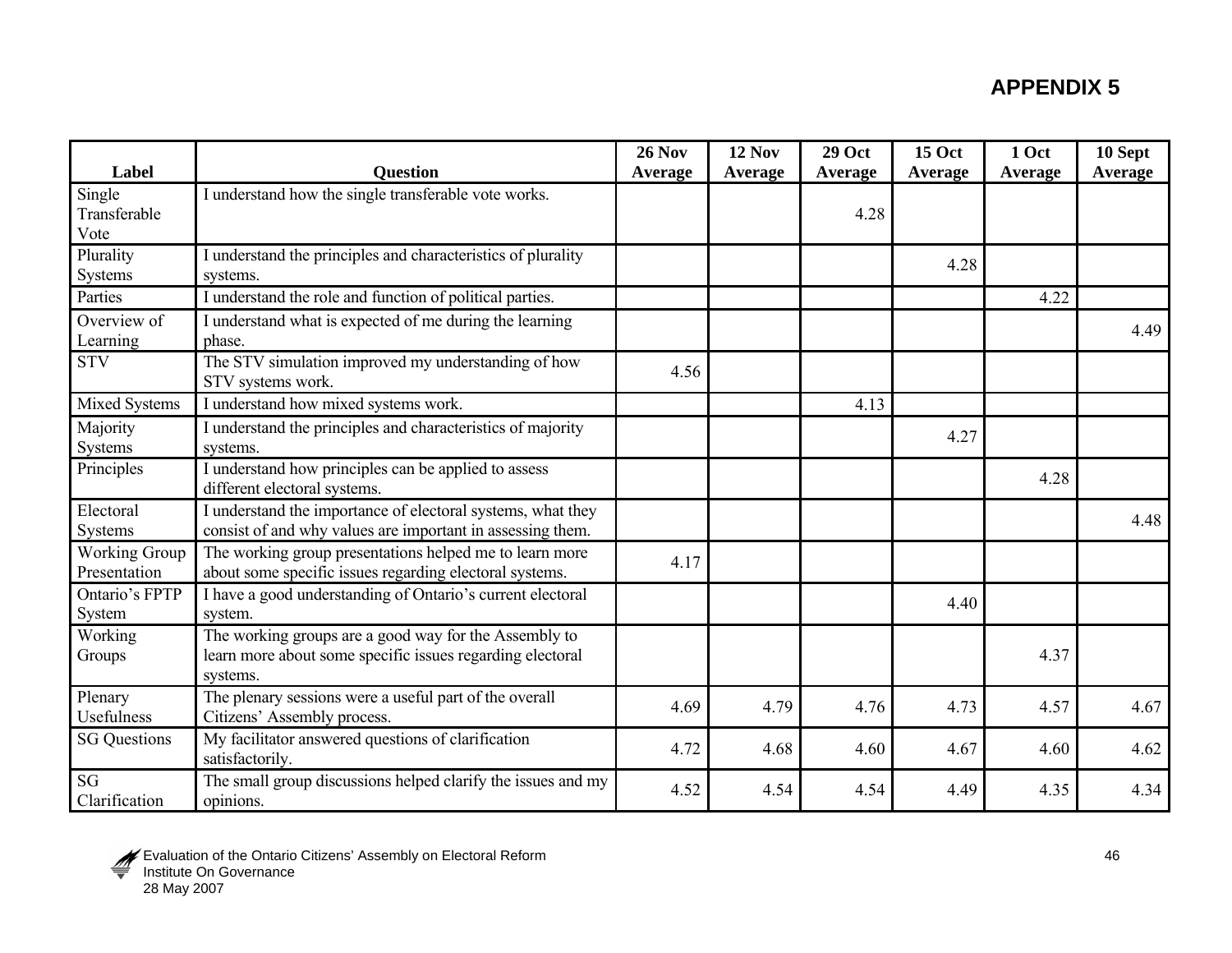|                                   |                                                                                              | <b>26 Nov</b> | <b>12 Nov</b> | <b>29 Oct</b> | <b>15 Oct</b> | Oct     | 10 Sept |
|-----------------------------------|----------------------------------------------------------------------------------------------|---------------|---------------|---------------|---------------|---------|---------|
| Label                             | Ouestion                                                                                     | Average       | Average       | Average       | Average       | Average | Average |
| <b>SG Useful</b>                  | The small group discussions were a useful part of the overall<br>Citizens' Assembly process. | 4.69          | 4.66          | 4.65          | 4.66          | 4.57    | 4.65    |
| Composite<br><b>Learning Avg.</b> |                                                                                              | 4.5789        | 4.6448        | 4.4188        | 4.5100        | 4.4315  | 4.4716  |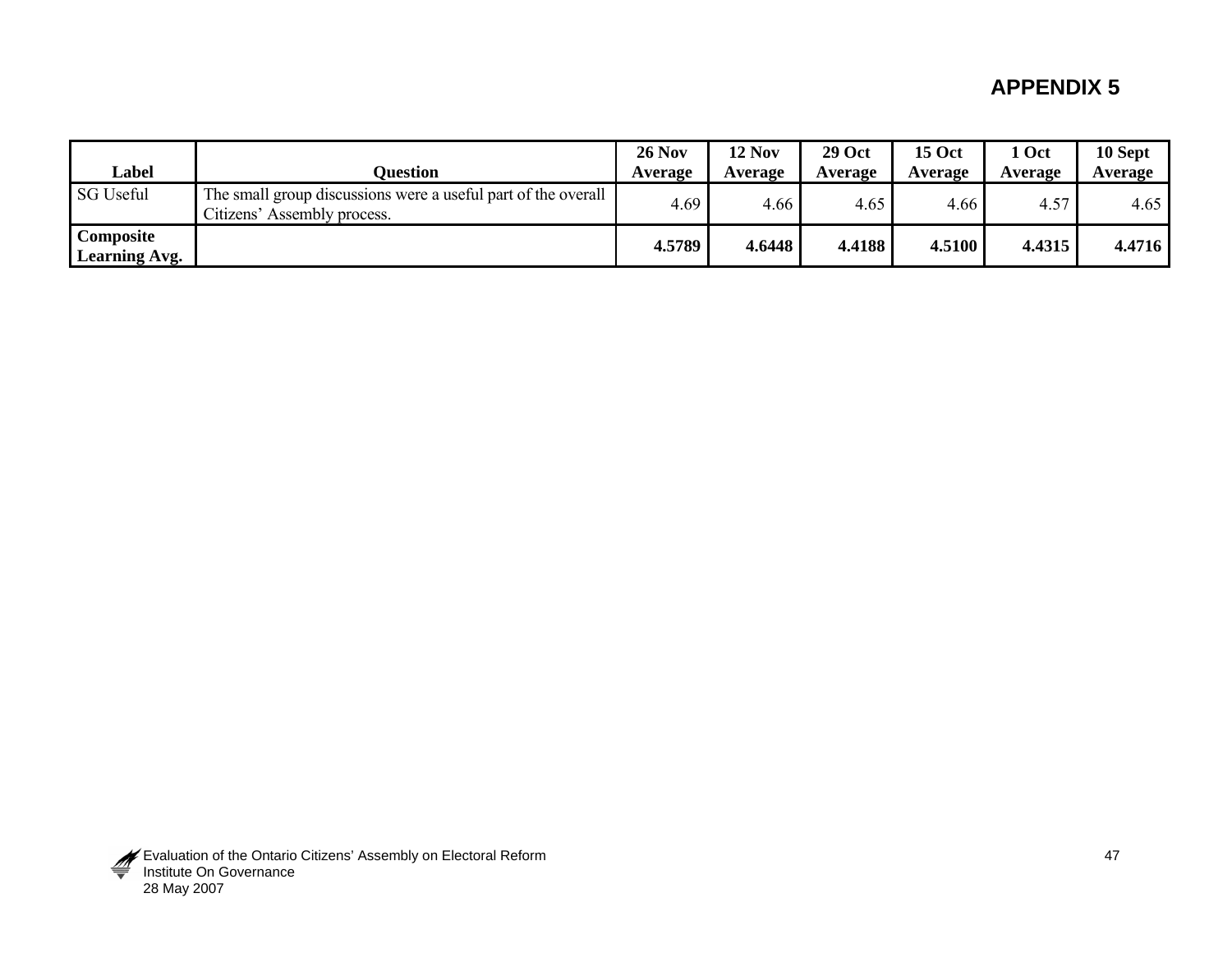# **Awareness Objective Detailed Results**

### *Communications*

Media coverage to 31 March 2007 was as follows:

#### **Table 9 Media Coverage to 31 March 2007**

| <b>Type of Articles (All Media)</b> | <b>Number</b> |
|-------------------------------------|---------------|
| News reports                        | 268           |
| Editorials                          | 118           |
| Informative                         | 75            |
| <b>Total</b>                        | 461           |
| <b>Region (Print Media Only)</b>    | <b>Number</b> |
| Northern Ontario                    | 69            |
| Eastern Ontario                     | 100           |
| Western Ontario                     | 25            |
| Golden Horseshoe                    | 57            |
| Southwestern Ontario                | 51            |
| Central Ontario                     | 45            |
| Northeastern Ontario                | 17            |
| <b>Total</b>                        | 364           |

A total of 122 advertisements were placed for the consultation meetings in local and regional newspapers.

Distribution statistics for the consultations guides and brochures were as follows:

### **Table 10 Distribution of Consultation Guides and Brochures**

| Publication                                               | Total       |
|-----------------------------------------------------------|-------------|
|                                                           | Quantities  |
|                                                           | Distributed |
| Citizens Talking to Citizens: Public Consultation Guide - | 15,064      |
| Ontario Citizens Assembly on Electoral Reform             |             |
| Discoutons entre citoyens: Guide de consultation          | 4,282       |
| publique - Assemblée des citoyens sur la réforme          |             |
| électorale de l'Ontario                                   |             |
| 1792 Citizens Assembly Consultation Brochure              | 23,927      |
| 1792 citoyens assemblée consultation brochure             | 3,408       |
| <b>Total</b>                                              | 46,681      |

Selected website statistics provided by the Secretariat are:

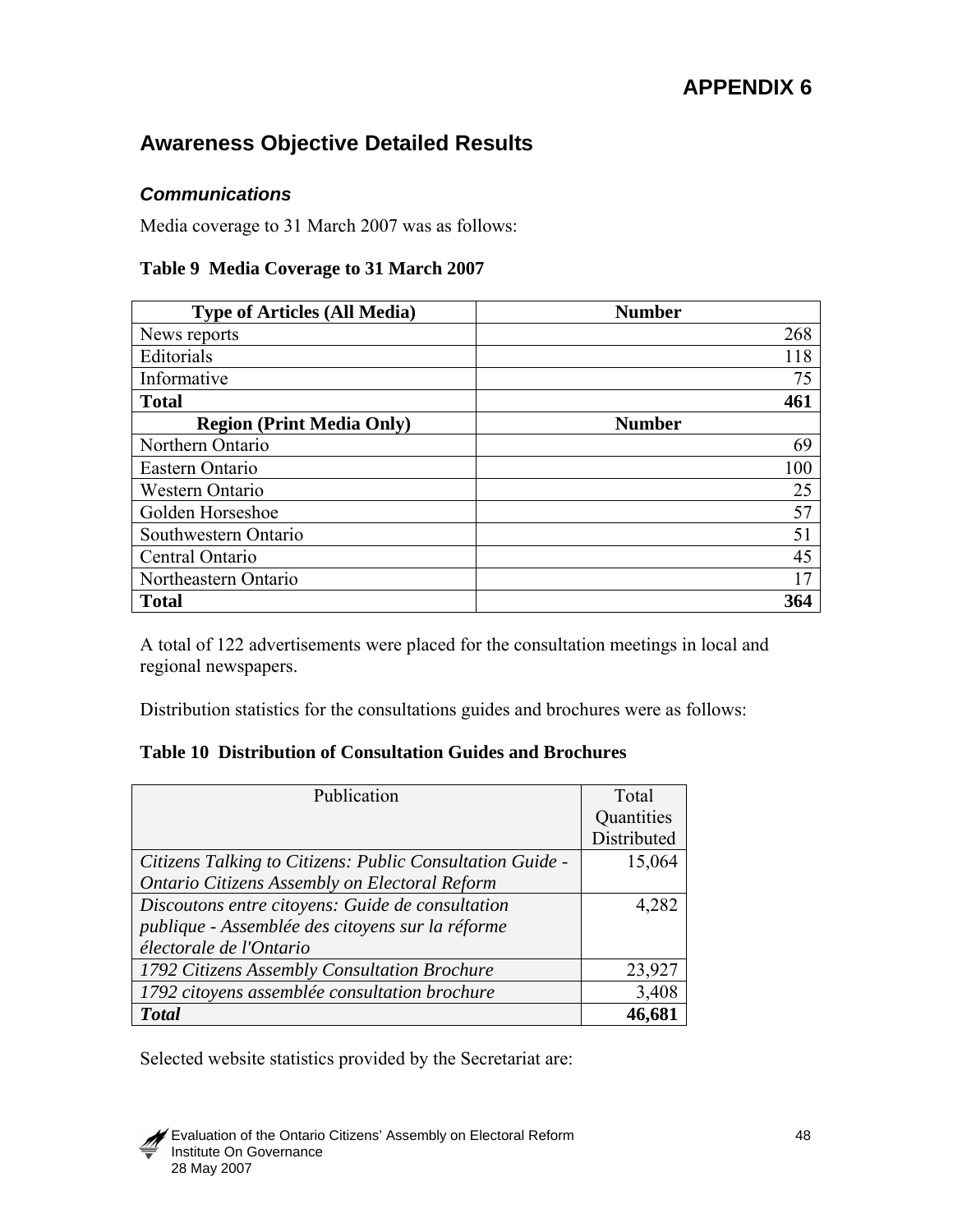## **Table 11 Top Requested File Types by Downloads**

From 1 July 2006 to 9 May 2007

| <b>Rank</b>    | <b>File Type</b>            | <b>Downloads</b> |
|----------------|-----------------------------|------------------|
|                | <b>Pdf</b> Files            | 11752            |
| $\overline{2}$ | <b>Word Document</b>        | 3877             |
| 3              | Compressed Zip Files        | 42               |
| $\overline{4}$ | <b>Excel File</b>           | 41               |
| 5              | Rich Text Format            | 30               |
| 6              | Powerpoint                  | 27               |
|                | <b>Total</b>                | 15769            |
|                | <b>Secondary File Types</b> |                  |
|                | <b>Billy Ballot</b>         | 27133            |
| $\overline{2}$ | Windows Media (Video)       | 199              |
| 3              | Real Player (Audio)         | 19               |

### *Public Surveys*

1,973 people attended the 41 public consultation meetings and 890 completed public surveys – a 45% completion rate. In the surveys, the public were asked how they had heard about the Citizens' Assembly and the public consultation meetings.

### **How did you learn about the Citizens' Assembly?**

|                     | No. of   | $\frac{0}{0}$ |
|---------------------|----------|---------------|
| <b>Responses</b>    | mentions |               |
| Media               | 353      | 31.5          |
| Other               | 279      | 24.9          |
| Word of mouth       | 244      | 21.8          |
| Political party/org | 156      | 13.9          |
| CA website          | 87       | 78            |
| [otal               | 1119     |               |

#### **Table 12 Public Source of Information About Citizens' Assembly**

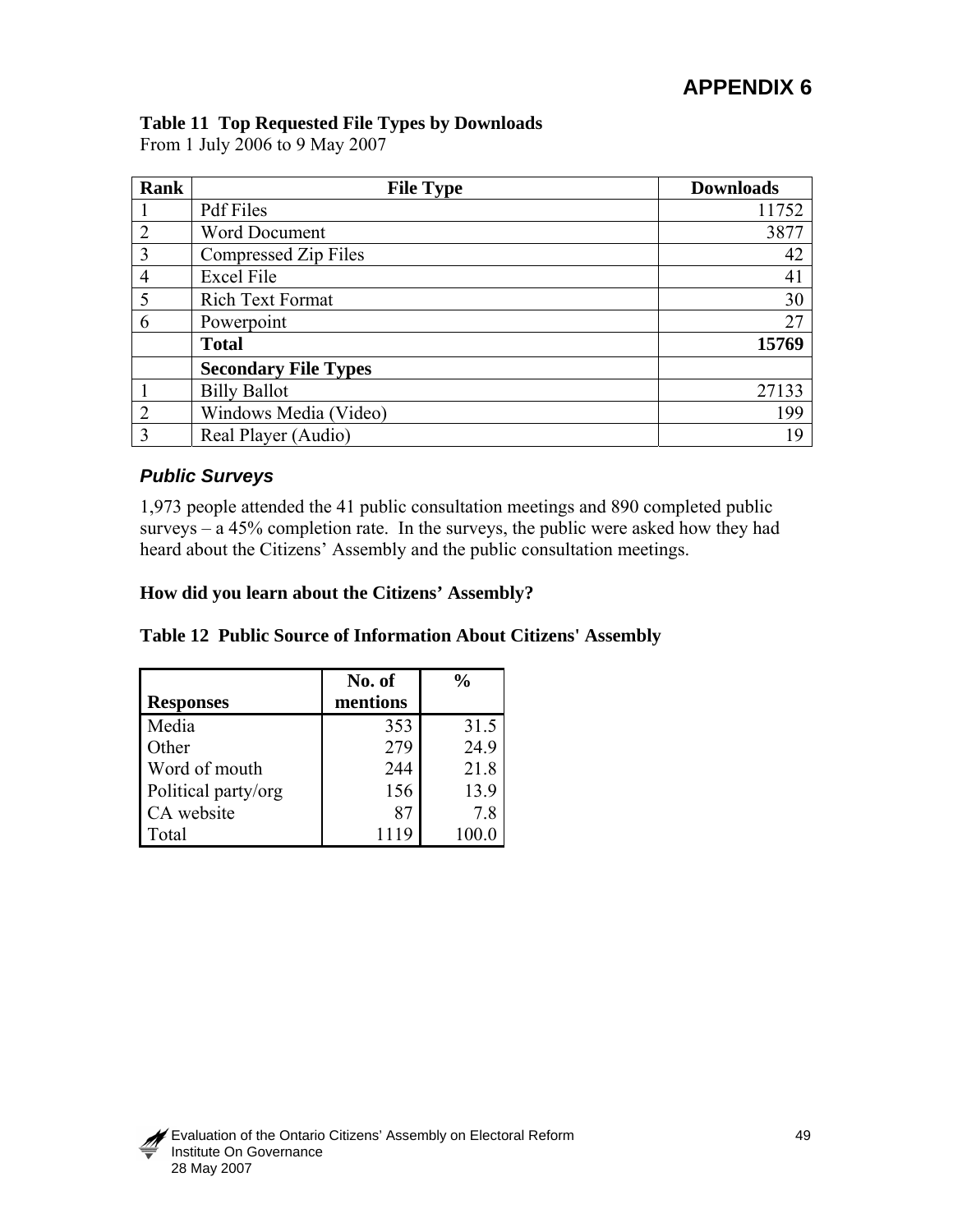**How did you hear about this meeting?** 

|                     | No. of   | $\frac{0}{0}$ |
|---------------------|----------|---------------|
| <b>Responses</b>    | mentions |               |
| Media               | 289      | 27.6          |
| Word of mouth       | 213      | 20.3          |
| CA website          | 193      | 18.4          |
| Other               | 168      | 16.0          |
| Political party/org | 116      | 11.1          |
| CA member           | 54       | 5.2           |
| CA poster           | 14       | 1.3           |
| Total               | 1047     | 100.0         |

|  | Table 13 Public Source of Information About Consultation Meetings |  |  |  |  |
|--|-------------------------------------------------------------------|--|--|--|--|
|--|-------------------------------------------------------------------|--|--|--|--|

The public were also asked in the surveys whether they had learned more about the Citizens' Assembly and its work at the meeting. The results are presented below.

#### **At this meeting I learned more about the Citizens' Assembly and its work.**

| Rating<br><b>Scale</b> | <b>Strongly</b><br><b>Disagree</b> | <b>Disagree</b> | <b>Neither</b><br>Agree nor<br><b>Disagree</b> | Agree | <b>Strongly</b><br>Agree |
|------------------------|------------------------------------|-----------------|------------------------------------------------|-------|--------------------------|
|                        |                                    |                 |                                                |       | ັ                        |

#### **Table 14 Public Education About Citizens' Assembly**

|       |                               | Frequency | <b>Valid Percent</b> | Cumulative<br>Percent |
|-------|-------------------------------|-----------|----------------------|-----------------------|
| Valid | <b>Strongly Agree</b>         | 336       | 39.6                 | 39.6                  |
|       | Agree                         | 358       | 42.2                 | 81.7                  |
|       | Neither Agree nor<br>Disagree | 119       | 14.0                 | 95.8                  |
|       | Disagree                      | 19        | 2.2                  | 98.0                  |
|       | <b>Strongly Disagree</b>      | 17        | 2.0                  | 100.0                 |
|       | Total                         | 849       | 100.0                |                       |

The public were also asked whether they knew that they could send their views in writing. The response was:

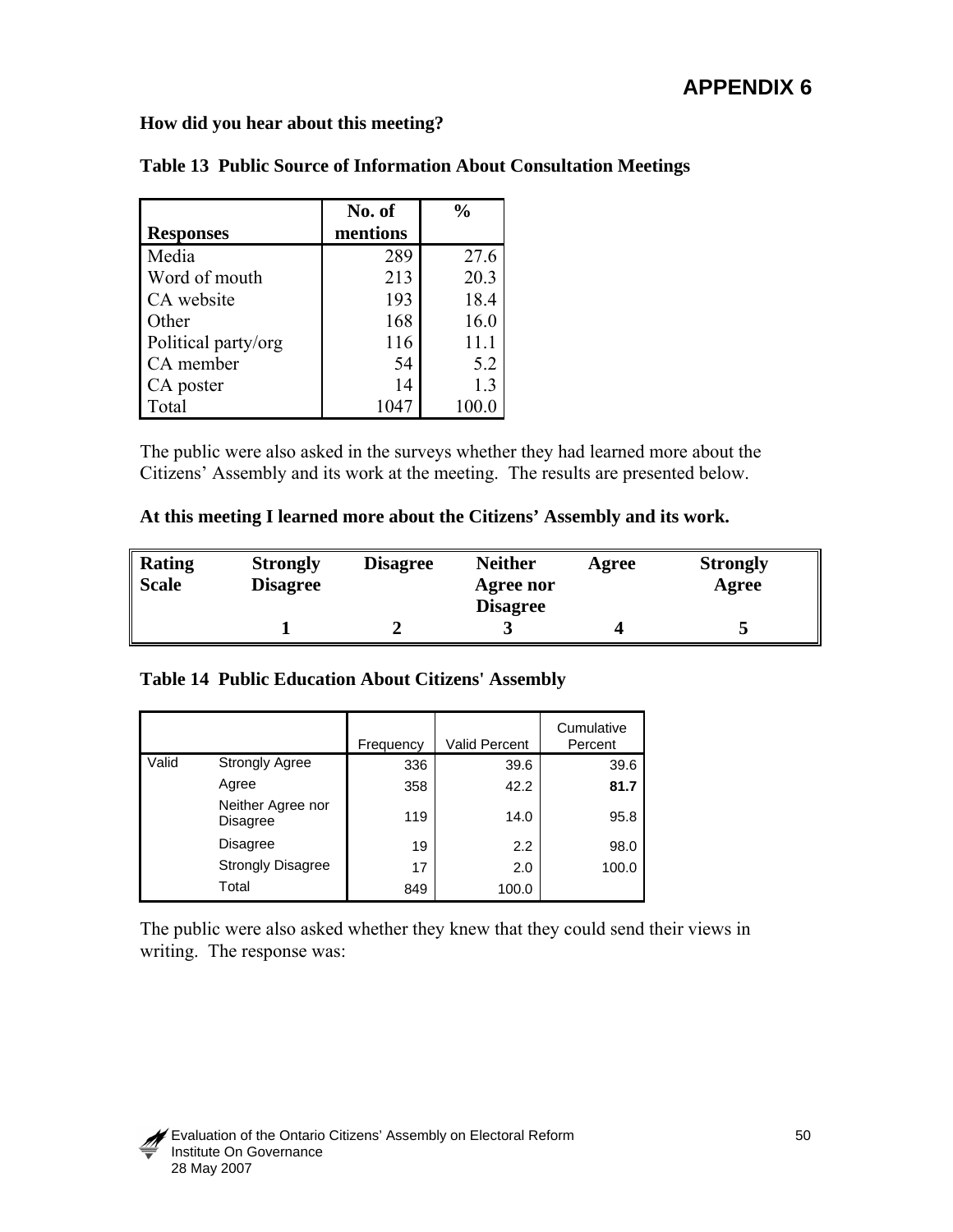**I know that I can send my views to the Citizens' Assembly in writing.** 

|             |       | Frequency | Percent | <b>Valid Percent</b> |
|-------------|-------|-----------|---------|----------------------|
| Valid       | no    | 17        | 1.9     | 2.0                  |
|             | yes   | 842       | 94.6    | 98.0                 |
|             | Total | 859       | 96.5    | 100.0                |
| No Response |       | 31        | 3.5     |                      |
| Total       |       | 890       | 100.0   |                      |

**Table 15 Public Awareness of Opportunity to Make Written Submissions**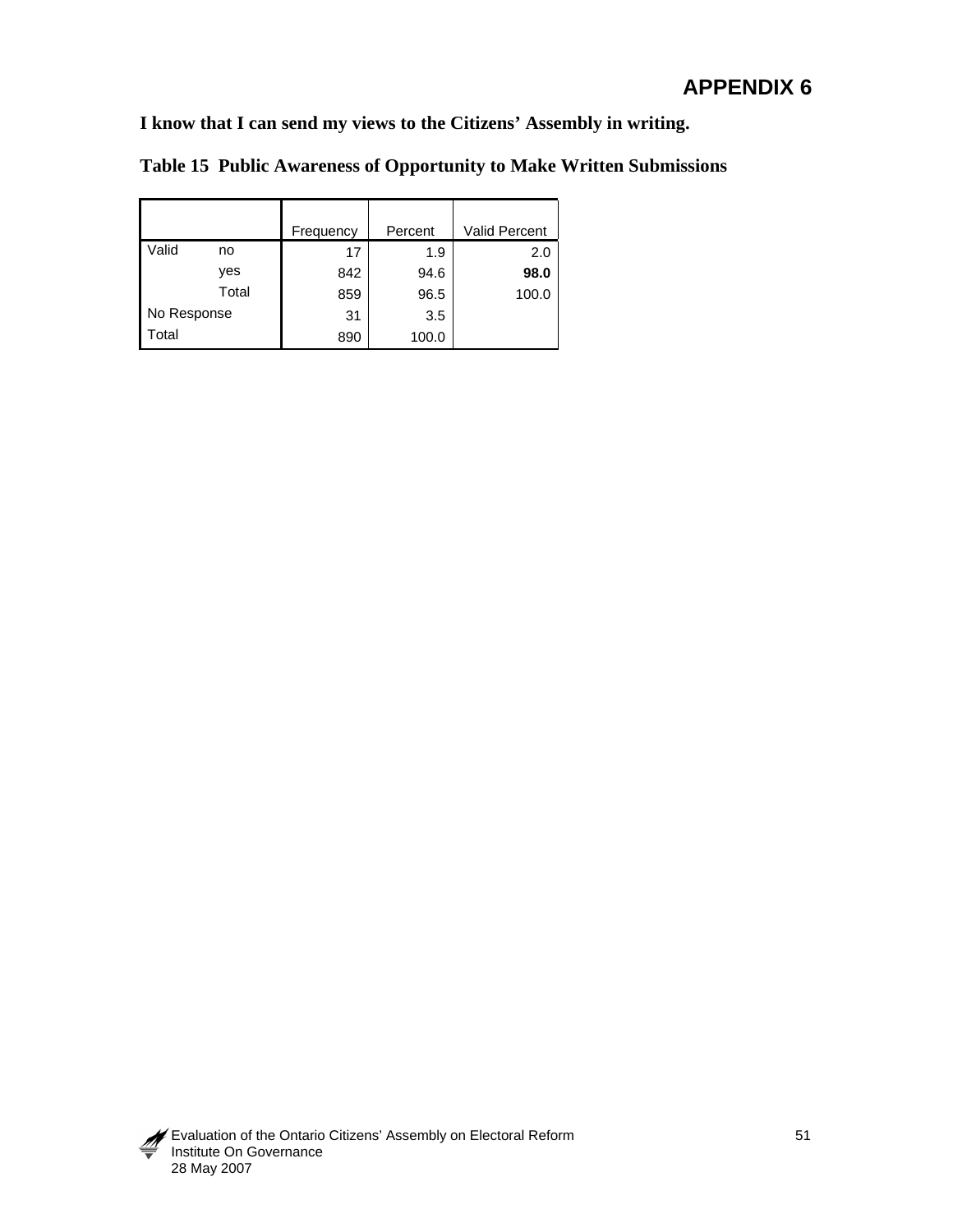# **Participation Objective Detailed Results**

### *Presenters*

According to the Secretariat's database, information on the registered presenters is presented in the table below.

| <b>Gender</b>    | <b>Number</b> | % of Total |
|------------------|---------------|------------|
| Male             | 227           | 77         |
| Female           | 68            | 23         |
| <b>Total</b>     | 295           | <b>100</b> |
| <b>Age Group</b> | <b>Number</b> | % of Total |
| 17 and under     | 3             |            |
| 17-24            | 11            | 4          |
| 25-39            | 53            | 18         |
| 40-54            | 85            | 29         |
| 55-70            | 81            | 27         |
| $70+$            | 19            | 6          |
| Incomplete       | 43            | 15         |
| <b>Total</b>     | 295           | 100        |

#### **Table 16 Demographic Data on Registered Presenters**

#### **How did you find the registration process (if pre- registered)?**

#### **Table 17 Ease of Pre-Registration**

|       |                  | Frequency | Percent | Valid Percent | Cumulative<br>Percent |
|-------|------------------|-----------|---------|---------------|-----------------------|
| Valid | Easy             | 82        | 44.1    | 56.6          | 56.6                  |
|       | No problem       | 39        | 21.0    | 26.9          | 83.4                  |
|       | <b>Difficult</b> | 24        | 12.9    | 16.6          | 100.0                 |
|       | Total            | 145       | 78.0    | 100.0         |                       |

Note: 57.5% of the total 252 pre-registered presenters completed surveys.

### *Lessons Learned*

The responses to questions in the public surveys related to the presentations and participation are presented in the tables below.

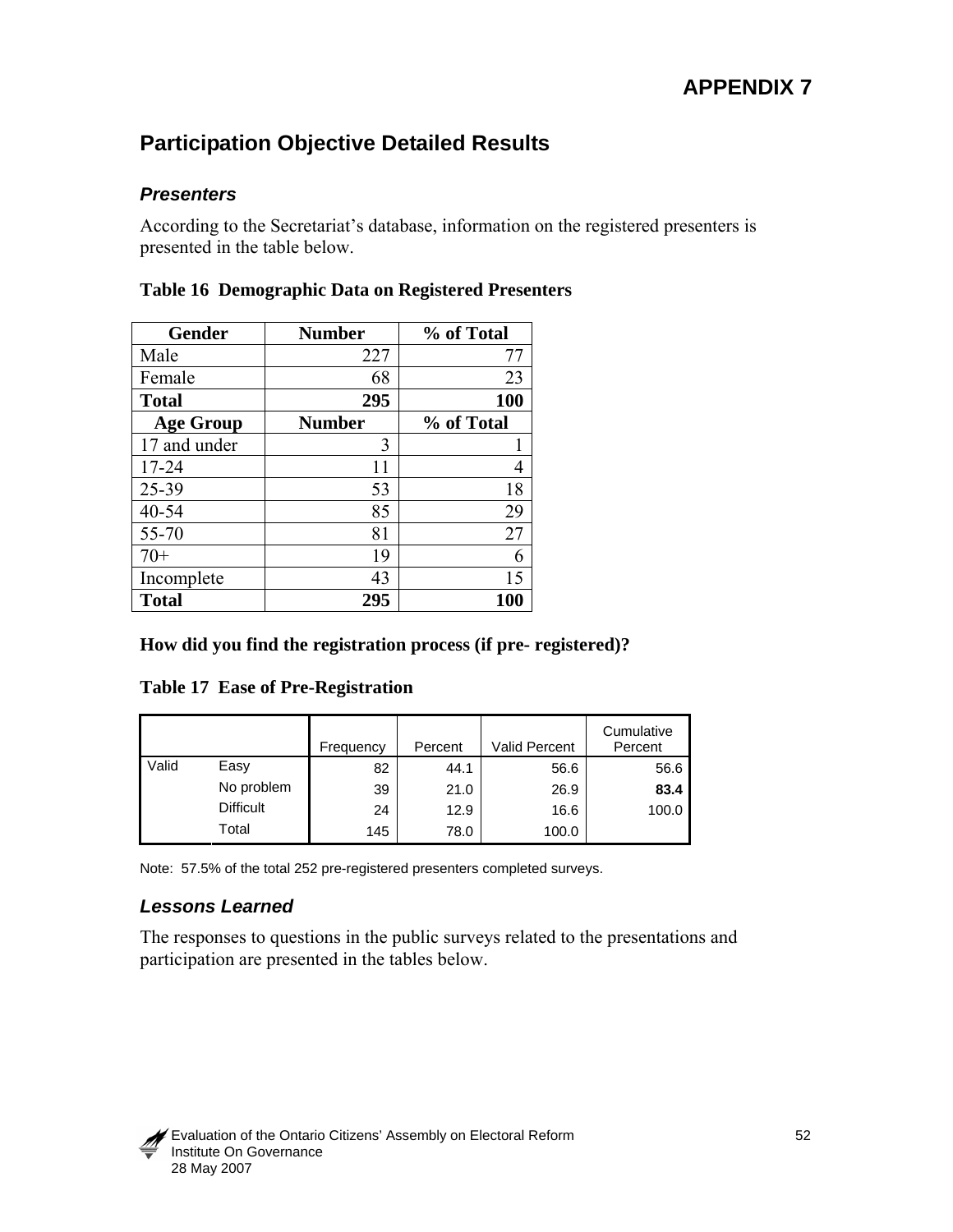| Rating<br><b>Scale</b> | <b>Strongly</b><br><b>Disagree</b> | <b>Disagree</b> | <b>Neither</b><br>Agree nor<br><b>Disagree</b> | Agree | <b>Strongly</b><br>Agree |
|------------------------|------------------------------------|-----------------|------------------------------------------------|-------|--------------------------|
|                        |                                    |                 |                                                |       | ت                        |

**The presenters were given enough time to present and answer questions.** 

## **Table 18 Adequate Time for Presenters**

|         |                                      | Frequency | Percent | <b>Valid Percent</b> | Cumulative<br>Percent |
|---------|--------------------------------------|-----------|---------|----------------------|-----------------------|
| Valid   | <b>Strongly Agree</b>                | 440       | 49.4    | 52.0                 | 52.0                  |
|         | Agree                                | 327       | 36.7    | 38.7                 | 90.7                  |
|         | Neither Agree nor<br><b>Disagree</b> | 41        | 4.6     | 4.8                  | 95.5                  |
|         | <b>Disagree</b>                      | 31        | 3.5     | 3.7                  | 99.2                  |
|         | <b>Strongly Disagree</b>             | 7         | .8      | .8                   | 100.0                 |
|         | Total                                | 846       | 95.1    | 100.0                |                       |
| Missing | System                               | 44        | 4.9     |                      |                       |
| Total   |                                      | 890       | 100.0   |                      |                       |

### **There was a chance for members of the public to raise questions.**

|  | Table 19 Opportunity for Questions from the Public |  |  |
|--|----------------------------------------------------|--|--|
|--|----------------------------------------------------|--|--|

|         |                                      | Frequency | Percent | <b>Valid Percent</b> | Cumulative<br>Percent |
|---------|--------------------------------------|-----------|---------|----------------------|-----------------------|
| Valid   | <b>Strongly Agree</b>                | 390       | 43.8    | 50.3                 | 50.3                  |
|         | Agree                                | 228       | 25.6    | 29.4                 | 79.7                  |
|         | Neither Agree nor<br><b>Disagree</b> | 60        | 6.7     | 7.7                  | 87.5                  |
|         | <b>Disagree</b>                      | 49        | 5.5     | 6.3                  | 93.8                  |
|         | <b>Strongly Disagree</b>             | 48        | 5.4     | 6.2                  | 100.0                 |
|         | Total                                | 775       | 87.1    | 100.0                |                       |
| Missing | System                               | 115       | 12.9    |                      |                       |
| Total   |                                      | 890       | 100.0   |                      |                       |

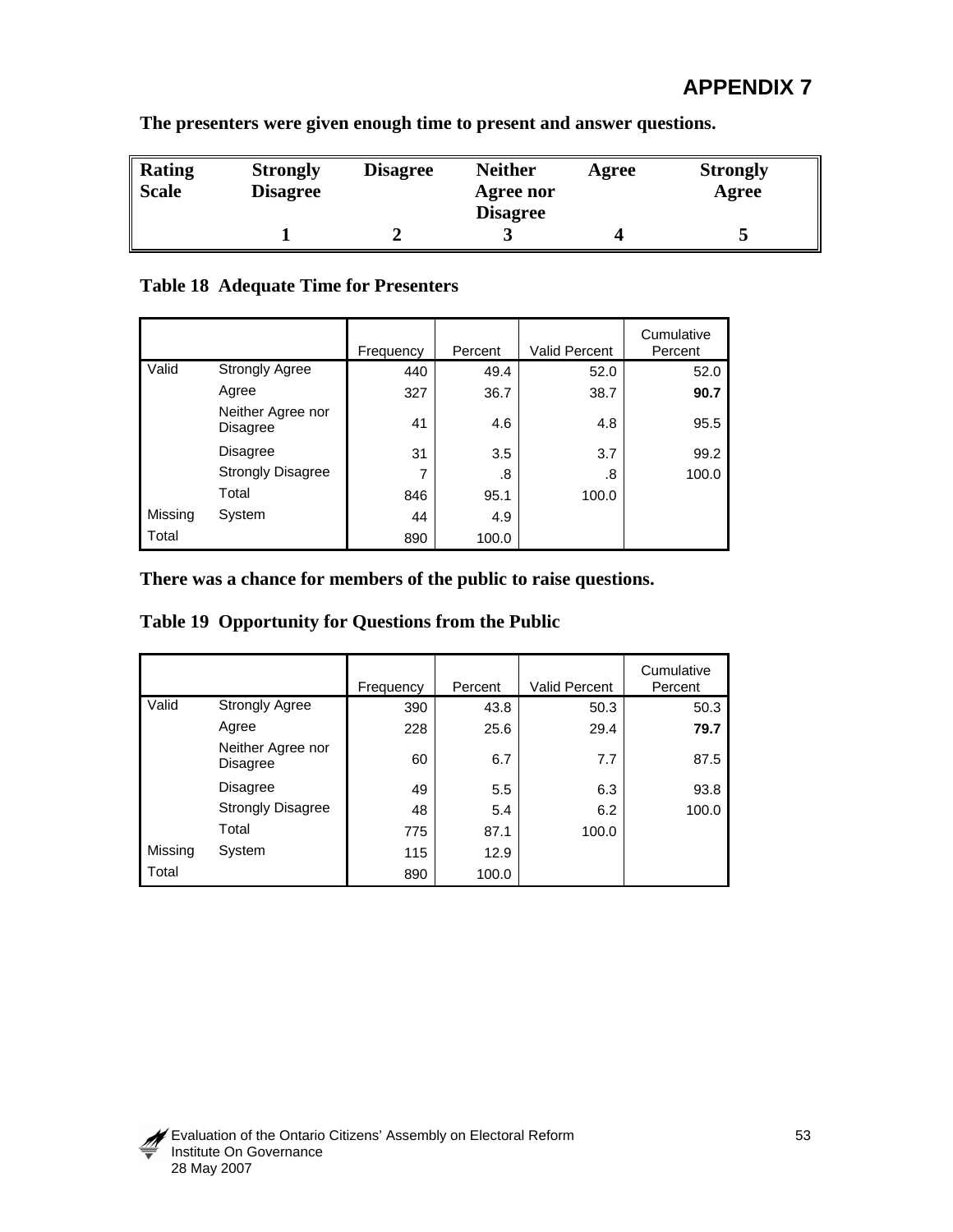# **Input Objective Detailed Results**

#### *Relevance*

In Detailed Survey 3 after the consultation phase, members were asked how informative they found the written submissions and the public consultation meetings. The results are presented in the tables below.

Of the submissions that have been sent into the Assembly's website:

Did you find the submissions:

| Informative? |          |          |            |
|--------------|----------|----------|------------|
| $\sqrt{2}$   | Somewhat | Not very | Not at all |

| <b>Written Submissions</b><br><b>Informative</b> |            | Frequency | Percent | Valid<br>Percent | Cumulative<br>Percent |
|--------------------------------------------------|------------|-----------|---------|------------------|-----------------------|
| Valid                                            | Verv       | 17        | 16.5    | 19.5             | 19.5                  |
|                                                  | Somewhat   | 59        | 57.3    | 67.8             | 87.4                  |
|                                                  | Not very   | 11        | 10.7    | 12.6             | 98.9                  |
|                                                  | Not at all |           | 1.0     | 1.1              | 100.0                 |
|                                                  | Total      | 88        | 85.4    | 100.0            |                       |
| Missing                                          | System     | 15        | 14.6    |                  |                       |
| Total                                            |            | 103       | 100.0   |                  |                       |

#### **Table 20 Assembly Members' Views of Written Submissions**

Did you find the public meetings you attended:

```
Informative? 
 Somewhat Not very Not at all
```
**Table 21 Assembly Members' Views of Public Meetings** 

| <b>Public Meetings</b><br><b>Informative</b> |          | Frequency | Percent | Valid<br>Percent | Cumulative<br>Percent |
|----------------------------------------------|----------|-----------|---------|------------------|-----------------------|
| Valid                                        | Verv     | 50        | 48.5    | 53.8             | 53.8                  |
|                                              | Somewhat | 39        | 37.9    | 41.9             | 95.7                  |
|                                              | Not very | 4         | 3.9     | 4.3              | 100.0                 |
|                                              | Total    | 93        | 90.3    | 100.0            |                       |
| Missing                                      | System   | 10        | 9.7     |                  |                       |
| Total                                        |          | 103       | 100.0   |                  |                       |

## *Analysis of Consultations*

In the first brief survey after the consultation phase, members were asked whether the feedback on consultations had improved their understanding of the themes raised. The results are shown in the table below.

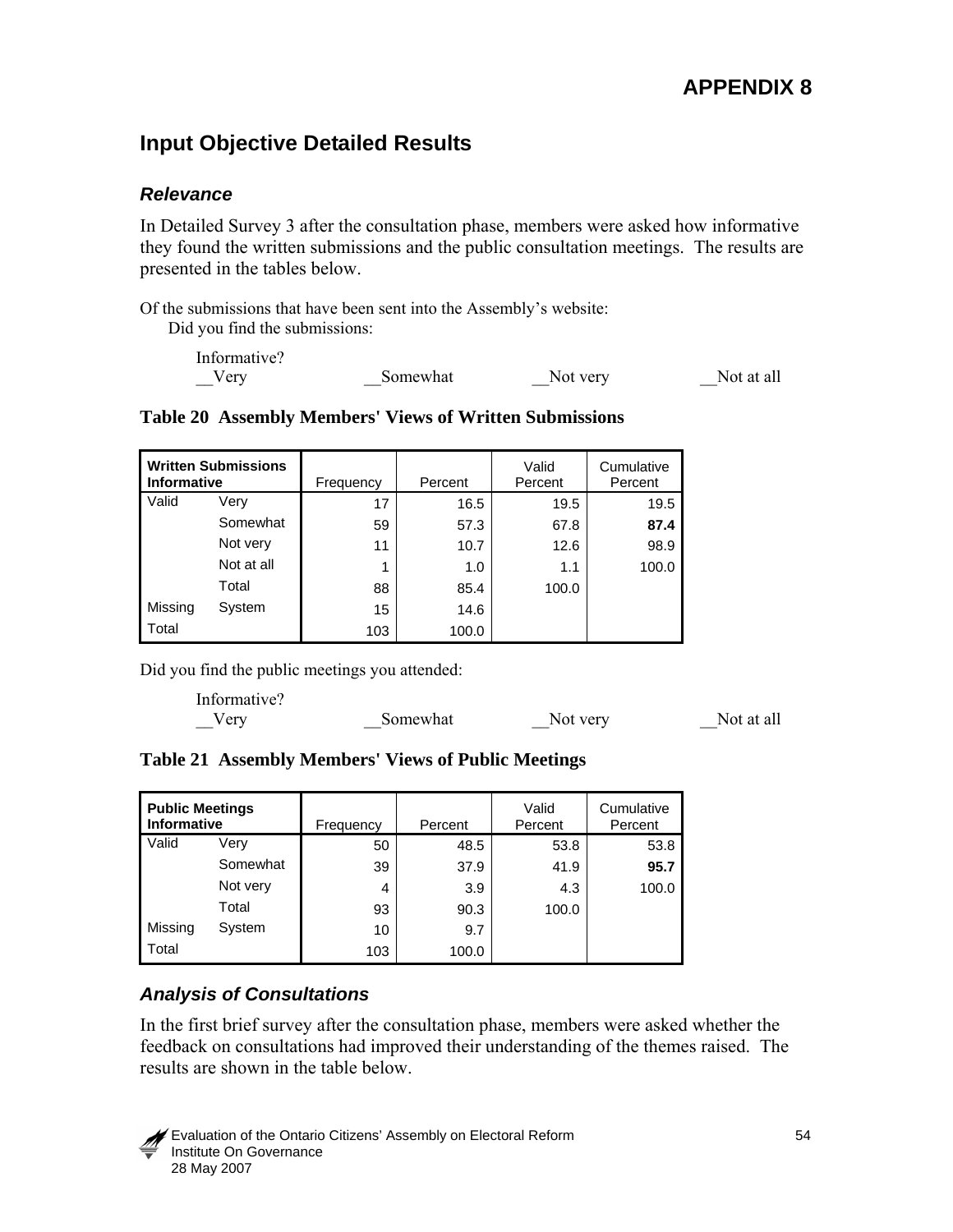**Consultation Feedback: I have a better understanding of the themes raised during the public consultations.** 

| Rating<br><b>Scale</b> | <b>Strongly</b><br><b>Disagree</b> | <b>Disagree</b> | <b>Neutral</b> | Agree | <b>Strongly</b><br>Agree |
|------------------------|------------------------------------|-----------------|----------------|-------|--------------------------|
|                        |                                    |                 | ັ              |       |                          |

**Table 22 Usefulness of Analysis of Public Consultations** 

|       |                          | Frequency | Valid Percent | Cumulative<br>Percent |
|-------|--------------------------|-----------|---------------|-----------------------|
| Valid | <b>Strongly Agree</b>    | 50        | 53.2          | 53.2                  |
|       | Agree                    | 40        | 42.6          | 95.7                  |
|       | <b>Neutral</b>           | 3         | 3.2           | 98.9                  |
|       | <b>Strongly Disagree</b> | 1         | 1.1           | 100.0                 |
|       | Total                    | 94        | 100.0         |                       |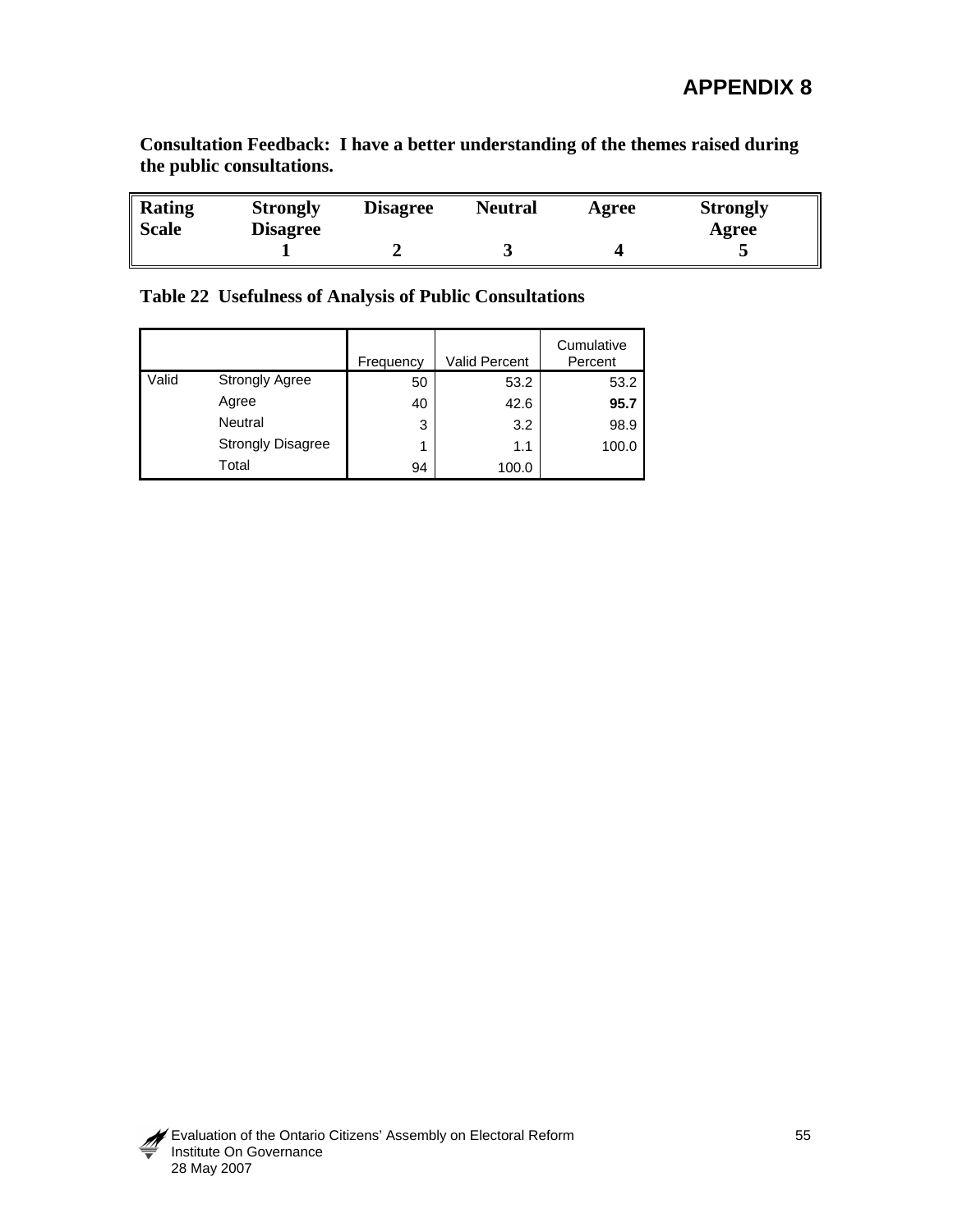# **Deliberation Objective Detailed Results**

#### *Values and Procedures*

At the end of each weekend session in the deliberation phase, members were asked to rate a series of positive statements related to the values and procedures of the Assembly focus, community, participation, consensus, commitment, enjoyment, enthusiasm, respect and neutrality - as well as positive statements related to deliberation support from the learning team, balance, organization, discussion, usefulness, and plenary and medium group discussions.

The rating scale used was:

| <b>Rating</b><br><b>Scale</b> | <b>Strongly</b><br><b>Disagree</b> | <b>Disagree</b> | <b>Neutral</b> | Agree | <b>Strongly</b><br>Agree |
|-------------------------------|------------------------------------|-----------------|----------------|-------|--------------------------|
|                               |                                    |                 | ັ              |       | ັ                        |

The composite rating for these statements for each of the weekend sessions in the deliberation phase and the combined rating across all sessions are presented in the table below.

#### **Table 23 Deliberation Composite and Combined Ratings**

|                        |    |      | Std.      |
|------------------------|----|------|-----------|
|                        | N  | Mean | Deviation |
| <b>Brief Survey D1</b> | 98 | 4.60 | .423      |
| <b>Brief Survey D2</b> | 98 | 4.54 | .462      |
| <b>Brief Survey D3</b> | 93 | 4.61 | .420      |
| <b>Brief Survey D4</b> | 97 | 4.48 | .516      |
| <b>Brief Survey D5</b> | 95 | 4.64 | .602      |
| <b>Brief Survey D6</b> | 94 | 4.80 | .317      |
| <b>Combined Rating</b> |    | 4.53 |           |

Further details are provided at the end of this appendix.

#### *Participation*

During the deliberation phase, members were asked to rate two statements related to participation overall and participation in the medium-sized groups.

**Participation** - I was able to raise questions and express my views as much as I wanted to.

**Group Participation** - The facilitators of my medium sized group sessions encouraged every group member to participate and participation was generally high.

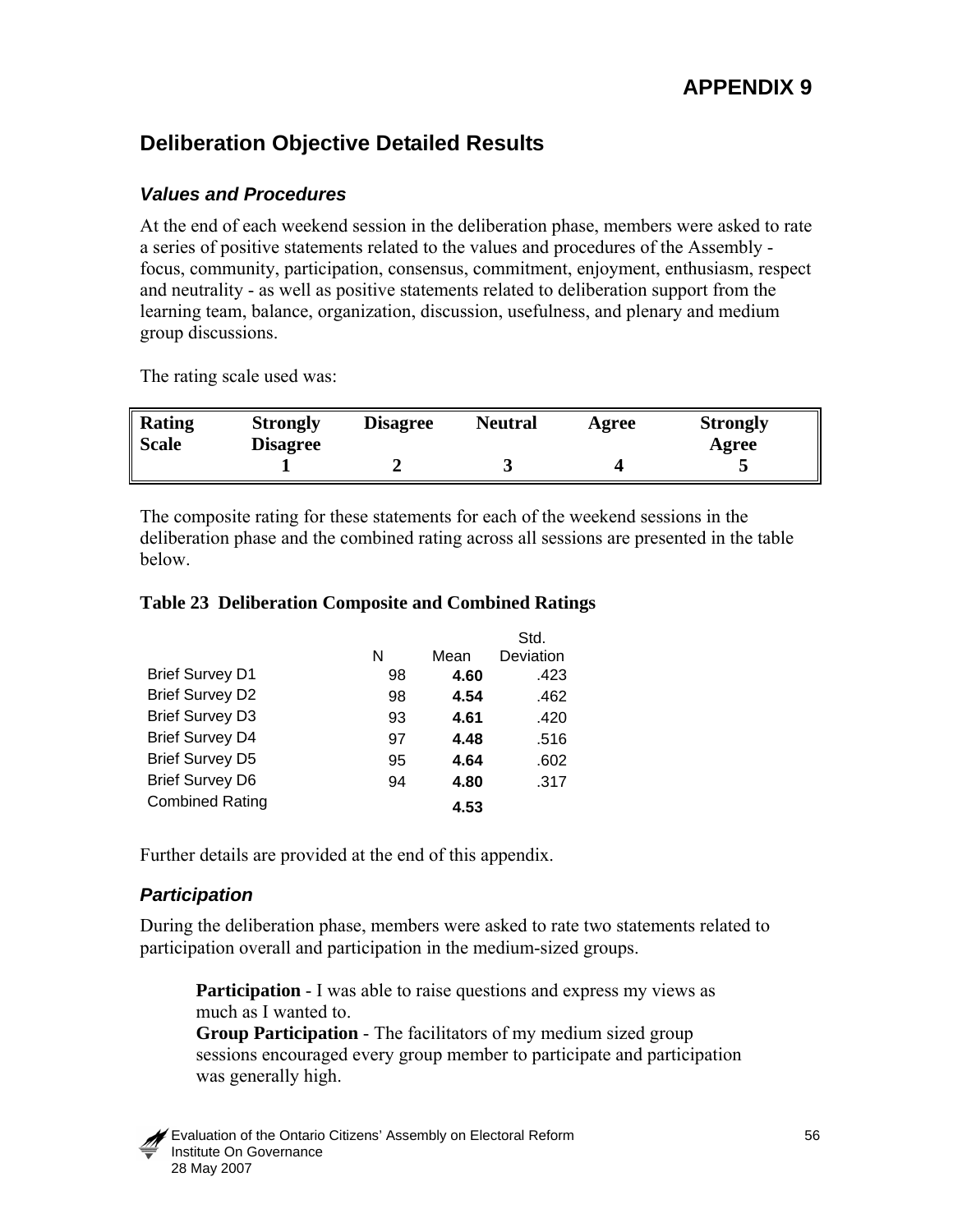<span id="page-63-0"></span>The results across all of the surveys in the deliberation phase are presented in the tables below.

### **Table 24 Rating of Participation Overall**

| <b>Deliberation Phase</b>     | N  | Mean   | Std. Deviation |
|-------------------------------|----|--------|----------------|
| Participation - WE1           | 98 | 4.50   | .692           |
| Participation - WE2           | 97 | 4.43   | .762           |
| Participation - WE3           | 93 | 4.63   | .506           |
| Participation-WE4             | 95 | 4.51   | .713           |
| Participation - WE5           | 94 | 4.69   | .704           |
| Participation - WE6           | 93 | 4.80   | .405           |
| <b>Combined Participation</b> |    | 4.4928 | .57231         |

### **Table 25 Rating of Participation in Medium-Sized Groups**

| Deliberation Phase <sup>26</sup> |    | Mean   | Std. Deviation |
|----------------------------------|----|--------|----------------|
| MG Participation - WE1           | 95 | 4.58   | .629           |
| MG Participation - WE2           | 93 | 4.65   | .602           |
| MG Participation - WE3           | 93 | 4.66   | .500           |
| MG Participation - WE4           | 97 | 4.60   | .656           |
| MG Participation - WE5           | 93 | 4.61   | .676           |
| Combined MG<br>Participation     |    | 4.5560 | .50724         |

Detailed Survey 4 after the deliberation phase also asked members about participation.

#### **Every Assembly member had an equal opportunity to present their views.**

| <b>Strongly agree</b> | <b>Somewhat agree</b> | Somewhat | <b>Strongly</b> | Not sure |
|-----------------------|-----------------------|----------|-----------------|----------|
|                       |                       | disagree | disagree        |          |
|                       |                       |          |                 |          |

### **Table 26 Opportunity to Participate**

 $\overline{a}$ 

|         |                   | Frequency | Percent | <b>Valid Percent</b> | Cumulative<br>Percent |
|---------|-------------------|-----------|---------|----------------------|-----------------------|
| Valid   | Strongly agree    | 74        | 71.8    | 76.3                 | 76.3                  |
|         | Somewhat agree    | 16        | 15.5    | 16.5                 | 92.8                  |
|         | Somewhat disagree | 6         | 5.8     | 6.2                  | 99.0                  |
|         | Strongly disagree | $\Omega$  | 0.0     | 0.0                  | 99.0                  |
|         | Not sure          |           | 1.0     | 1.0                  | 100.0                 |
|         | Total             | 97        | 94.2    | 100.0                |                       |
| Missing | System            | 6         | 5.8     |                      |                       |
| Total   |                   | 103       | 100.0   |                      |                       |

<sup>&</sup>lt;sup>26</sup> Note: There were no medium sized groups in the last weekend session of the deliberation phase.

Evaluation of the Ontario Citizens' Assembly on Electoral Reform 57 Institute On Governance 28 May 2007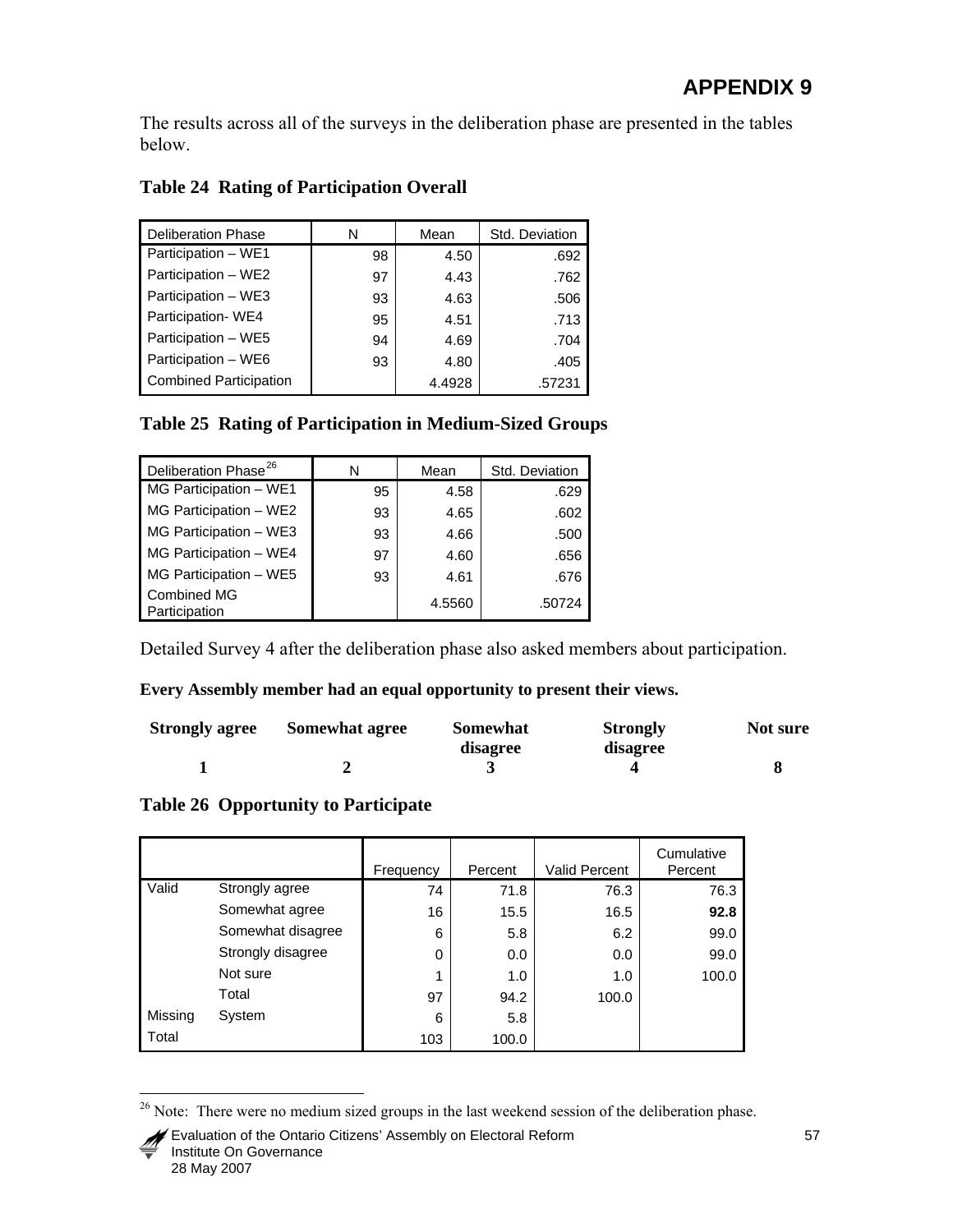## <span id="page-64-0"></span>*Relationship Issues*

In the brief surveys, members were asked to rate positive statements related to community, commitment, enjoyment and enthusiasm. The results across all weekend sessions in the deliberation phase are reported in the table below:

| Rating<br><b>Scale</b> | <b>Strongly</b><br><b>Disagree</b> | <b>Disagree</b> | <b>Neutral</b> | Agree | <b>Strongly</b><br>Agree |
|------------------------|------------------------------------|-----------------|----------------|-------|--------------------------|
|                        |                                    |                 |                |       |                          |

### **Table 27 Rating of Relationship Issues**

|                                         | Mean   | Std. Deviation |
|-----------------------------------------|--------|----------------|
| <b>Combined Commitment</b>              | 4.8201 | .35383         |
| <b>Combined Community</b>               | 4.5526 | .47085         |
| <b>Combined Enjoyment</b>               | 4.6407 | .49472         |
| Combined Enthusiasm <sup>27</sup>       | 4.6795 | .46727         |
| <b>Combined Relationship</b><br>Ratings | 4.6741 | .37135         |

 $27$  The combined enthusiasm rating is for weekends 1 to 5 of the deliberation phase only since the statement was "I am looking forward to the next weekend session."



 $\overline{a}$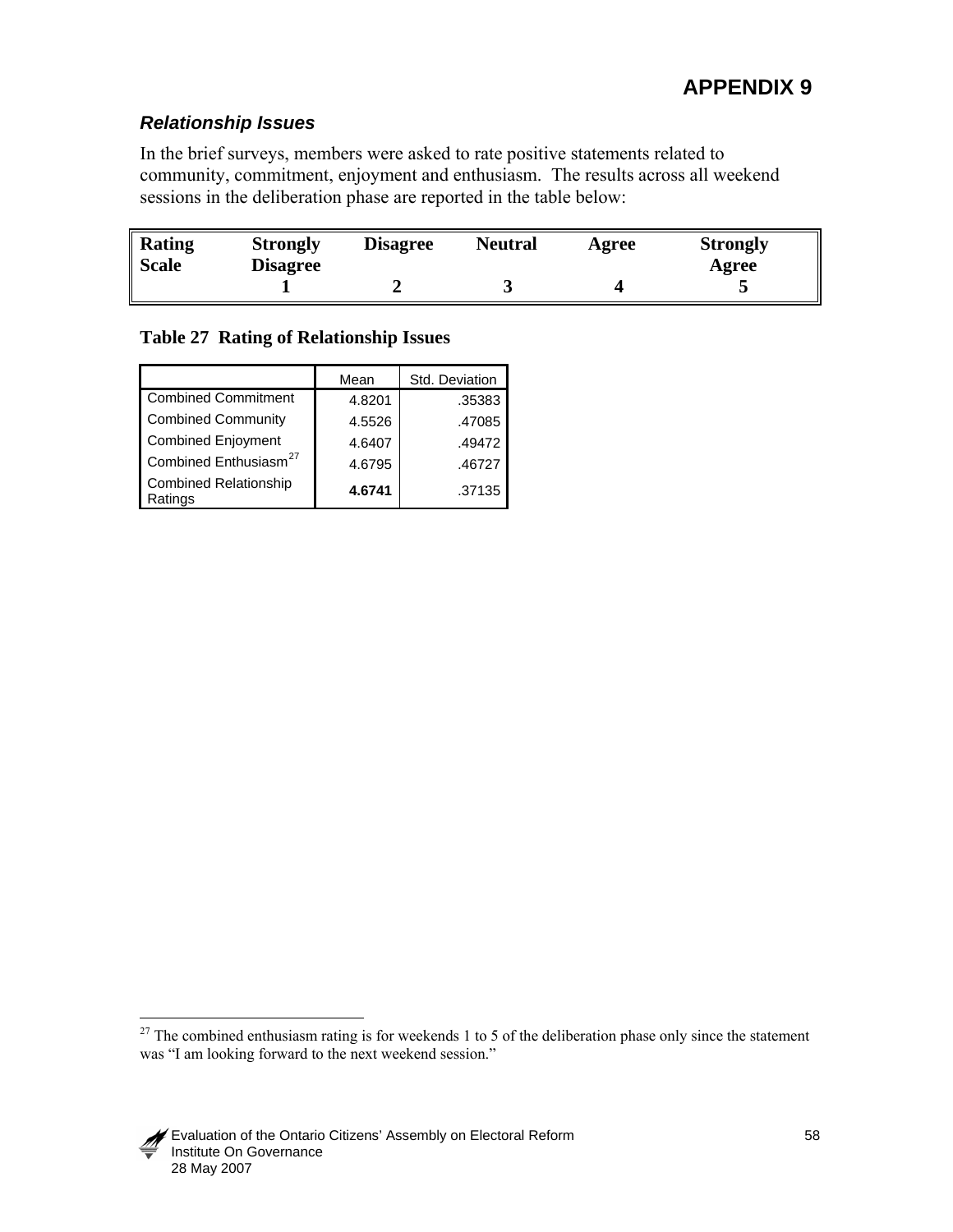# **Table 28 Deliberation Objective Ratings - Brief Survey D1-D6**

| Label                         | <b>Question</b>                                                                                                                                                                            | 29 April | 15 April | 1 April | 18 Mar  | 4 Mar   | 18 Feb  |
|-------------------------------|--------------------------------------------------------------------------------------------------------------------------------------------------------------------------------------------|----------|----------|---------|---------|---------|---------|
|                               |                                                                                                                                                                                            | Average  | Average  | Average | Average | Average | Average |
| Learning Support              | The Chair and Learning Team have supported me in<br>deliberating and making decisions.                                                                                                     |          | 4.71     | 4.58    | 4.67    | 4.51    | 4.69    |
| Balance                       | There was an appropriate balance between plenary and<br>medium-sized group discussions.                                                                                                    |          | 4.71     | 4.44    | 4.53    | 4.37    | 4.33    |
| Organization                  | The weekend session was organized to support good<br>discussion and decision-making.                                                                                                       | 4.79     | 4.68     | 4.41    | 4.60    | 4.51    | 4.61    |
| Participation                 | I was able to raise questions and express my views as<br>much as I wanted to.                                                                                                              | 4.80     | 4.69     | 4.51    | 4.63    | 4.43    | 4.50    |
| Discussion                    | I was interested in the points of view expressed by others<br>during the weekend.                                                                                                          | 4.80     | 4.65     | 4.53    | 4.70    | 4.71    | 4.56    |
| Focus                         | CA members are focused on the mandate and committed<br>to the process.                                                                                                                     | 4.83     | 4.71     | 4.50    | 4.66    | 4.58    | 4.76    |
| Community                     | CA members show respect for each other and openness to<br>each others' views.                                                                                                              | 4.79     | 4.62     | 4.43    | 4.68    | 4.41    | 4.58    |
| <b>Usefulness</b>             | The session this weekend was useful in preparing me to<br>make a final decision about whether to change Ontario's<br>electoral system, and if so, what alternative system to<br>recommend. |          | 4.70     | 4.33    | 4.52    | 4.49    | 4.59    |
| Consensus                     | The decisions taken this weekend were taken fairly.                                                                                                                                        | 4.83     | 4.76     | 4.46    | 4.64    | 4.47    | 4.67    |
| Commitment                    | I feel the work of the Citizens' Assembly is important.                                                                                                                                    | 4.95     | 4.85     | 4.81    | 4.84    | 4.81    | 4.87    |
| Enjoyment                     | Overall, I enjoyed this weekend session.                                                                                                                                                   | 4.86     | 4.71     | 4.49    | 4.66    | 4.53    | 4.72    |
| Workshop on Final<br>Report   | My workshop on the final report allowed members to<br>provide useful input on the final report.                                                                                            | 4.74     | 4.65     |         |         |         |         |
| Discussion of Final<br>Report | The Plenary discussion on the final report was useful for<br>making the final decision on approval of the report.                                                                          | 4.70     |          |         |         |         |         |
| Open Forum                    | CA members were able to make observations and ask<br>questions.                                                                                                                            | 4.80     | 4.68     | 4.50    | 4.34    | 4.56    |         |

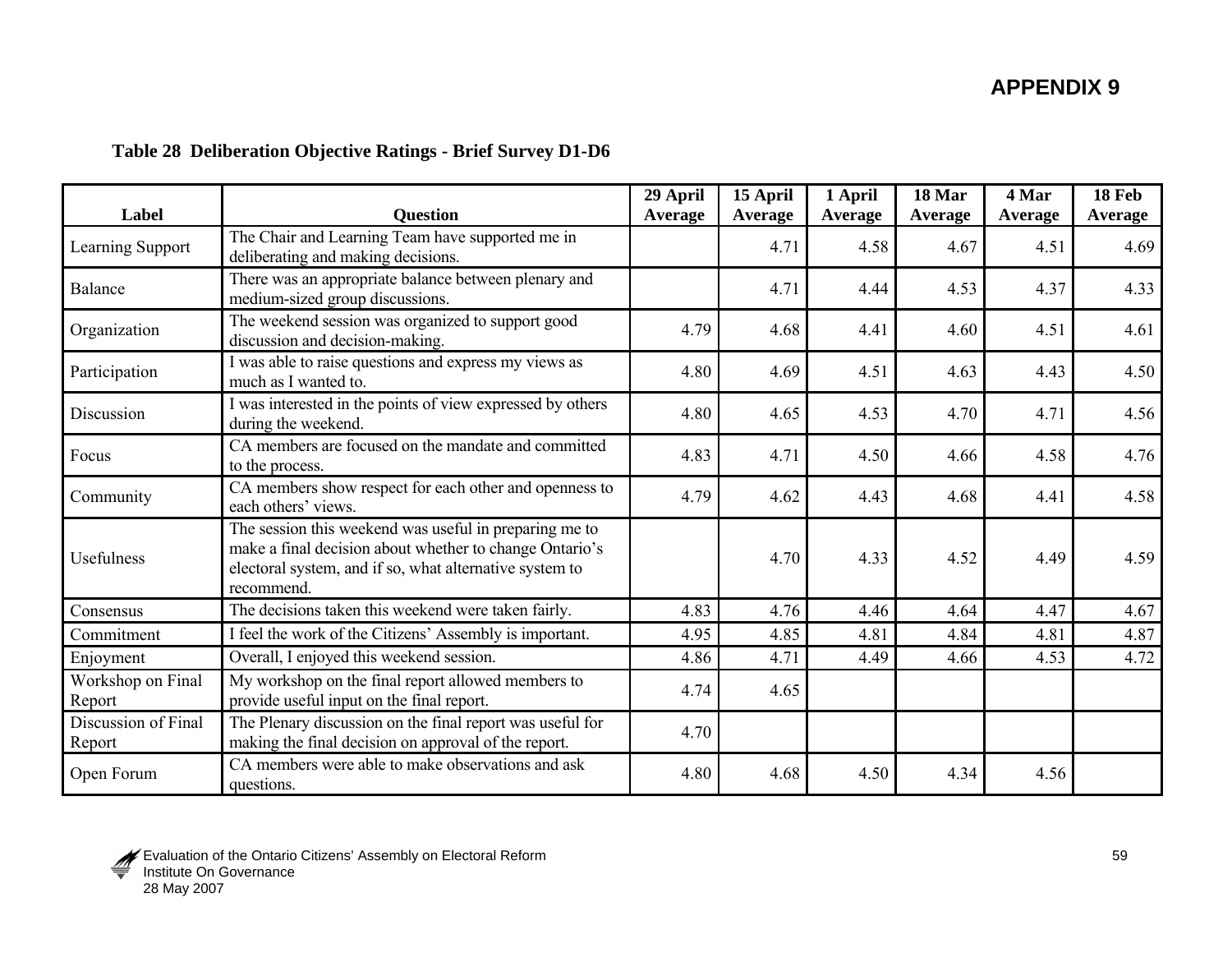| Label                                             | <b>Question</b>                                                                                                                     | 29 April<br>Average | 15 April<br>Average | 1 April<br>Average | 18 Mar<br>Average | 4 Mar<br>Average | 18 Feb<br>Average |
|---------------------------------------------------|-------------------------------------------------------------------------------------------------------------------------------------|---------------------|---------------------|--------------------|-------------------|------------------|-------------------|
| Enthusiasm                                        | I am looking forward to the next weekend session.                                                                                   |                     | 4.71                | 4.60               | 4.69              | 4.60             | 4.74              |
| Open Forum                                        | I am comfortable with the proposed approach to the<br>deliberation phase.                                                           |                     |                     |                    |                   |                  | 4.54              |
| <b>Outstanding MMP</b><br>Design Issue            | The plenary discussion was useful in discussing overhangs<br>and finalizing the MMP design.                                         |                     | 4.60                |                    |                   |                  |                   |
| Completing STV<br>Design                          | The plenary discussions on completing and approving the<br>design of the STV system were useful.                                    |                     |                     | 4.05               |                   |                  |                   |
| Design STV System                                 | The plenary discussions on the design of the STV system<br>were useful.                                                             |                     |                     |                    | 4.35              |                  |                   |
| Design MMP<br>System                              | The plenary discussions on the design of the MMP system<br>were useful.                                                             |                     |                     |                    |                   | 4.43             |                   |
| <b>Making Final</b><br>Decisions                  | The plenary discussions on making final decisions<br>highlighted the relative merits of the SMP and MMP<br>systems.                 |                     | 4.69                |                    |                   |                  |                   |
| Completing MMP<br>Design                          | The plenary discussions on completing and approving the<br>design of the MMP system were useful.                                    |                     |                     | 4.16               |                   |                  |                   |
| Outstanding Issues,<br>Models-MMP                 | The plenary discussions about the outstanding issues<br>related to the design of the MMP System were useful.                        |                     |                     |                    | 4.49              |                  |                   |
| Selecting $2nd$ System<br>to Design               | The members' and plenary discussions on selecting a<br>second system to design were useful.                                         |                     |                     |                    |                   | 4.21             |                   |
| Approach to Final<br>Report & Ancillary<br>Issues | I am comfortable with the approach the Assembly is taking<br>to produce a final report and on ancillary issues to include<br>in it. |                     | 4.74                |                    |                   |                  |                   |
| Weighing the Two<br>Alternatives                  | The plenary discussions on weighing the two alternative<br>systems were useful.                                                     |                     |                     | 4.44               |                   |                  |                   |
| Key Objectives                                    | The plenary discussions on the key objectives for electoral<br>system design were useful.                                           |                     |                     |                    |                   |                  | 4.49              |
| Selecting a System                                | The plenary discussions on the ranking of alternative<br>electoral systems against the key design objectives were<br>useful.        |                     |                     |                    |                   |                  | 4.50              |

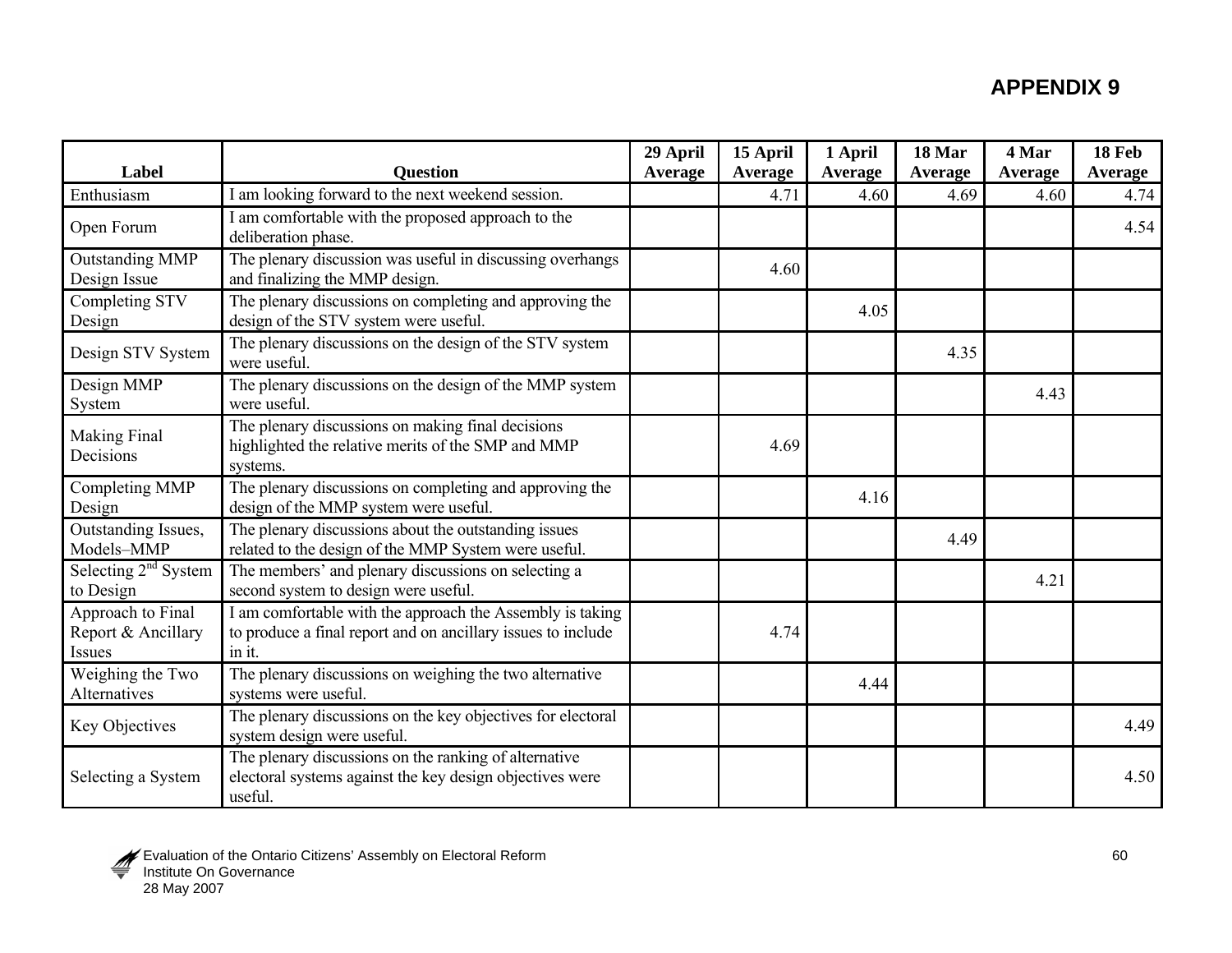|                                              |                                                                                                                                             | 29 April | 15 April | 1 April | 18 Mar  | 4 Mar   | 18 Feb  |
|----------------------------------------------|---------------------------------------------------------------------------------------------------------------------------------------------|----------|----------|---------|---------|---------|---------|
| Label                                        | <b>Question</b>                                                                                                                             | Average  | Average  | Average | Average | Average | Average |
| <b>MG</b> Respect                            | The facilitators of my medium sized group sessions treated<br>every group member with respect and valued all of our<br>opinions.            |          | 4.72     | 4.63    | 4.78    | 4.66    | 4.71    |
| <b>MG</b> Participation                      | The facilitators of my medium sized group sessions<br>encouraged every group member to participate and<br>participation was generally high. |          | 4.61     | 4.60    | 4.66    | 4.65    | 4.58    |
| <b>MG Focus</b>                              | The facilitators of my medium sized group sessions kept<br>the discussion focused.                                                          |          | 4.68     | 4.61    | 4.68    | 4.62    | 4.57    |
| Captured Key Points                          | The reporters from my medium sized group sessions<br>captured and presented the key points of our group<br>discussions.                     |          | N/A      | 4.61    | 4.57    | 4.63    | 4.68    |
| <b>Broadened</b><br>Discussion               | The medium sized group sessions broadened the<br>discussion and gave me a chance to hear more<br>perspectives.                              |          | 4.59     | 4.59    | 4.66    | 4.58    | 4.55    |
| MG Clarification                             | The medium sized group discussions helped clarify the<br>issues and my opinions.                                                            |          | 4.57     | 4.43    | 4.60    | 4.52    | 4.43    |
| MG Useful                                    | The medium sized group discussions were a useful part of<br>the overall CA process.                                                         |          | 4.65     | 4.57    | 4.70    | 4.65    | 4.69    |
| <b>IND</b> Useful                            | The informal discussions I have had with other Assembly<br>members have been useful in clarifying my views.                                 |          | 4.61     | 4.47    | 4.48    | 4.55    | 4.49    |
| <b>Deliberation</b><br><b>Composite Avg.</b> |                                                                                                                                             | 4.8040   | 4.6369   | 4.4847  | 4.6135  | 4.5402  | 4.6006  |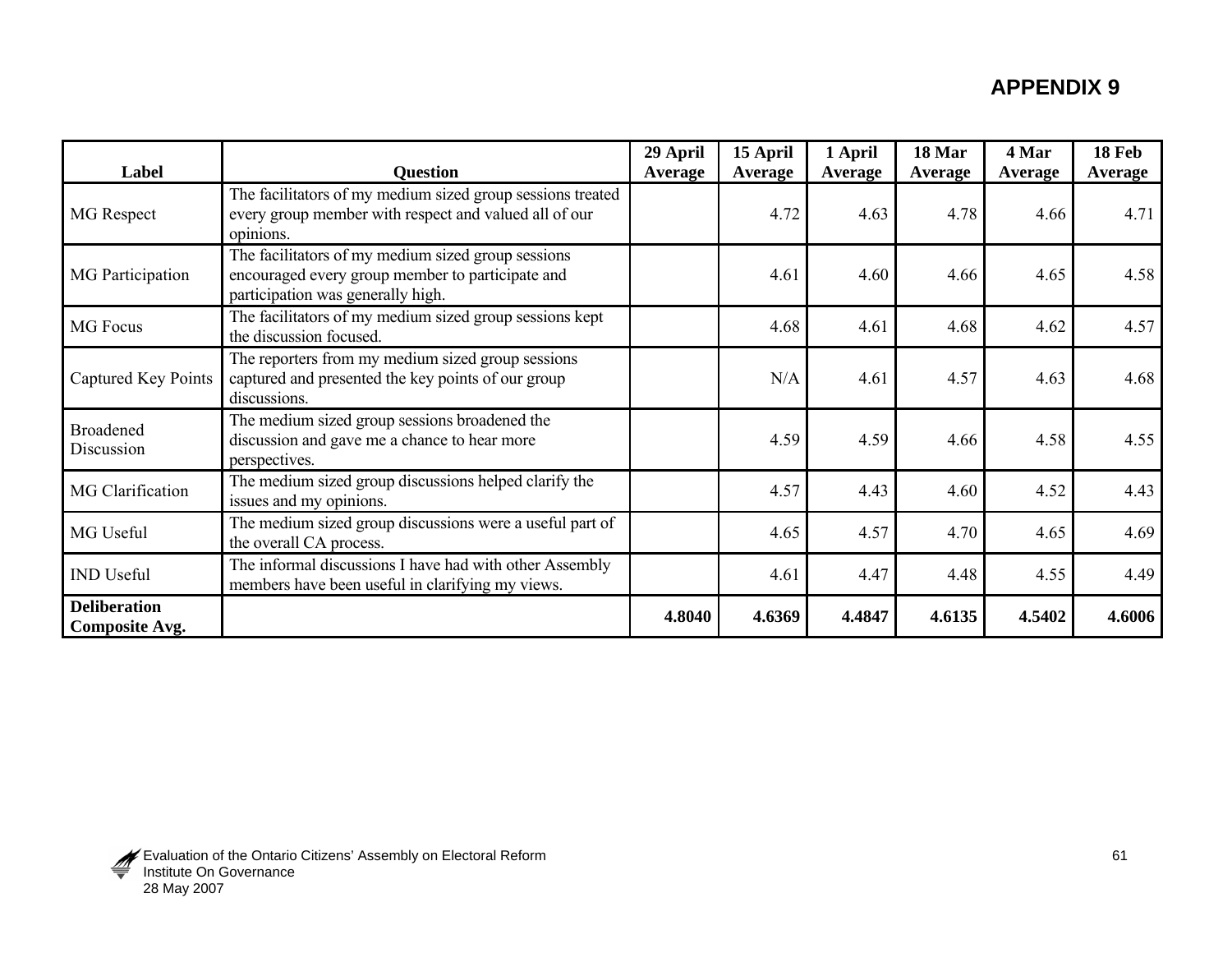# **Decision-Making Objective Detailed Results**

### *Rating of Decision-Making*

In the brief surveys during the deliberation phase, members were asked to rate four positive statements related to how fair and informed the decisions were and the neutrality of the Chair, Academic Director, facilitators and other Secretariat staff. The rating scale used was:

| Rating<br><b>Scale</b> | <b>Strongly</b><br><b>Disagree</b> | <b>Disagree</b> | <b>Neutral</b> |  | <b>Strongly</b><br>Agree |
|------------------------|------------------------------------|-----------------|----------------|--|--------------------------|
|                        |                                    |                 |                |  |                          |

The combined ratings across all six surveys for each statement are presented in the table below:

#### **Table 29 Combined Decision Objective Ratings**

| <b>Brief Surveys D1-D6</b>                                                                                                                | Mean   | Std.<br>Deviation |
|-------------------------------------------------------------------------------------------------------------------------------------------|--------|-------------------|
| <b>Consensus</b> - The decisions taken this weekend were taken<br>fairly                                                                  | 4.5175 | .72338            |
| <b>Decision-Making</b> - The decisions made this weekend were<br>reasonable and well-informed decisions                                   | 4.3779 | .73337            |
| <b>Neutrality</b> - The Chair, Academic Director and other<br>Secretariat staff remained neutral and impartial throughout<br>the weekend. | 4.5638 | .67565            |
| MG Neutrality - The facilitators of my medium sized group<br>sessions remained neutral and did not push their ideas on the<br>group.      | 4.6797 | .58185            |
| <b>Overall Decision-Making Ratings</b><br><b>BS D1-6</b>                                                                                  | 4.5064 | .6677             |

Further detail on the ratings is provided at the end of this appendix.

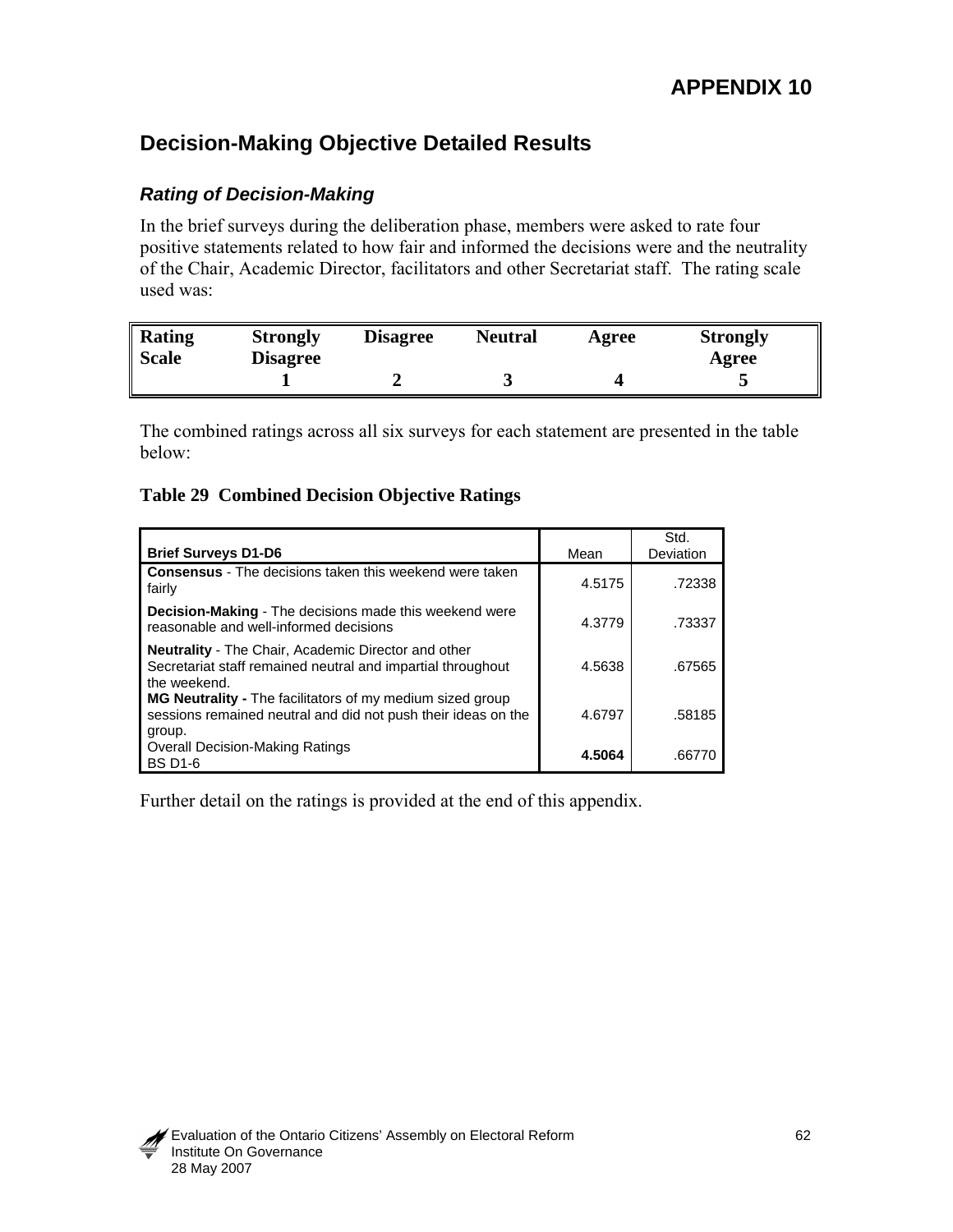## *Lessons Learned*

Detailed Survey 4 asked members to rate various activities in terms of what was most useful to them in making their final decision.

Please rate the following activities in terms of what was most useful for YOUR PERSONAL FINAL DECISION about the best electoral system for Ontario.

(Please circle your answer for each question, where 1 means least useful and 7 means most useful.)

### **Table 30 Usefulness of Activities for Final Decision**

|       |                                                                          | N  | Mean | Std. Deviation |
|-------|--------------------------------------------------------------------------|----|------|----------------|
| a.    | Plenary lectures by staff                                                | 97 | 6.13 | .964           |
| b.    | Medium-sized group sessions                                              | 97 | 5.98 | 1.216          |
| C.    | Plenary discussions by the whole assembly                                | 96 | 5.89 | 1.160          |
| $d$ . | Informal conversations with other members                                | 94 | 5.88 | 1.106          |
| e.    | Plenary talks by visitors                                                | 96 | 5.84 | 1.292          |
| f.    | Personal study                                                           | 94 | 5.73 | 1.337          |
| g.    | Informal conversations with staff                                        | 94 | 5.46 | 1.241          |
| h.    | Conversation with family, friends, and/or<br>other people in your riding | 95 | 4.76 | 1.562          |
|       | Discussion on the web forum                                              | 90 | 4.56 | 1.849          |
|       | Valid N (listwise)                                                       | 86 |      |                |

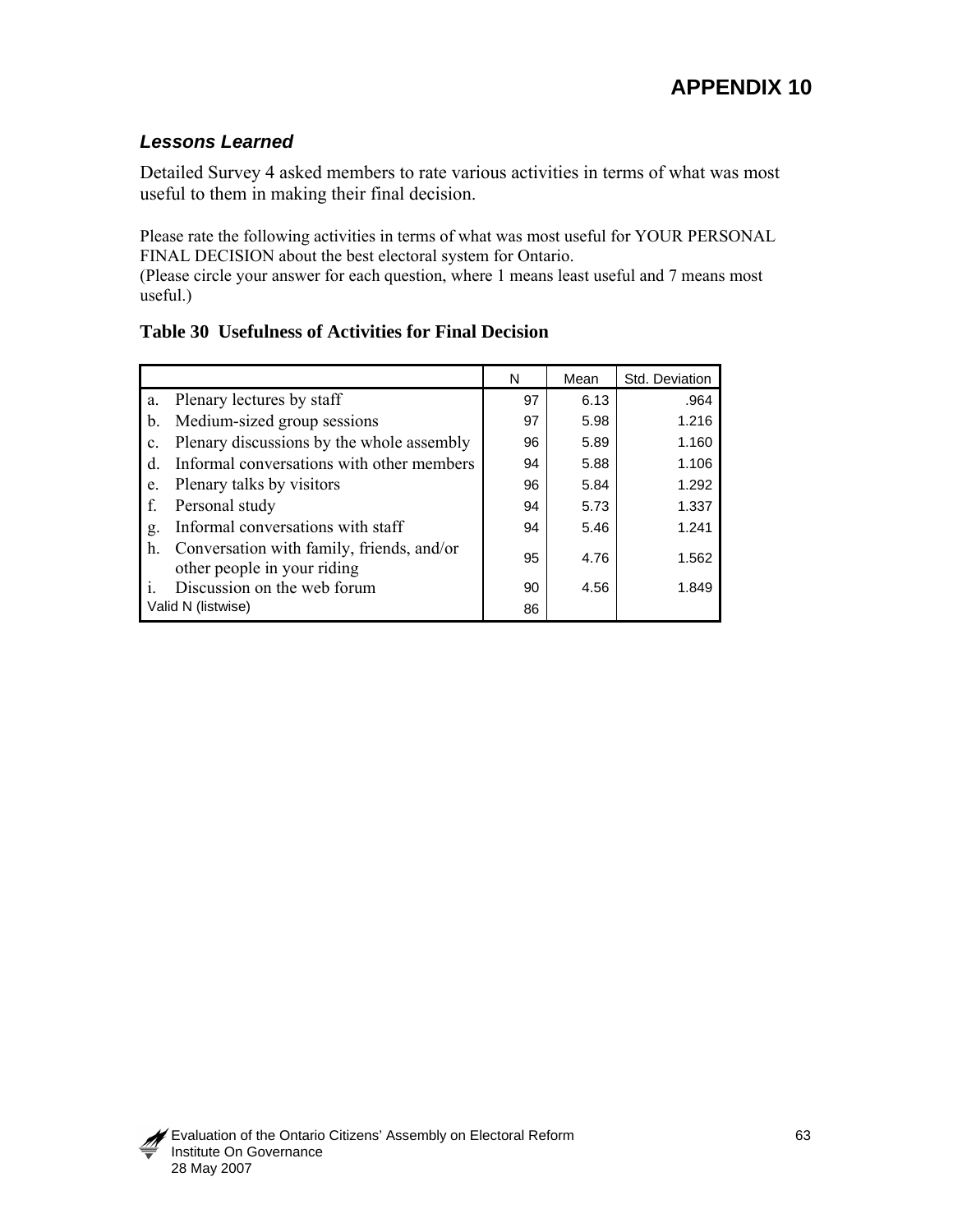| Label                                                     | <b>Question</b>                                                                                                      | 29 April<br>Average | 15 April<br>Average | 1 April<br>Average | 18 March<br>Average | 4 March<br>Average | 18 Feb<br>Average |
|-----------------------------------------------------------|----------------------------------------------------------------------------------------------------------------------|---------------------|---------------------|--------------------|---------------------|--------------------|-------------------|
| Consensus                                                 | The decisions taken this weekend were taken fairly.                                                                  | 4.83                | 4.76                | 4.46               | 4.64                | 4.47               | 4.67              |
| Decision-<br>Making                                       | The decisions made this weekend were reasonable and<br>well-informed decisions.                                      | 4.77                | 4.72                | 4.12               | 4.49                | 4.14               | 4.57              |
| Neutrality                                                | The Chair, Academic Director and other Secretariat staff<br>remained neutral and impartial throughout the weekend.   | 4.85                | 4.78                | 4.51               | 4.59                | 4.53               | 4.78              |
| <b>MG</b> Neutrality                                      | The facilitators of my medium sized group sessions<br>remained neutral and did not push their ideas on the<br>group. |                     | 4.80                | 4.72               | 4.78                | 4.62               | 4.74              |
| Composite<br><b>Decision-</b><br><b>Making</b><br>Average |                                                                                                                      | 4.8172              | 4.7325              | 4.4330             | 4.6156              | 4.4405             | 4.6811            |

### **Table 31 Decision Objective Ratings - Brief Surveys D1-D6**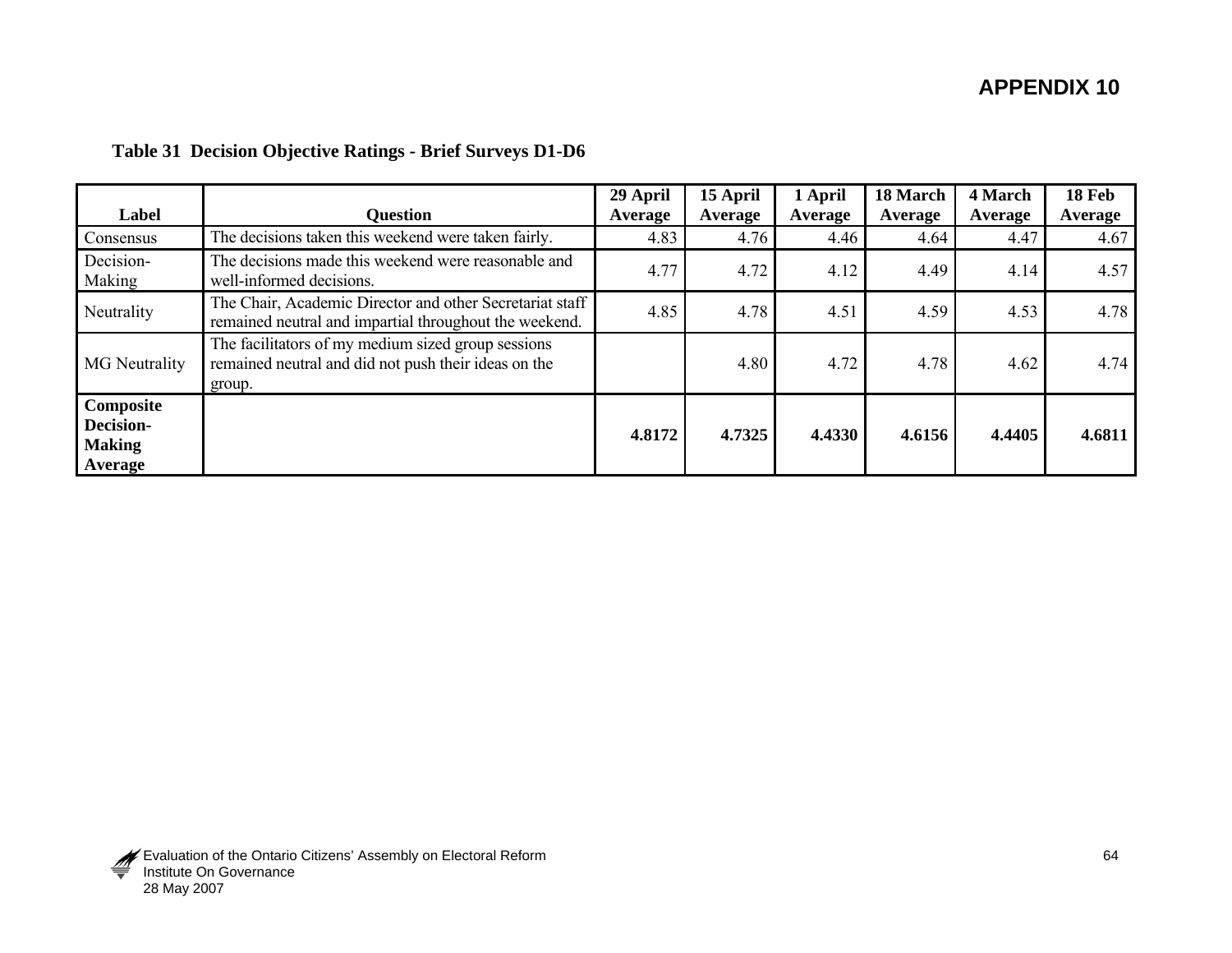# **Secretariat Support Objective Detailed Results**

### *Enthusiasm*

Members were asked in Detailed Surveys 1, 3 and 4 how enthusiastic they felt about the Citizens' Assembly.

How enthusiastic do you feel about the Citizens' Assembly? **(not enthusiastic) (very enthusiastic) 0 1 2 3 4 5 6 7 8 9 10** 

The results were:

#### **Table 32 Enthusiasm for the Citizens' Assembly**

|      | <b>Survey</b> | <b>Detailed Detailed</b><br><b>Survey</b> | Detailed<br><b>Survey</b> |  |
|------|---------------|-------------------------------------------|---------------------------|--|
| N    | 97            | 94                                        | 98                        |  |
| Mean | 9.24          | 9.28                                      | 9.61                      |  |

Members were also asked in each of the brief surveys during the learning and deliberation phases whether they were looking forward to the next weekend session.

#### **I am looking forward to the next weekend session.**

| Rating<br><b>Scale</b> | <b>Strongly</b><br><b>Disagree</b> | <b>Disagree</b> | <b>Neutral</b> | Agree | <b>Strongly</b><br>Agree |
|------------------------|------------------------------------|-----------------|----------------|-------|--------------------------|
|                        |                                    |                 |                |       |                          |

#### **Table 33 Enthusiasm for Next Weekend Session**

| <b>Learning Phase</b> |     |      | <b>Deliberation</b><br><b>Phase</b> |    |      |
|-----------------------|-----|------|-------------------------------------|----|------|
| <b>Enthusiasm</b>     | N   | Mean | <b>Enthusiasm</b>                   | N  | Mean |
| <b>Brief Survey1</b>  | 100 | 4.84 | <b>Brief Survey D1</b>              | 98 | 4.74 |
| <b>Brief Survey 2</b> | 100 | 4.83 | <b>Brief Survey D2</b>              | 97 | 4.60 |
| <b>Brief Survey 3</b> | 92  | 4.77 | <b>Brief Survey D3</b>              | 93 | 4.69 |
| <b>Brief Survey 4</b> | 99  | 4.80 | <b>Brief Survey D4</b>              | 95 | 4.60 |
| <b>Brief Survey 5</b> | 99  | 4.83 | <b>Brief Survey D5</b>              | 93 | 4.71 |
| Brief Survey 6        | 97  | 4.81 |                                     |    |      |

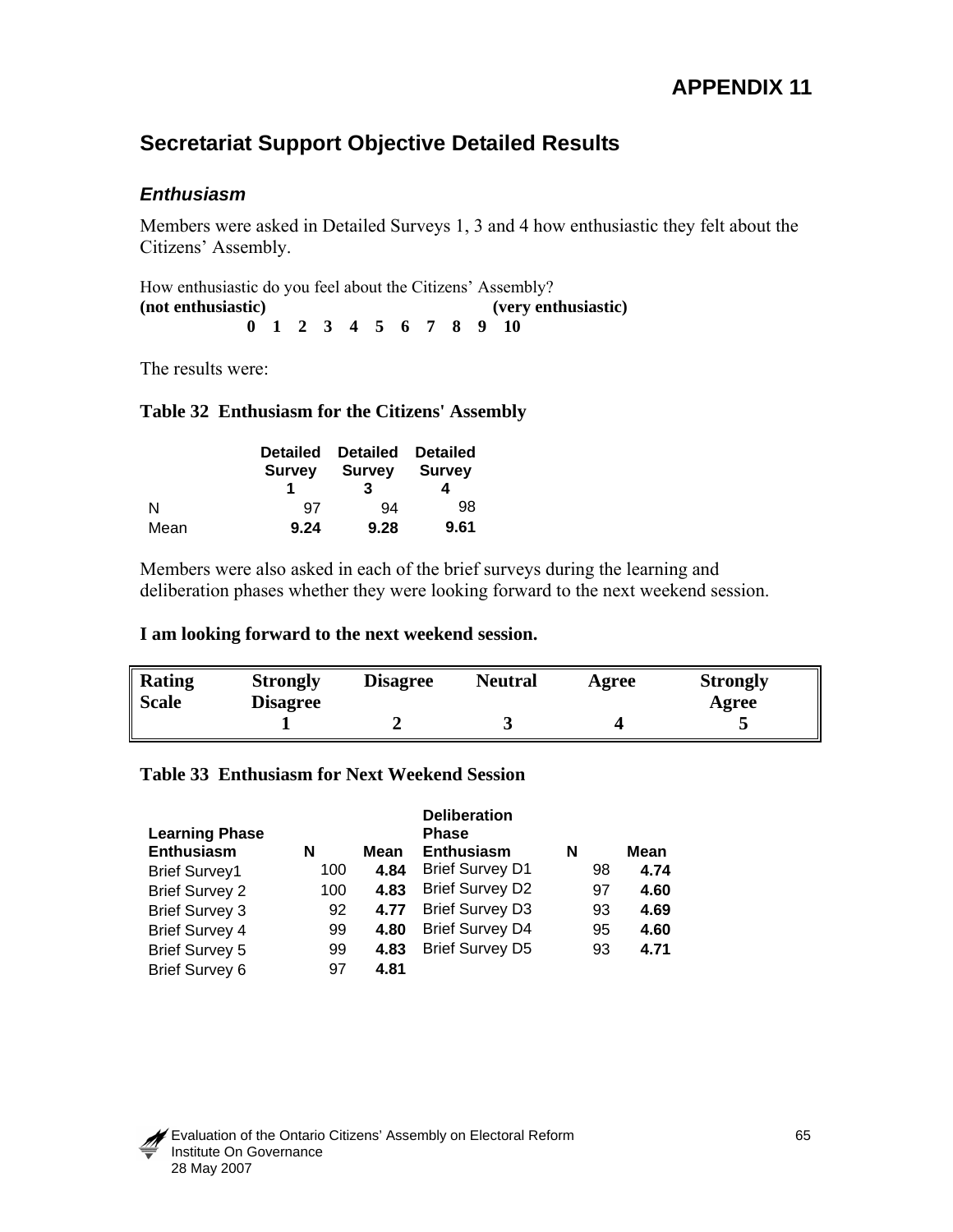## *Withdrawal*

Detailed Survey 4 asked members what impact their involvement had had on them.

What impact has your involvement in the Assembly had on your family life, your work, your community involvement and you as a person? If the Assembly had a positive or negative impact, please specify:

|         |                | Frequency | Percent | <b>Valid Percent</b> | Cumulative<br>Percent |
|---------|----------------|-----------|---------|----------------------|-----------------------|
| Valid   | Positive       | 45        | 43.7    | 46.4                 | 46.4                  |
|         | <b>Neutral</b> | 44        | 42.7    | 45.4                 | 91.8                  |
|         | Negative       | 8         | 7.8     | 8.2                  | 100.0                 |
|         | Total          | 97        | 94.2    | 100.0                |                       |
| Missing | System         | 6         | 5.8     |                      |                       |
| Total   |                | 103       | 100.0   |                      |                       |

## **Table 34 Impact on Family Life**

## **Table 35 Impact on Work**

|         |                | Frequency | Percent | <b>Valid Percent</b> | Cumulative<br>Percent |
|---------|----------------|-----------|---------|----------------------|-----------------------|
| Valid   | Positive       | 27        | 26.2    | 29.0                 | 29.0                  |
|         | <b>Neutral</b> | 58        | 56.3    | 62.4                 | 91.4                  |
|         | Negative       | 8         | 7.8     | 8.6                  | 100.0                 |
|         | Total          | 93        | 90.3    | 100.0                |                       |
| Missing | System         | 10        | 9.7     |                      |                       |
| Total   |                | 103       | 100.0   |                      |                       |

## **Table 36 Impact on Community Involvement**

|         |                | Frequency | Percent | <b>Valid Percent</b> | Cumulative<br>Percent |
|---------|----------------|-----------|---------|----------------------|-----------------------|
| Valid   | Positive       | 38        | 36.9    | 39.6                 | 39.6                  |
|         | <b>Neutral</b> | 56        | 54.4    | 58.3                 | 97.9                  |
|         | Negative       | 2         | 1.9     | 2.1                  | 100.0                 |
|         | Total          | 96        | 93.2    | 100.0                |                       |
| Missing | System         | 7         | 6.8     |                      |                       |
| Total   |                | 103       | 100.0   |                      |                       |

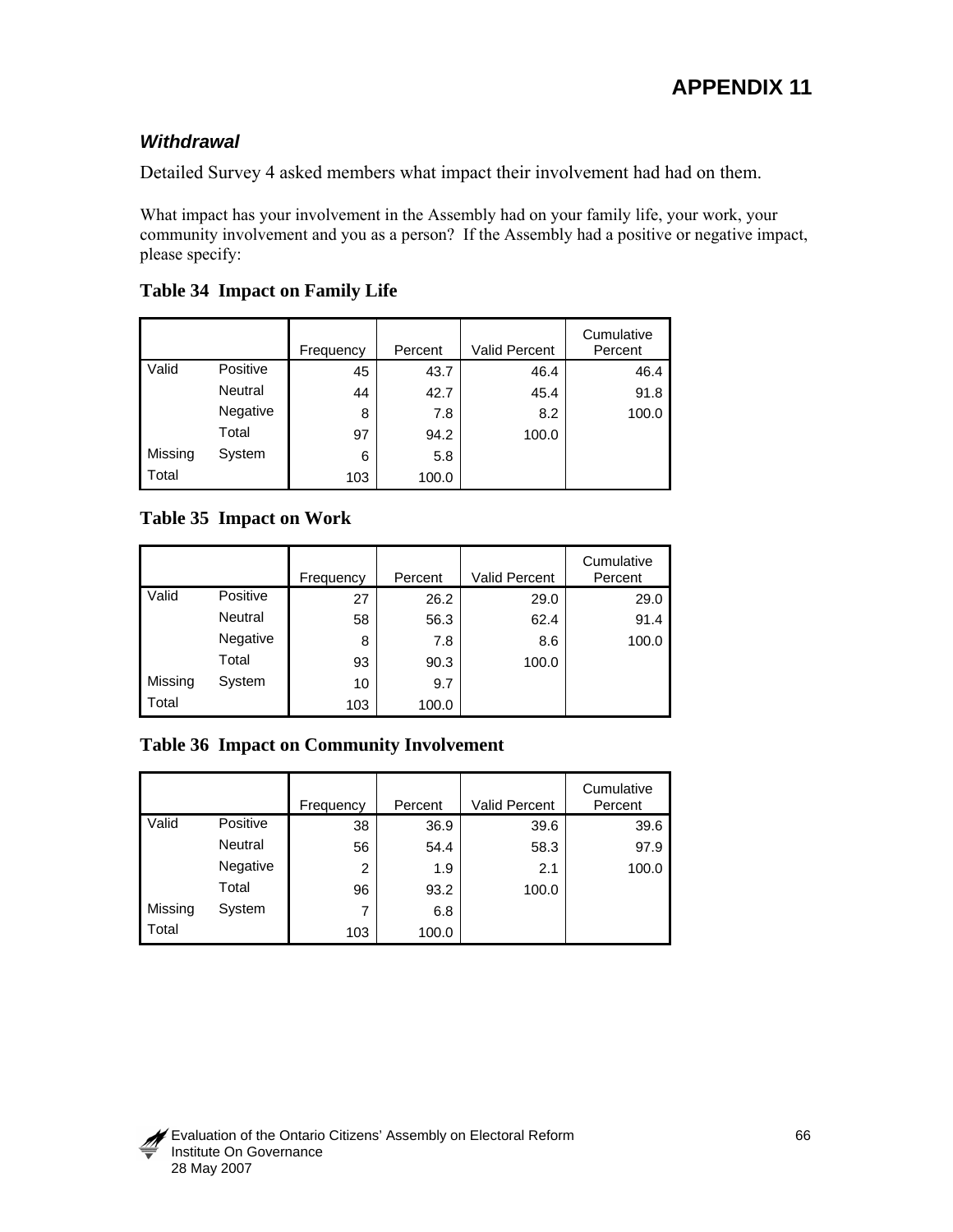#### **Table 37 Personal Impact**

|         |          | Frequency | Percent | <b>Valid Percent</b> | Cumulative<br>Percent |
|---------|----------|-----------|---------|----------------------|-----------------------|
| Valid   | Positive | 81        | 78.6    | 83.5                 | 83.5                  |
|         | Neutral  | 16        | 15.5    | 16.5                 | 100.0                 |
|         | Total    | 97        | 94.2    | 100.0                |                       |
| Missing | System   | 6         | 5.8     |                      |                       |
| Total   |          | 103       | 100.0   |                      |                       |

## *Attendance*

Attendance during the Assembly was as follows:

#### **Table 38 Assembly Attendance**

| Date of Weekend Session        | <b>Attendance</b><br><i>(including)</i><br>the Chair) | % Total<br>$($ of 104 $)$ |
|--------------------------------|-------------------------------------------------------|---------------------------|
| September 9 & 10, 2006         | 103                                                   | 99.04%                    |
| September 30 & October 1, 2006 | 104                                                   | 100.00%                   |
| October 14 & 15, 2006          | 98                                                    | 94.23%                    |
| October 28 & 29, 2006          | 102                                                   | 98.08%                    |
| November 11 & 12, 2006         | 102                                                   | 98.08%                    |
| November 25 & 26, 2006         | 103                                                   | 99.04%                    |
| February 17 & 18, 2007         | 103                                                   | 99.04%                    |
| March 3 & 4, 2007              | 101                                                   | 97.12%                    |
| March 17 & 18, 2007            | 101                                                   | 97.12%                    |
| March 31 & April 1, 2007       | 103                                                   | 99.04%                    |
| April 14 & 15, 2007            | 103                                                   | 99.04%                    |
| April 28 & 29, 2007            | 100                                                   | 96.15%                    |

## *Secretariat Support Ratings*

During the learning and deliberation phases, members were asked to rate a series of positive statements related to Secretariat support – selection support, learning support, staff support, preparation, commitment, enthusiasm, and consultation support. The rating scale was:

| <b>Rating</b><br>Scale | <b>Strongly</b><br><b>Disagree</b> | <b>Disagree</b> | <b>Neutral</b> | Agree | <b>Strongly</b><br>Agree |
|------------------------|------------------------------------|-----------------|----------------|-------|--------------------------|
|                        |                                    |                 |                |       |                          |

The composite ratings for Secretariat Support for each weekend by phase are provided in the tables below. Further details are provided at the end of the appendix.

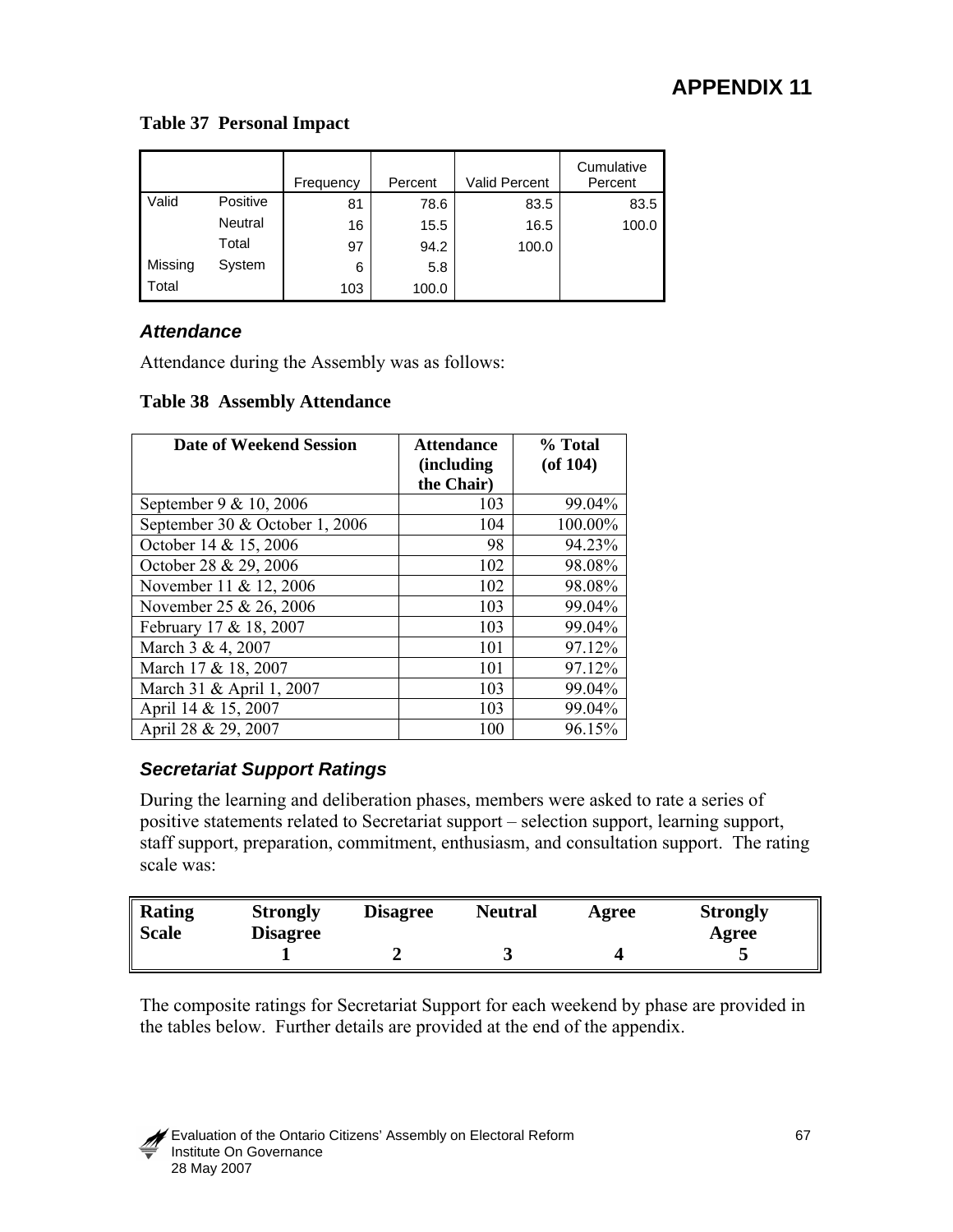|                                         | N   | Mean | Std. Deviation |
|-----------------------------------------|-----|------|----------------|
| <b>Composite Support</b>                | 100 | 4.63 | .345           |
| <b>Composite Support</b>                | 98  | 4.72 | .346           |
| <b>Composite Support</b>                | 93  | 4.78 | .294           |
| <b>Composite Support</b>                | 99  | 4.68 | .362           |
| <b>Composite Support</b>                | 99  | 4.79 | .335           |
| <b>Composite Support</b>                | 100 | 4.77 | .324           |
| <b>Combined Support</b><br><b>BS1-6</b> |     | 4.70 | .306           |

## **Table 39 Secretariat Support Composite and Combined Ratings - Learning Phase**

**Table 40 Secretariat Support Composite and Combined Ratings - Deliberation Phase**

|                                          | N  | Mean | Std. Deviation |
|------------------------------------------|----|------|----------------|
| <b>Composite Support</b>                 | 98 | 4.73 | .414           |
| <b>Composite Support</b>                 | 98 | 4.64 | .463           |
| <b>Composite Support</b>                 | 93 | 4.73 | .395           |
| <b>Composite Support</b>                 | 97 | 4.62 | .486           |
| <b>Composite Support</b>                 | 94 | 4.75 | .445           |
| <b>Composite Support</b>                 | 94 | 4.81 | .337           |
| <b>Combined Support</b><br><b>BSD1-6</b> |    | 4.65 | .427           |

At the public meetings during the consultation phase, the public were asked to rate a statement about the organization of the meeting on the following scale.

| Rating<br><b>Scale</b> | <b>Strongly</b><br><b>Disagree</b> | <b>Disagree</b> | <b>Neither</b><br>Agree nor | Agree | <b>Strongly</b><br>Agree |
|------------------------|------------------------------------|-----------------|-----------------------------|-------|--------------------------|
|                        |                                    |                 | <b>Disagree</b>             |       |                          |

The results were:

## **Table 41 Organization of Public Consultation Meetings**

**The meeting was well organized.** 

|       |                               | Frequency | Percent | Valid Percent | Cumulative<br>Percent |
|-------|-------------------------------|-----------|---------|---------------|-----------------------|
| Valid | <b>Strongly Agree</b>         | 407       | 45.7    | 49.1          | 49.1                  |
|       | Agree                         | 310       | 34.8    | 37.4          | 86.5                  |
|       | Neither Agree nor<br>Disagree | 82        | 9.2     | 9.9           | 96.4                  |
|       | Disagree                      | 21        | 2.4     | 2.5           | 98.9                  |
|       | <b>Strongly Disagree</b>      | 9         | 1.0     | 1.1           | 100.0                 |
|       | Total                         | 829       | 93.1    | 100.0         |                       |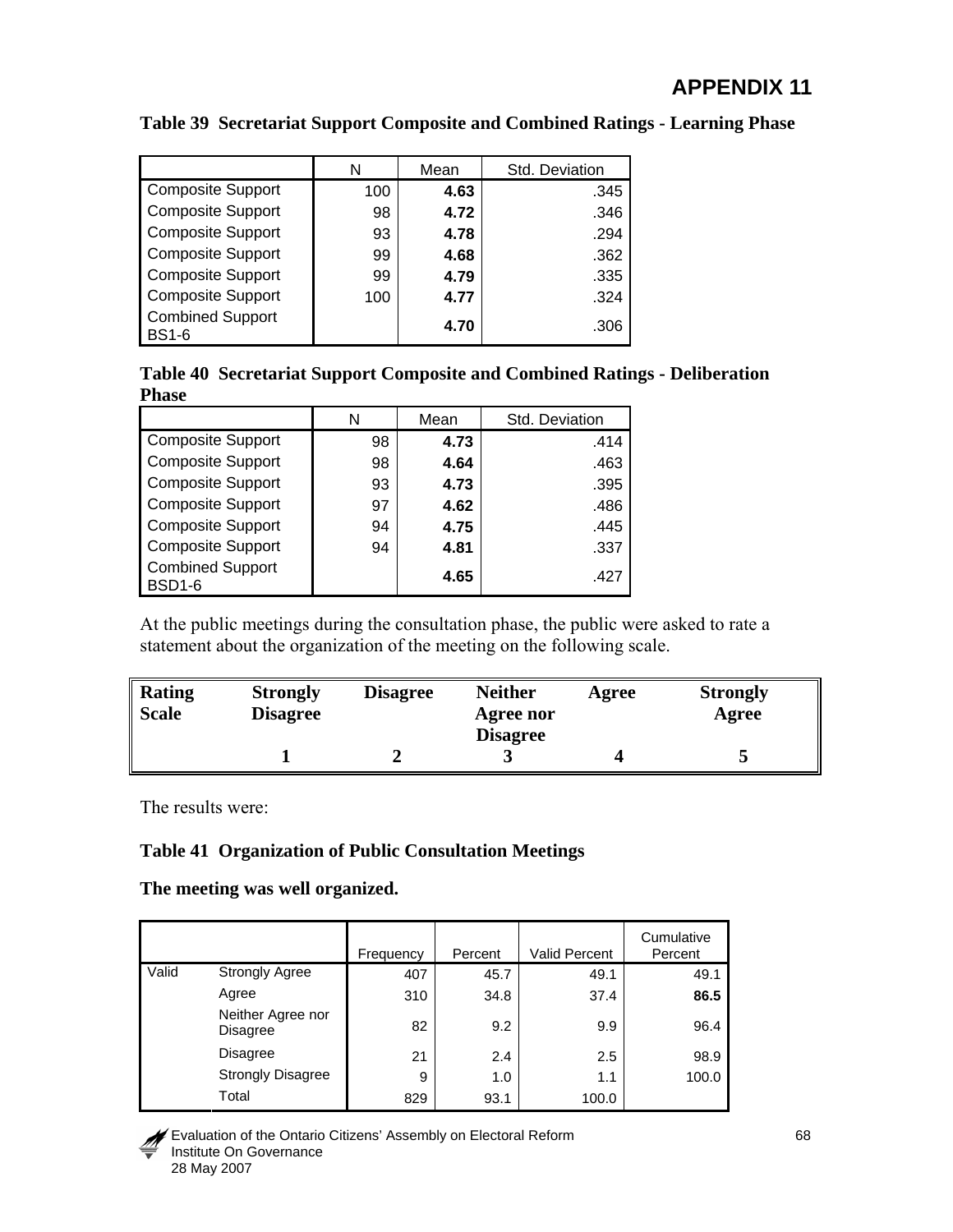|  |  | Table 42 Secretariat Support Objective Ratings - Brief Survey 1 - D6 |  |
|--|--|----------------------------------------------------------------------|--|
|  |  |                                                                      |  |

| Label                                          | <b>Question</b>                                                                                                                    | 29                   | 15                          | 1                           | 18                 | 4 Mar       | 18                 | 26                        | 12                        | 29                 | 15                 | 1 Oct       | 10                         |
|------------------------------------------------|------------------------------------------------------------------------------------------------------------------------------------|----------------------|-----------------------------|-----------------------------|--------------------|-------------|--------------------|---------------------------|---------------------------|--------------------|--------------------|-------------|----------------------------|
|                                                |                                                                                                                                    | April<br><b>Mean</b> | <b>April</b><br><b>Mean</b> | <b>April</b><br><b>Mean</b> | Mar<br><b>Mean</b> | <b>Mean</b> | Feb<br><b>Mean</b> | <b>Nov</b><br><b>Mean</b> | <b>Nov</b><br><b>Mean</b> | Oct<br><b>Mean</b> | Oct<br><b>Mean</b> | <b>Mean</b> | <b>Sept</b><br><b>Mean</b> |
| Selection<br>Support                           | During the selection process, I was<br>well informed about what I would<br>be required to do as a Citizens'<br>Assembly Member.    |                      |                             |                             |                    |             |                    |                           |                           |                    |                    |             | 4.31                       |
| Learning<br>Support<br>(Learning)<br>Phase)    | I have been able to seek<br>educational support if I needed it.                                                                    |                      |                             |                             |                    |             |                    | 4.68                      | 4.71                      | 4.78               | 4.72               | 4.65        |                            |
| Learning<br>Support<br>(Deliberation<br>Phase) | The Chair and Learning Team have<br>supported me in deliberating and<br>making decisions.                                          |                      | 4.71                        | 4.58                        | 4.67               | 4.51        | 4.69               |                           |                           |                    |                    |             |                            |
| Participant<br>Support                         | The staff of the Citizens' Assembly<br>Secretariat has been readily<br>available and helpful.                                      | 4.84                 | 4.84                        | 4.70                        | 4.80               | 4.77        | 4.86               | 4.85                      | 4.83                      | 4.83               | 4.91               | 4.85        | 4.86                       |
| Preparation                                    | I was provided with the<br>information and materials I needed<br>to prepare for this weekend session<br>and I knew what to expect. | 4.74                 | 4.65                        | 4.41                        | 4.66               | 4.52        | 4.60               | 4.65                      | 4.68                      | 4.66               | 4.59               | 4.52        | 4.28                       |
| Commitment                                     | I feel the work of the Citizens'<br>Assembly is important                                                                          | 4.95                 | 4.85                        | 4.81                        | 4.84               | 4.81        | 4.87               | 4.86                      | 4.87                      | 4.80               | 4.89               | 4.78        | 4.86                       |
| Enthusiasm                                     | I am looking forward to the next<br>weekend session.                                                                               |                      | 4.71                        | 4.60                        | 4.69               | 4.60        | 4.74               | 4.81                      | 4.83                      | 4.80               | 4.77               | 4.83        | 4.84                       |
| Consultation<br>Support                        | I understand what my role will be<br>during the consultation phase and<br>how I will be supported in<br>carrying out this role.    |                      |                             |                             |                    |             |                    |                           |                           | 4.45               |                    |             |                            |

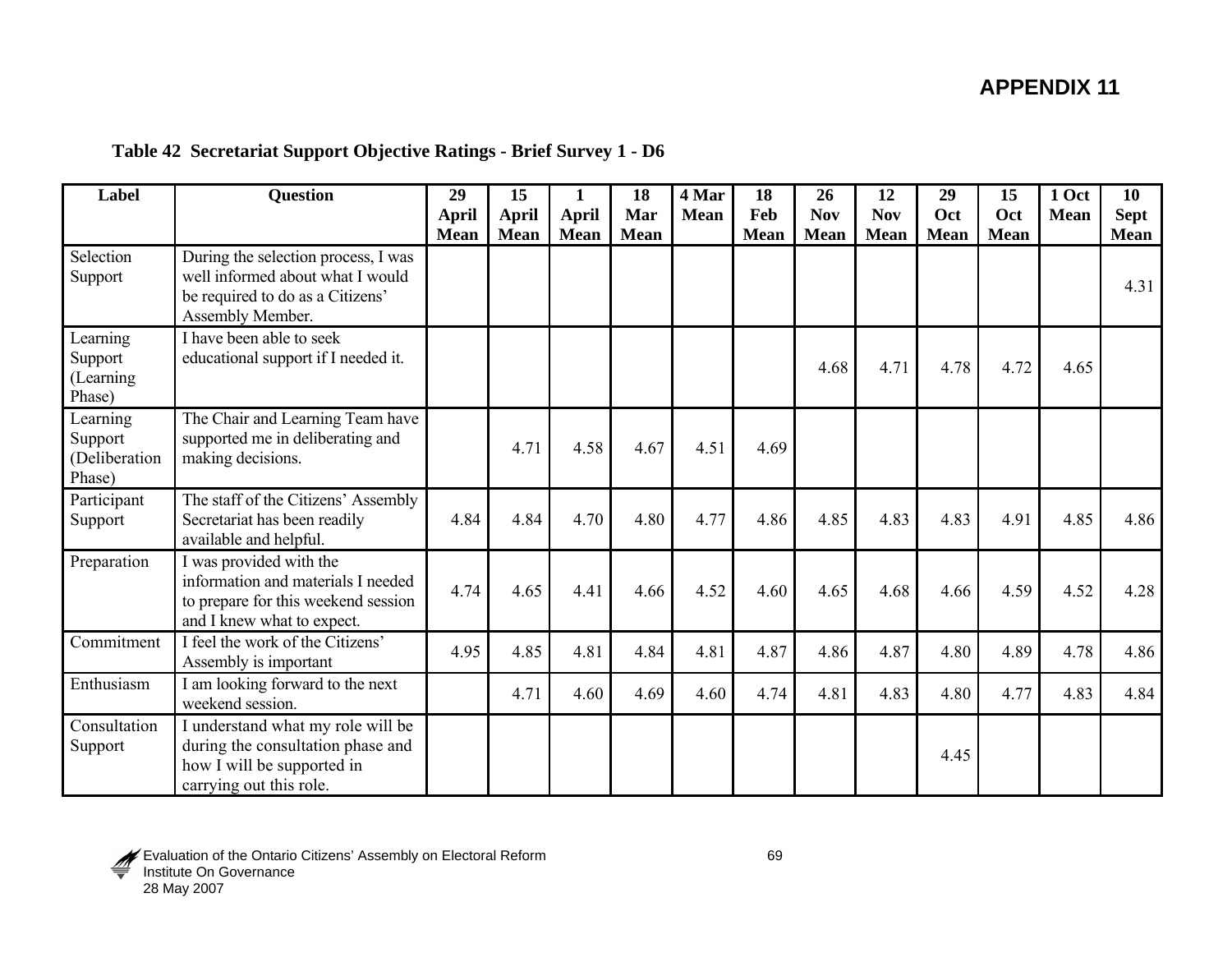| Label                                  | <b>Question</b>                                                                                                | 29<br>April<br><b>Mean</b> | 15<br>April<br><b>Mean</b> | April<br><b>Mean</b> | 18<br>Mar<br><b>Mean</b> | 4 Mar<br><b>Mean</b> | 18<br>Feb<br><b>Mean</b> | 26<br><b>Nov</b><br><b>Mean</b> | 12<br>Nov<br><b>Mean</b> | 29<br>Oct<br><b>Mean</b> | 15<br><b>Oct</b><br><b>Mean</b> | 1 Oct<br><b>Mean</b> | 10<br><b>Sept</b><br><b>Mean</b> |
|----------------------------------------|----------------------------------------------------------------------------------------------------------------|----------------------------|----------------------------|----------------------|--------------------------|----------------------|--------------------------|---------------------------------|--------------------------|--------------------------|---------------------------------|----------------------|----------------------------------|
| Communica-<br>tions<br>Workshop        | The communications workshop<br>was helpful in preparing me to<br>communicate with the public and<br>the media. | 4.69                       |                            |                      |                          |                      |                          |                                 |                          |                          |                                 |                      |                                  |
| Composite<br><b>Support</b><br>Average |                                                                                                                | 4.805                      | 4.753                      | 4.624                | 4.728                    | 4.643                | 4.727                    | 4.768                           | 4.785                    | 4.680                    | 4.778                           | 4.719                | 4.630                            |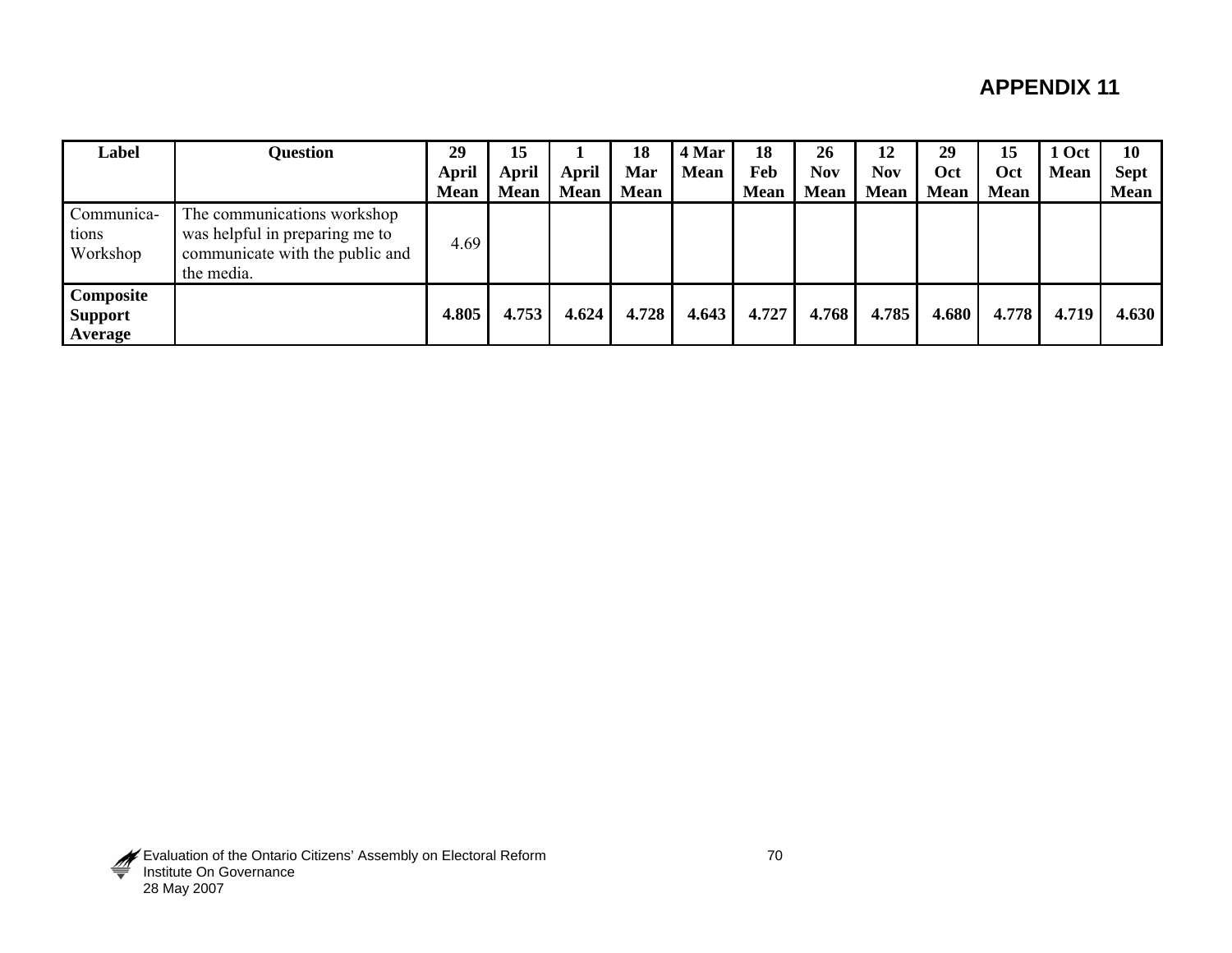# **Contributing Factors**

## *Lessons Learned*

Detailed Survey 4 asked members what contributed most to the success of the Assembly.

How would you rate the following aspects in terms of their importance in contributing to the success of the Assembly?

(Please circle your answer for each question, where 1 means not important and 7 means extremely important.)

## **Table 43 Contribution to Success of Assembly**

|                                                                          | N  | Minimum | Maximum | Mean | Std.<br>Deviation |
|--------------------------------------------------------------------------|----|---------|---------|------|-------------------|
| The learning phase                                                       | 96 | 4       |         | 6.64 | .651              |
| The Academic Director                                                    | 97 | 4       |         | 6.62 | .756              |
| The Chair                                                                | 97 | 3       |         | 6.61 | .785              |
| The deliberation phase                                                   | 97 |         |         | 6.58 | .801              |
| The Citizens' Assembly members                                           | 96 | 5       |         | 6.56 | .662              |
| The interaction among members                                            | 94 | 3       |         | 6.47 | .799              |
| Other Secretariat staff                                                  | 94 | 2       |         | 6.44 | .979              |
| The facilitators                                                         | 96 | 4       |         | 6.39 | .910              |
| The consultation phase                                                   | 97 | 2       |         | 5.95 | 1.054             |
| Conversation with family, friends, and/or<br>other people in your riding | 95 |         |         | 5.48 | 1.428             |
| Valid N (listwise)                                                       | 89 |         |         |      |                   |